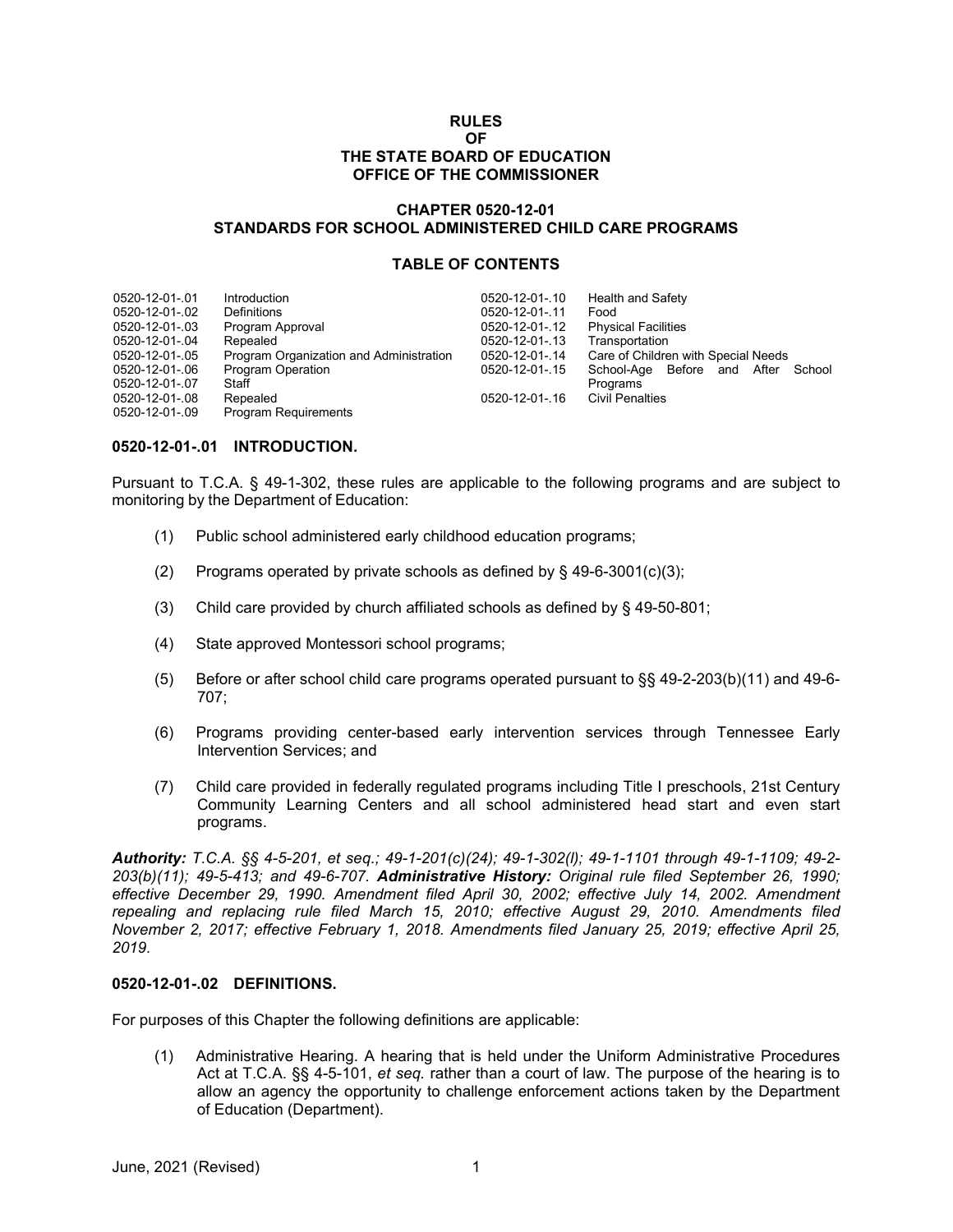- (2) Adolescence. The period of physical and psychological development from the onset of puberty to maturity.
- (3) Annual Certificate of Approval. Certificate issued by the Department to programs that have satisfactorily completed the temporary certificate of approval time period and is reissued on an annual basis as long as the program meets the standards of the Department of Education and the rules of this Chapter.
- (4) Approved Capacity. The designated maximum number of children permitted in a facility as determined by the Department based upon usable space, age of children, adult:child ratios, and group size. Capacity shall be designated on the Annual Certificate of Approval.
- (5) Child. A person under eighteen (18) years of age.
- (6) Child's Age. The age of child on August 15 of any given year.
- (7) Child Care. The provision of supervision, protection, and at a minimum, the basic needs of a child or children for more than three (3) hours a day, but less than twenty-four (24) hours a day.
- (8) Child Care Advisory Council. A ten (10) member council established by T.C.A. § 49-1-302 to advise the State Board of Education in the establishment of child care standards and regulations and to act as a hearing tribunal for appeals from actions of the State Department of Education regarding the certificate of approval issued to child care programs.
- (9) Child Care Program. Any public school administered early childhood education programs; programs operated by private schools as defined by § 49-6-3001(c)(3); child care provided by church affiliated schools as defined by § 49-50-801; state approved Montessori school programs; before or after school child care programs operated pursuant to §§ 49-2- 203(b)(11) and 49-6-707; programs providing center-based early intervention services through Tennessee Early Intervention Services; child care provided in federally regulated programs including Title I preschools, 21st Century Community Learning Centers and all school administered head start and even start programs.
- (10) Civil Penalty. A penalty placed upon a program for each violation of a statute, rule, or order pertaining to such person or entity in an amount ranging from fifty dollars (\$50.00) to one thousand dollars (\$1,000.00). Each day of continued violation constitutes a separate violation as indicated by T.C.A. § 49-1-1107(c)(1).
- (11) Commissioner. The executive head of the Department, appointed by the Governor.
- (12) Conventional Care. Child care services provided between the hours of 6:00 a.m. and 6:00 p.m., Monday through Friday.
- (13) Department (TDOE).The Tennessee Department of Education and its representatives.
- (14) Developmentally Appropriate. Practices which use the knowledge of child development to identify the range of appropriate behaviors, activities, and materials for specific age groups. This knowledge is used in conjunction with an understanding about children's growth patterns, strengths, interests, and experiences to design the most appropriate learning environment. A developmentally appropriate curriculum provides for all areas of a child's development, physical, emotional, social, and cognitive, through an integrated approach. For children from birth to five (5) years of age, the Tennessee Early Learning Development Standards is adopted by the State Board of Education for guidance in appropriate learning expectations.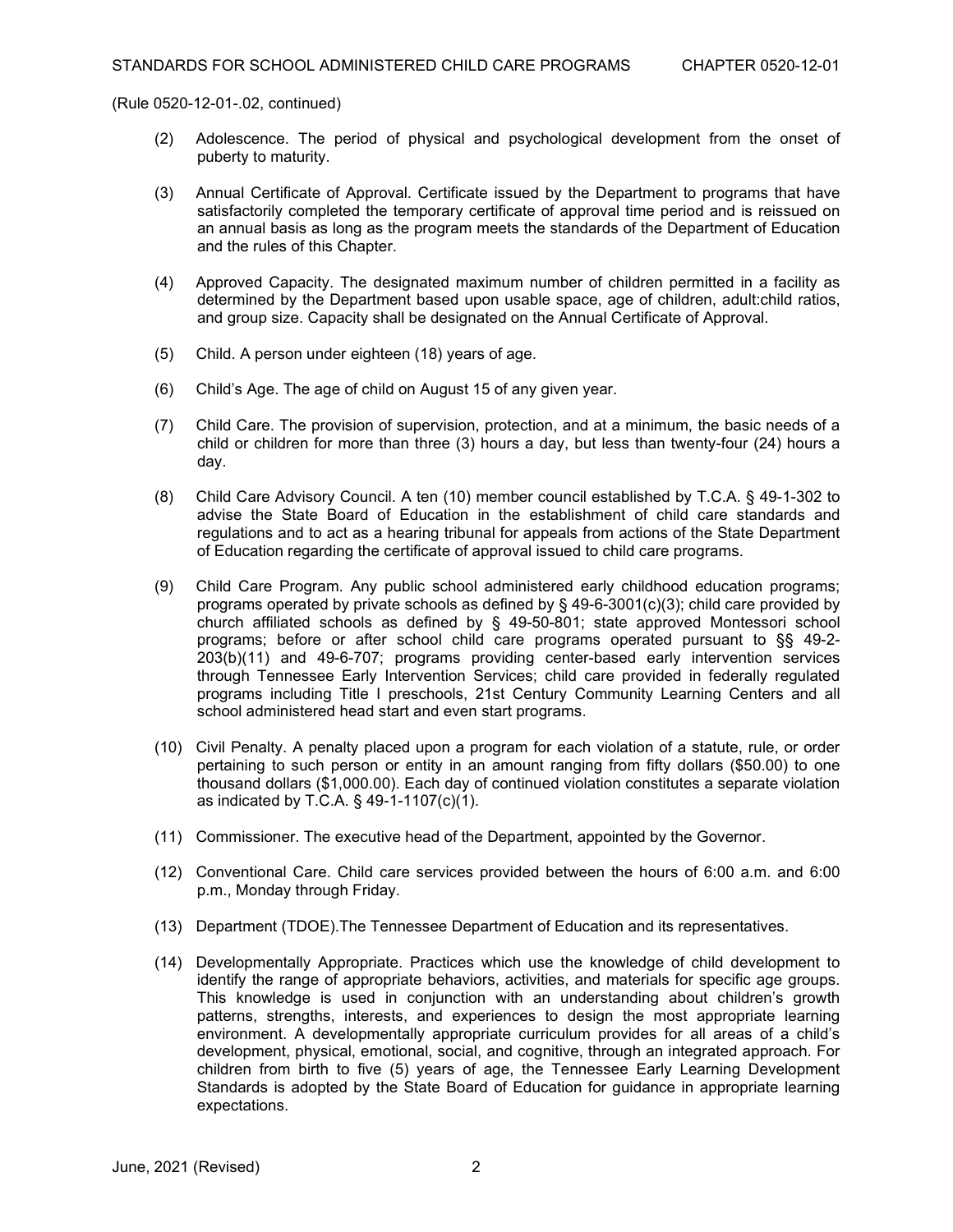- (15) Director. The person with overall responsibility for the child care program.
- (16) Group. A specific number of children comprising an age range, assigned to specific staff in an assigned space that is divided from the space of other groups by a recognizable barrier.
- (17) Home School. The provision of full-time educational services, as recognized by the Department of Education, to a child by the child's parent in the child's primary residence. Any early childhood program attached to a home school program falls under the jurisdiction of the Department of Human Services (DHS).
- (18) Infant. A child who is six (6) weeks through twelve (12) months of age.
- (19) Kindergarten. A school or class that prepares children for first grade and is part of a public or private school system. Kindergarten programs in the public school system must comply with the Minimum Kindergarten Program Law pursuant to T.C.A. § 49-6-201. To enter kindergarten, a child must be five (5) years old by August 15.
- (20) Law. Statutory or regulatory provisions affecting the operation of an early childhood program including, but not limited to, the law as contained in T.C.A. § 49-1-302(l) and T.C.A. §§ 49-1- 1101 through 49-1-1109, and Chapter 0520-12-01 of the State Board Rules.
- (21) Mixed Age Grouping. Mixed age group can also be referred to "heterogeneous or multi-age". A group of children with varying ages that are combined to maximize the educational benefits in a non-traditional classroom. All mixed age group classrooms shall not exceed the maximum group size and must maintain adult:child ratios.
- (22) Non-school, Community-based Organization Program. An infant/toddler, preschool or school age before and after school program operated through contract with the Department of Education and under the certificating authority of the Department of Education.
- (23) Off-site Activity. Any activity which occurs away from the general premises of the child care program's facility.
- (24) Parent. A biological, legal, or adoptive parent, guardian, or legal or physical custodian who has primary responsibility for a child.
- (25) Pre-kindergarten. A class or program prior to kindergarten for children that are four (4) years old by August 15.
- (26) Preschool. A program providing child care services to children who are six (6) weeks through five (5) years of age and not in kindergarten, including children who are more specifically defined under this chapter as an "infant" or a "toddler".
- (27) Program. Any public or private school-administered preschool, pre-kindergarten or schoolage care program, including community based programs funded by Voluntary Pre-K, Pre-K, Lottery Education Afterschool Programs (LEAPs), and 21st Century Community Learning Center (21st CCLC) programs that serve a minimum of one (1) child, is subject to the jurisdiction of the Office of School-based Support Services. Exception: fee based and 21st CCLC funded before and after care programs that operate less than three (3) hours per day or less than fifteen (15) hours per week.
- (28) Related. Any children of the following relationships by marriage, blood, or adoption; children, step-children, grandchildren, siblings, step-siblings, nieces, and nephews of the primary caregiver. The term "related" includes any "grand" or "great" relationship (e.g. great niece, great grandchild, etc.) within the relationships indicated.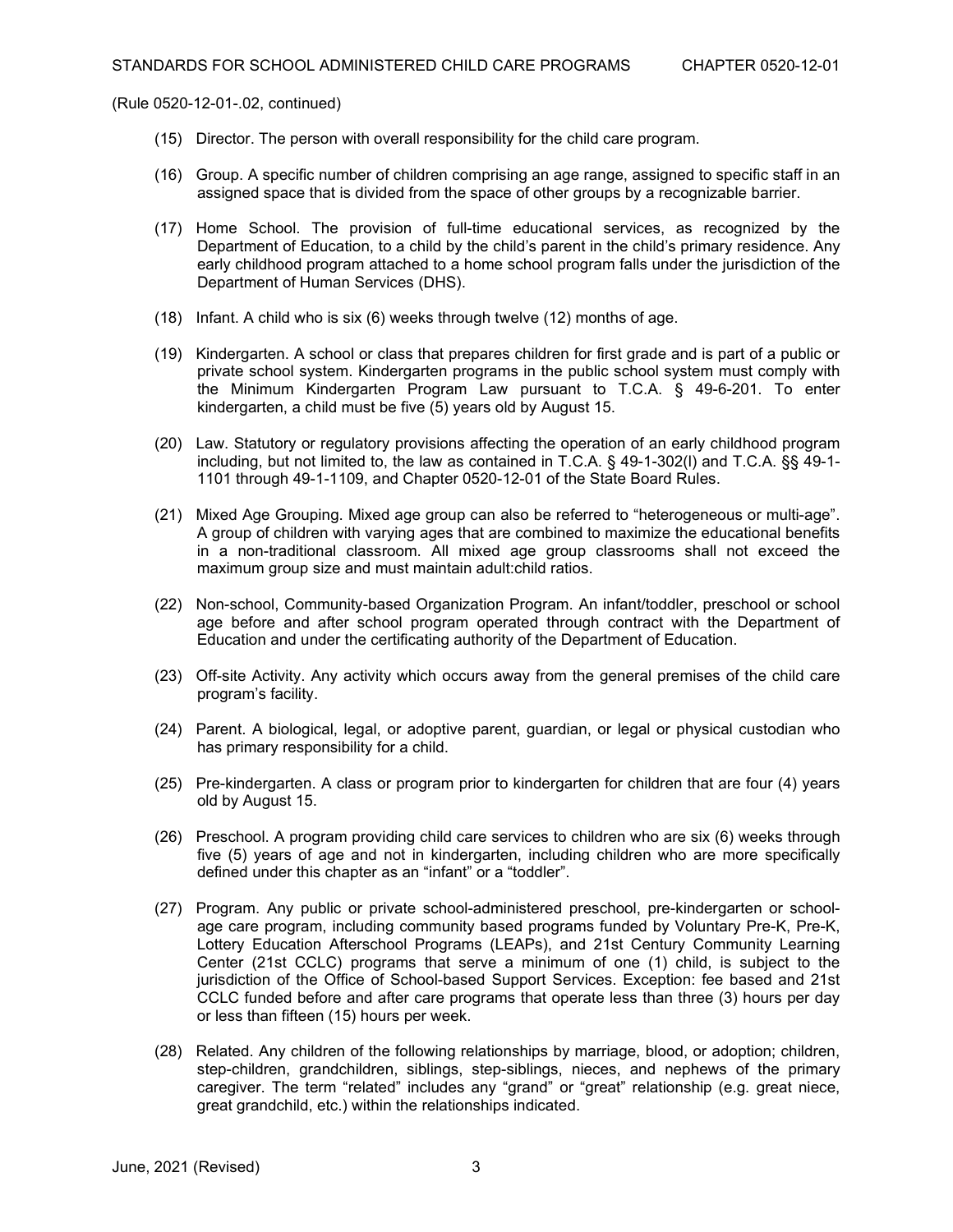- (29) School-age Child. A child who is five (5) years of age and enrolled in kindergarten (K) through seventeen (17) years of age. A five (5)-year-old may be classified as a school-age child in the summer immediately preceding the child's fall entry into kindergarten.
- (30) School-administered. A program that is serving five (5) or more kindergarten (K) through grade twelve (12) students and is run by a public or private school.
- (31) Staff. Full and part-time teachers, employees, or unpaid volunteers of the program.
- (32) Teacher. The person, persons, entity or entities directly responsible for providing for the supervision, protection, and basic needs of the child.
- (33) Temporary Certificate of Approval. A certificate issued by the Department to a new child care program allowing and authorizing the program to begin child care operations while the program attempts to attain full compliance with all applicable regulations.
- (34) Toddler. A child who is eleven (11) months through twenty-three (23) months of age.
- (35) Umbrella Program. An umbrella program that oversees the homeschooling of children to fulfill government educational requirements. TDOE does not recognize umbrella early childhood programs as school-administered.
- (36) Youth. A person who is ten (10) years of age through seventeen (17) years of age.

*Authority: T.C.A. §§ 4-5-201, et seq.; 49-1-201(c)(24); 49-2-203(b)(11); 49-2-203(b)(11)(B); 49-1-302(l); 49-1-1102; 49-6-101; and 49-6-707. Administrative History: Original rule filed September 26, 1990; effective December 29, 1990. Amendment filed April 30, 2002; effective July 14, 2002. Amendment repealing and replacing rule filed March 15, 2010; effective August 29, 2010. Emergency rule filed August 30, 2010; effective through February 26, 2011. Amendment filed December 21, 2010; effective March 21, 2010. Emergency rule filed August 30, 2010; effective through February 26, 2011. Emergency rule expired on February 27, 2011, and the rule reverted to its previous status. Amendments filed November 2, 2017; effective February 1, 2018. Amendments filed May 3, 2018; effective August 1, 2018. Amendments filed January 25, 2019; effective April 25, 2019.*

# **0520-12-01-.03 PROGRAM APPROVAL.**

- (1) All persons or entities operating a child care program must be certified by the Department of Education (Department).
- (2) A school-administered child care program seeking approval shall submit an application to the Department that contains the following information:
	- (a) Satisfactory evidence that the facility that is proposed for the care of children has received fire safety and environmental safety approval, that the applicant and the personnel who will care for the children are capable to care for the children and that the applicant has the ability and intent to comply with the certificate of approval law and regulations;
	- (b) Three (3) satisfactory references for the program director;
	- (c) Verification that the program director's qualifications meet the requirements of Chapter 0520-12-01-.07;
	- (d) Verification that all program staff have successfully completed a criminal history background check as required by T.C.A. § 49-5-413; and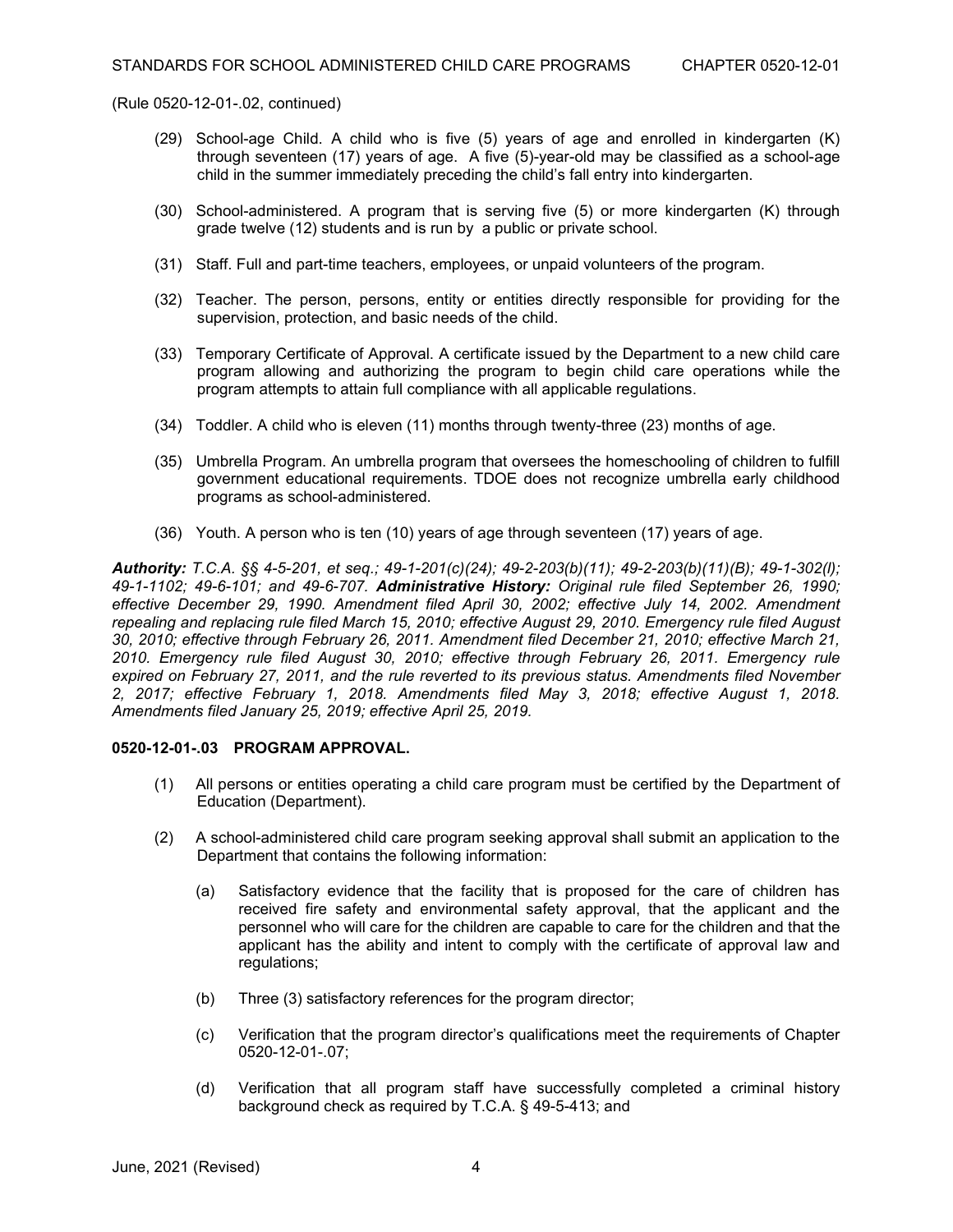- (e) Verification of enrollment of at least five (5) school-aged children enrolled in kindergarten through grade twelve (12).
- (3) Upon receipt and approval of an application the department shall conduct an on-site inspection to ensure the site is suitable for child care activities and does not endanger the welfare or safety of children. Upon satisfaction of the on-site inspection by the department, the program shall be provided a temporary certificate of approval.
- (4) Within ninety (90) days of the issuance of the temporary certificate, the Department shall determine if the applicant has complied with all regulations and requirements necessary to receive an annual certificate of approval. During the temporary certificate of approval period:
	- (a) The Department shall perform a minimum of two (2) visits to the program at least one (1) of which shall be unannounced;
	- (b) The Department shall perform at least one (1) observation of the teachers' interaction with children; and
	- (c) The program must provide verification, including any required supporting documentation as directed by the Department, of compliance with all applicable regulations. The failure to obtain and maintain compliance with all applicable regulations during the period of temporary approval may result in the revocation of the temporary certificate of approval.
- (5) On or before the expiration of the temporary certificate of approval, the Department shall:
	- (a) Issue an annual certificate of approval to a program that has satisfied the requirements for the ninety (90) day temporary approval;
	- (b) Issue a restricted temporary certificate that limits a program's authority in one (1) or more areas of operation if the Department determines that the conditions of the facility, the methods of care or other circumstances warrant it; or
	- (c) Deny the annual certificate of approval if the Department determines that any of the requirements set forth in this Chapter have not been, or cannot be, satisfactorily met.
- (6) A certificate of approval is not transferable from one location to another or from one agency to another.
- (7) The certificate of approval may be revoked at any time upon ninety (90) days' notice to the agency. If the health, safety, or welfare of the children in care imperatively requires it, the certificate of approval shall be revoked immediately.
- (8) To renew an annual certificate of approval, approved programs shall submit an annual report to the department prior to October 1. Any entity not completing the annual report by October 1, shall be notified and if a report is not submitted the certificate of approval shall be suspended.
	- (a) The report shall include:
		- 1. Current enrollment figures;
		- 2. Identification information;
		- 3. A description of the services to be offered to children and parents and reasons these services are needed at the proposed location;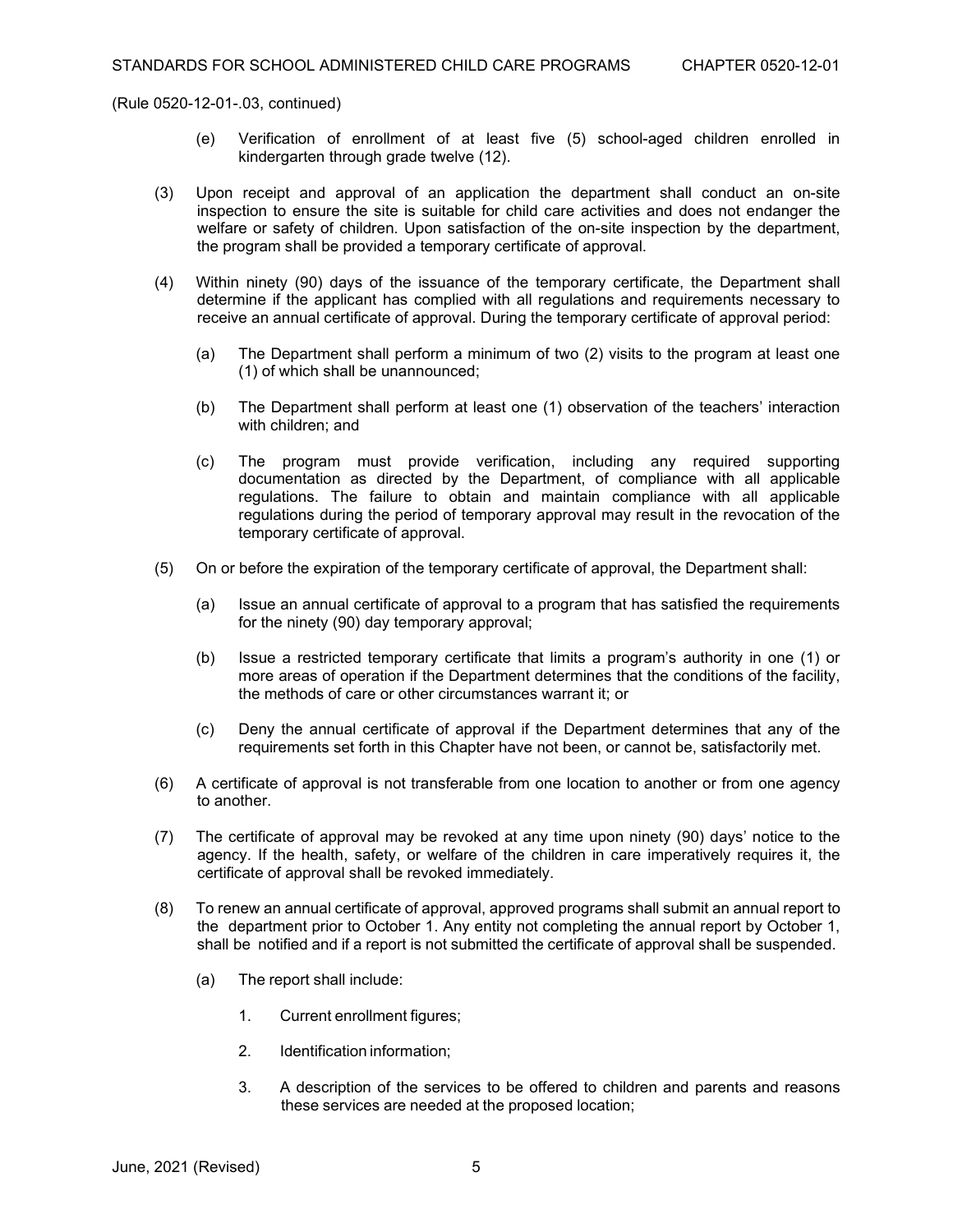- 4. Ages of children to be served;
- 5. Hours of operation;
- 6. A description of meal provision or preparation;
- 7. Admission requirements and enrollment procedures;
- 8. Provision for emergency medical care;
- 9. Transportation Plan; and
- 10. Demonstration of compliance with all laws and regulations governing the program.
- (b) If, after being approved, a school wishes to change the scope or type of service offered to children and families, an amended report shall be filed with the Department for approval prior to implementation.
- (9) A program that submits a satisfactory annual report and demonstrates a reasonable probability that the program can maintain compliance with all laws and regulations during the annual certification period, shall be issued a new annual certificate of approval by the department.
- (10) Throughout the temporary certification period and during the annual re-evaluation period, immediate access to all areas of the school or program shall be granted to all Department representatives and other inspection authorities (i.e., fire safety, sanitation, health, Department of Children's Service, etc.) during operating hours.
- (11) Any program found in operation without oversight from the department of education will be reported to local authorities as indicated by T.C.A. § 49-1-1105(a).
- (12) If the Department determines, as a result of its inspections or investigations or those of other local, state or federal agencies or officials, or through any other means, that a plan is necessary to insure the safety of the children in the care of the program the Department may require the program to implement a safety plan. The safety plan may require, but is not limited to, the exclusion or restriction of any individuals from access to children, the closure or restriction of any part of the program, the modification or elimination of services, the reinspection of the program, the training of management, staff, or volunteers.

*Authority: T.C.A. §§ 4-5-201, et seq.; 49-1-201(c)(24); 49-1-302, et seq.; 49-1-302(l); 49-1-1101 through 49-1-1109; 49-2-203(b)(11); 49-5-413; and 49-6-707. Administrative History: Original rule filed September 26, 1990; effective December 29, 1990. Amendment filed April 30, 2002; effective July 14, 2002. Amendment repealing and replacing rule filed March 15, 2010; effective August 29, 2010. Amendments filed November 2, 2017; effective February 1, 2018. Amendments filed January 25, 2019; effective April 25, 2019.*

# **0520-12-01-.04 REPEALED.**

*Authority: T.C.A. §§ 4-5-201, et seq.; 49-1-201(c)(24); 49-1-302(l); 49-1-1101 through 49-1-1109; 49-2- 203(b)(11); and 49-5-413. Administrative History: Original rule filed September 26, 1990; effective December 29, 1990. Amendment filed April 30, 2002; effective July 14, 2002. Amendment repealing and replacing rule filed March 15, 2010; effective August 29, 2010. Repeal filed November 2, 2017; effective February 1, 2018.*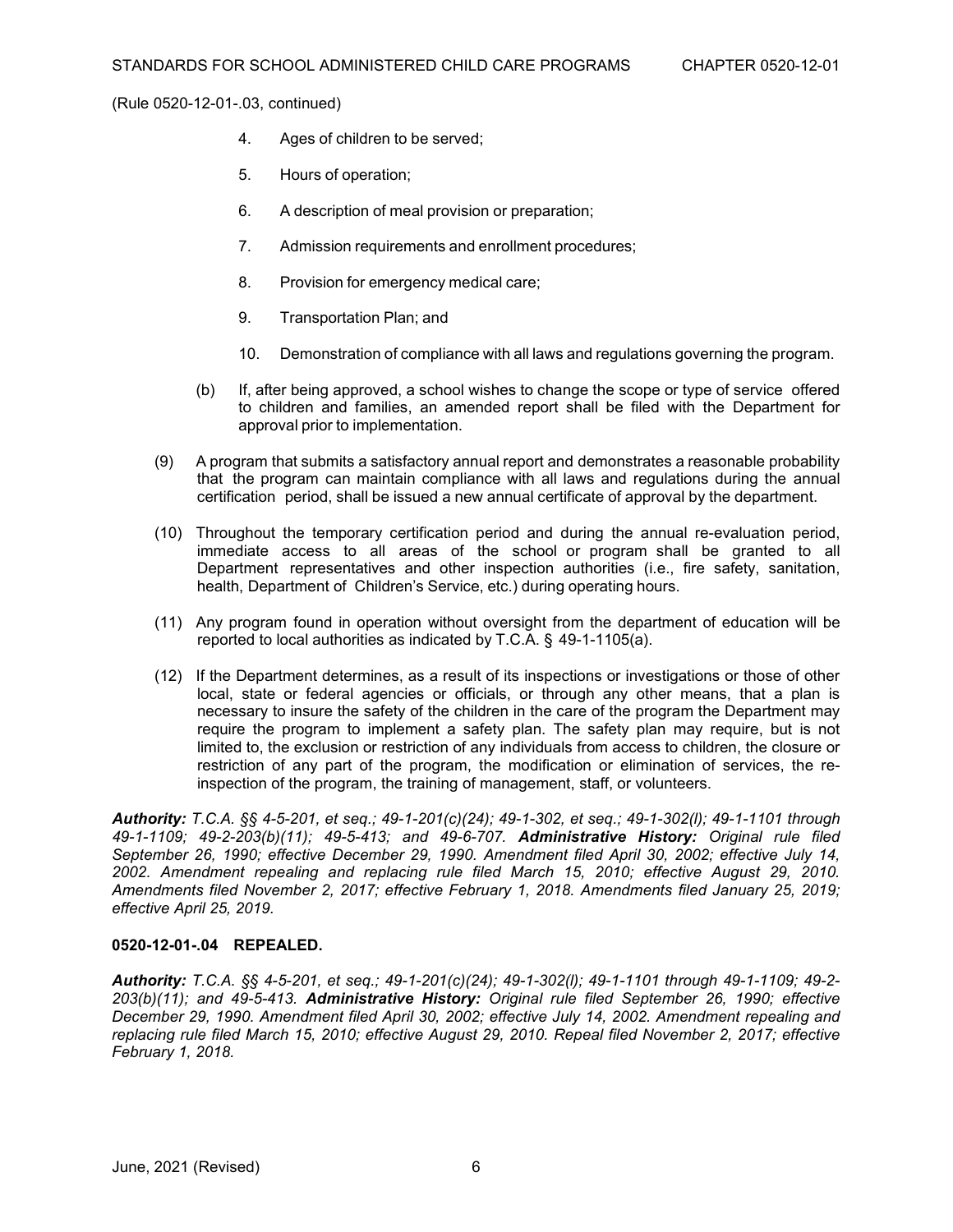# **0520-12-01-.05 PROGRAM ORGANIZATION AND ADMINISTRATION.**

- (1) Each program shall have an adequate budget for the financial support of the program. Adequate financing of the center's operation shall be maintained throughout the year.
	- (a) Proposed budgets and other relevant financial records shall be available to the Department of Education upon request.
	- (b) If any program is the subject of any bankruptcy or receivership petition or order, or any other action that may affect the financial status or operational status of the program, including but not limited to foreclosure notices, liens, etc. or, if any program is the subject of any local, state or federal regulatory action, such as but not limited to, the fire safety, health, environmental zoning or local, state or federal grant compliance status or tax enforcement proceedings, the program's management shall immediately notify the Department and shall provide current documentation of the status of the program, including copies of necessary administrative and/or court legal documents applicable to that status.
- (2) General liability, automobile liability and medical payment insurance coverage shall be maintained on the operations of the program's facilities and on the vehicles owned, operated or leased by the program and as follows:
	- (a) General liability coverage on the operations of the program's facilities shall be maintained in a minimum amount of five hundred thousand dollars (\$500,000) per occurrence and five hundred thousand dollars (\$500,000) general aggregate coverage.
	- (b) Medical payment coverage shall be maintained in the minimum amount of five thousand dollars (\$5,000) for injuries to children resulting from the operation of the program.
	- (c) Automobile coverage for programs that transport children:
		- 1. Automobile liability coverage shall be maintained in a minimum amount of five hundred thousand dollars (\$500,000) combined single limit of liability.
		- 2. Medical payment coverage shall be maintained in the minimum amount of five thousand dollars (\$5,000) for injuries to children being transported in vehicles owned, operated or leased by the program.
	- (d) The requirements of this paragraph shall not apply to a program that is under the direct management of a self-insured administrative department of the state, a county or a municipality or any combination of those three (3) or that has, or whose parent entity has a self-insurance program that provides, as determined by the Department, the coverage and the liability limits required by these rules.
	- (e) Documentation that the necessary insurance is in effect, or that the administrative department or other entity is self-insured, shall be maintained in the records of the program and shall be available for review by the Department.
- (3) Enrollment.
	- (a) A program shall not enroll a child into care until the parent or guardian has supplied the program with a completed application, Tennessee Department of Health Official immunization record (for children over two (2) months of age), and a health history.
	- (b) Exceptions to this immunization requirement may be made only if: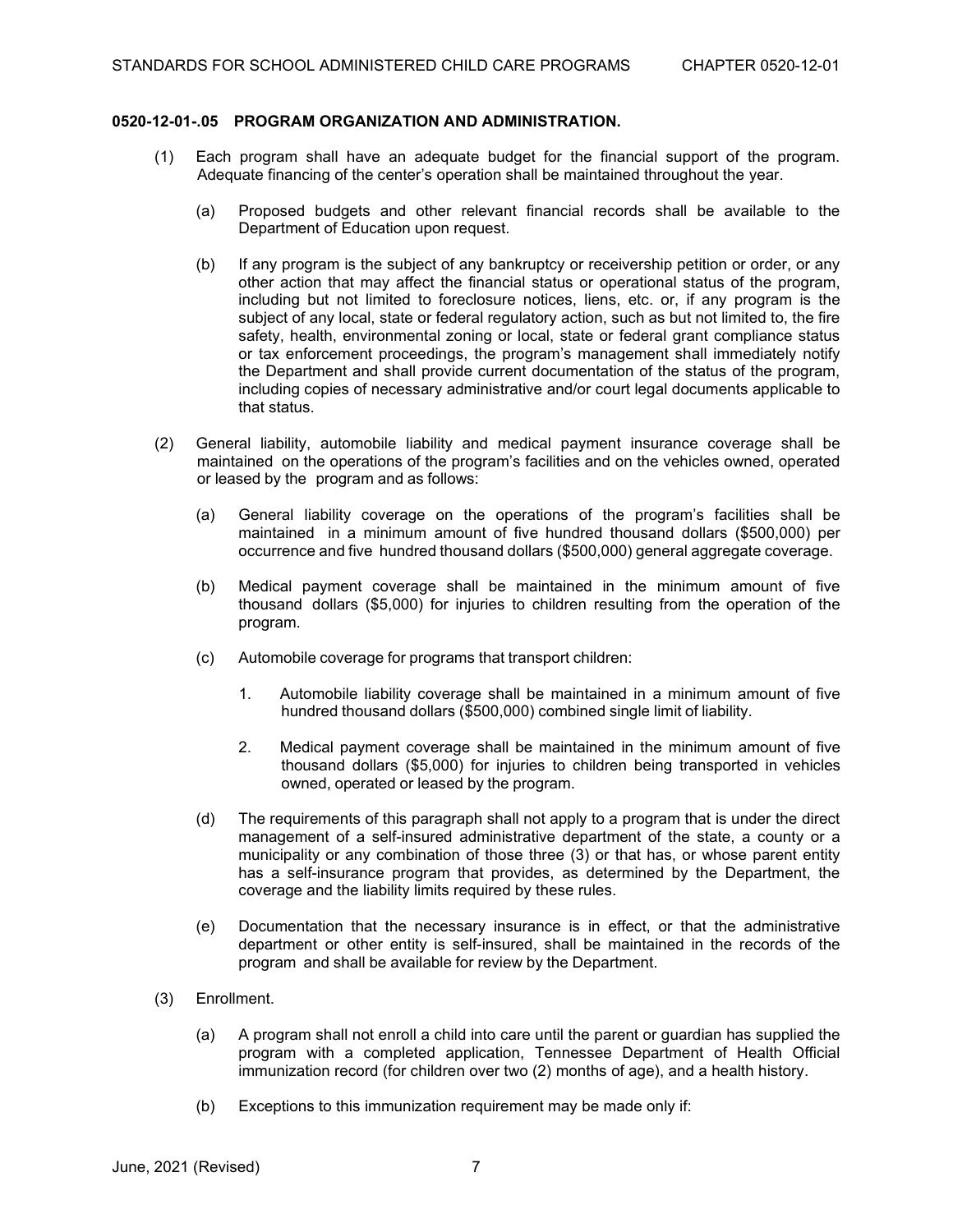- 1. The child's physician or the health department provides a signed and dated statement, giving a medical reason why the child should not be given a specified immunization;
- 2. The child's parent provides a signed written statement that such immunizations conflict with his/her religious tenets and practices; or
- 3. Care for children of homeless families and/or children in state custody is needed before documentation of immunizations can be confirmed. Program must have a written plan for obtaining records for children who are homeless and/or in state custody.
- (c) Programs may not deny enrollment to students based on citizenship status. (Plyler v. Doe, 457 U.S. 202, 1982).
- (d) Enrollment of children under six (6) weeks of age is prohibited.
- (e) The program shall maintain documentation that the parent was offered an on-site visit of the program to review the facility and the opportunity to review the program's policies and procedures prior to the child being enrolled into the program. Exception: On-site visit is not required for children of homeless families.
- (f) Enrollment of children shall be allowed throughout the year, as long as the requirements set forth in these rules are met.
- (4) Each program shall implement a plan for regular and ongoing communication with parents. This plan shall include but not be limited to communication concerning curriculum, changes in personnel, or planned changes affecting children's routine care.
	- (a) Parents or guardians shall be provided a parent handbook outlining the program's policies, procedures, and the requirements of this Chapter upon admission of the child. The program's parent handbook shall include, at a minimum:
		- 1. Criteria for the disenrollment of children (expulsion policy);
		- 2. Specific criteria concerning the release of children to anyone whose behavior may place the children at immediate risk;
		- 3. Behavior management techniques;
		- 4. Rates and late fee policy;
		- 5. Hours of operation;
		- 6. Emergency plan and inclement weather policy;
		- 7. Smoke free environment; and
		- 8. Meal service policy.
	- (b) The program shall require the parent to sign for receipt of the policies and summary of the requirements of this Chapter, and the signed receipt shall be maintained by the program in the child's file.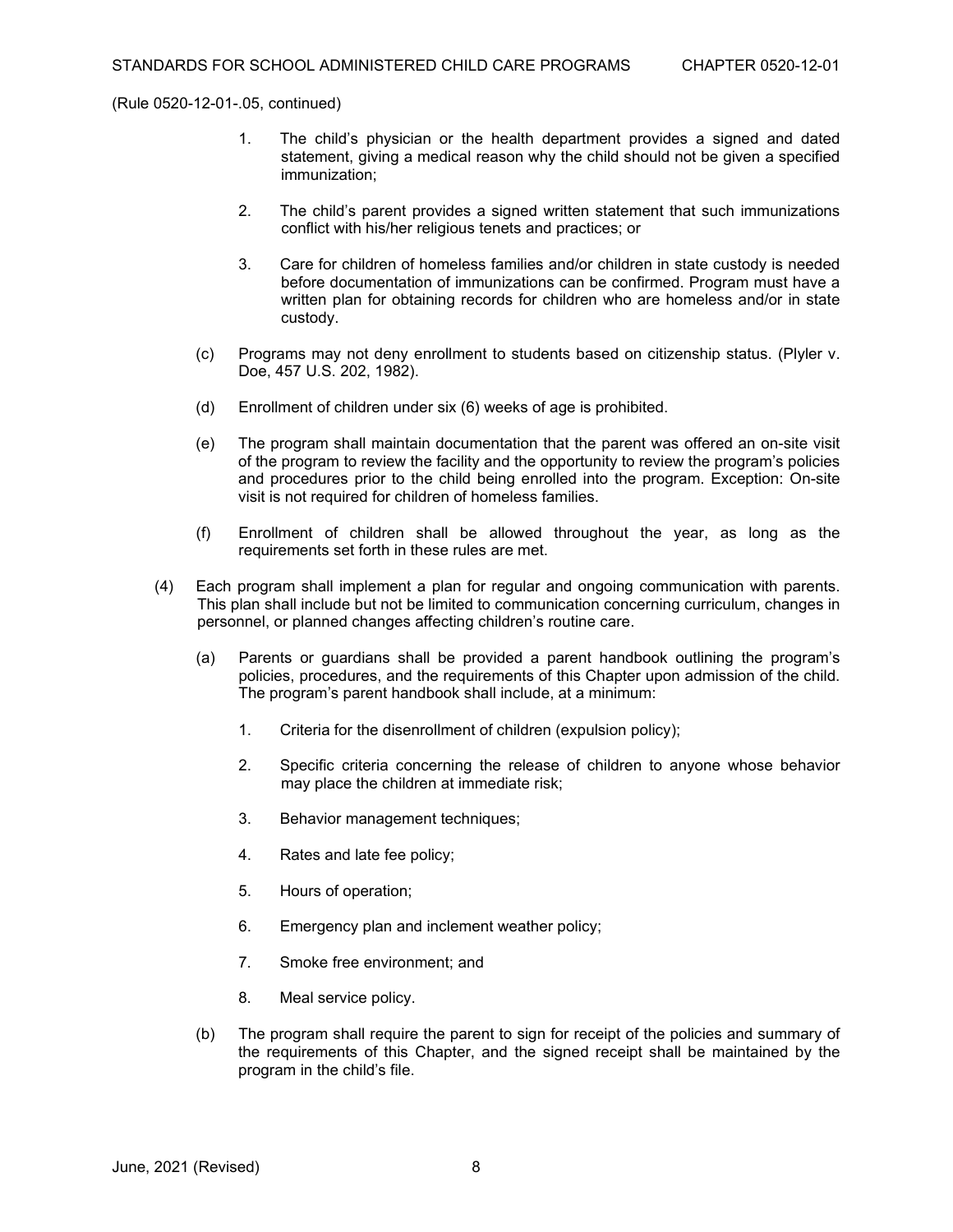(Rule 0520-12-01-.05, continued)<br>c) Parents shall be

- Parents shall be permitted to see the professional credential(s) of program staff upon request.
- (d) An abuse prevention awareness program or abuse prevention awareness information for parents shall be offered at least once a year. The program shall include a child abuse prevention component, approved by the Department of Education, with information on the detection, reporting, and prevention of child abuse in child care centers and in the home.
- (e) After issuing two (2) formal notices of violations in compliance with rules, a Notice of Probation, or after issuing any type of legal enforcement order, the Department may, in its discretion, require the program to notify parents and funding sources of the circumstances.
- (f) The Department may, at its discretion, notify parents and funding sources of any decision affecting the program rendered by the State Board of Education Child Care Advisory Council serving in the role of Hearing Board for appeals or by any court.
- (5) Release of Children
	- (a) Parents shall give written permission in advance of the child's removal from the premises, including prior notification and consent for each off-site activity, except in cases of emergencies or investigative procedures conducted pursuant to the child protective services laws or other applicable laws.
	- (b) Children shall be signed in and out of the program by the legal guardian or persons authorized on the list to pick up the child. Students transported to the program pursuant to 0520-12-01-.13 may be signed in and out by the appropriate staff person. Program staff shall verify parental authorization and the identity of any person to whom a child is released.
	- (c) Children shall only be released to a designated person in accordance with the child release plan. The program shall verify the identity of the authorized person by requiring presentation of a photo identification. The person to whom the child is released must sign the child out of the program.
	- (d) Children should not be released to anyone whose behavior, as deemed by a reasonable person, may place him/her in imminent risk. Immediately call 911, the local law enforcement agency or other emergency services number prior to the release of children. If the person, displaying risky behavior, is not the parent, the program shall not release the child and the parent shall be called immediately.
	- (e) During operating hours, parents shall be permitted access to their children. Programs shall develop a policy and implementation plan regarding non-custodial parent access and/or denial of access to children. The policy and implementation plan shall be provided to all parents. (The policy may be included in the parent handbook.)
	- (f) A parent shall be notified before the child leaves the premises except in emergency circumstances. An authorized investigator with the Department of Children's Services or local law enforcement may take a child off the premises of the program if he/she has obtained custody of the child as follows:
		- 1. Voluntary placement agreement with the parent;
		- 2. Court order;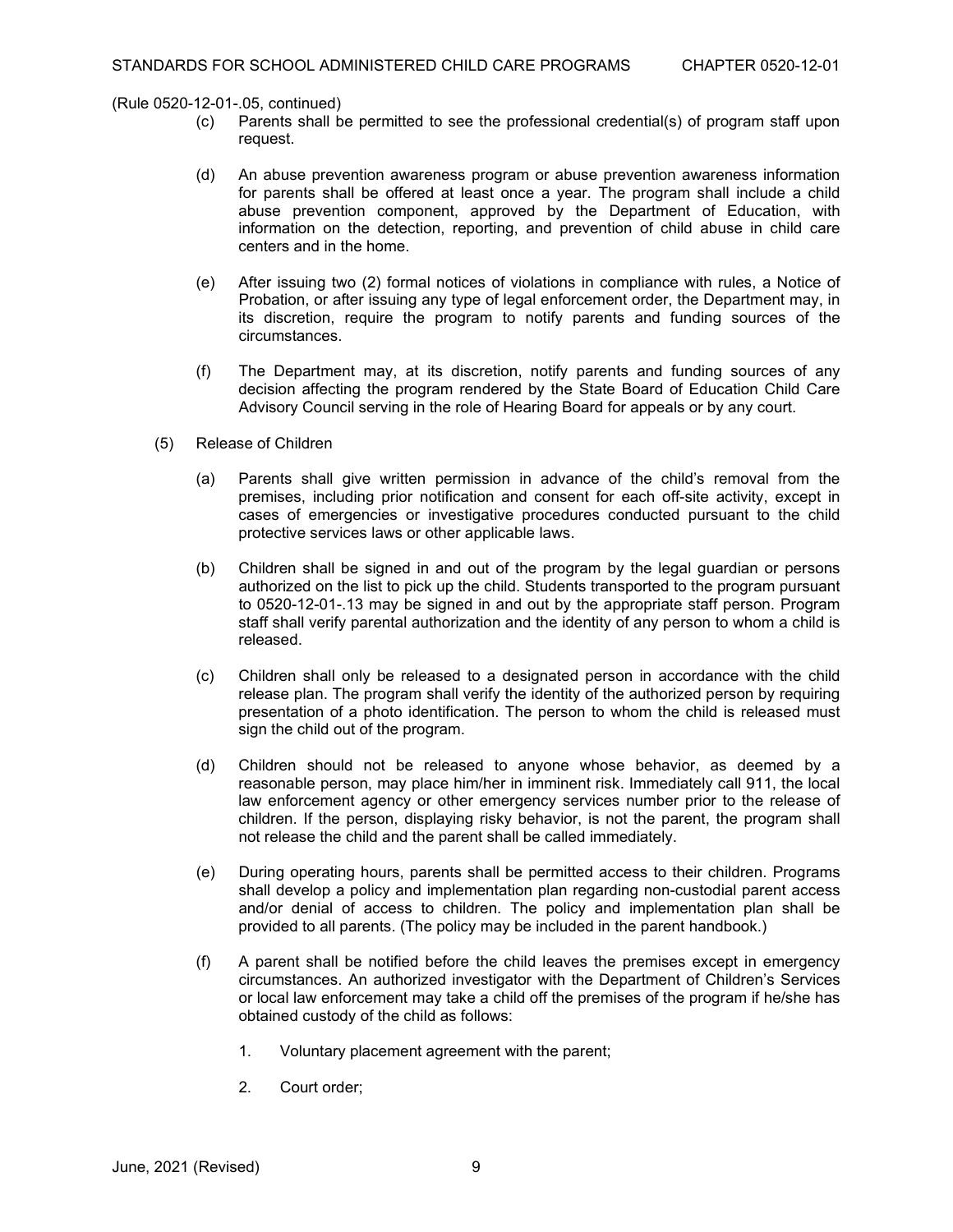- Emergency assumption of custody under T.C.A. § 37-1-113 without parental permission;
- 4. The child's parent or legal guardian is present and approves; or
- 5. In conjunction with investigative procedures under the child abuse laws.
- (6) Incidents, accidents and injuries shall be reported to the parent as soon as possible, but no later than the child's release to the parent or authorized representative.
	- (a) Incidents, accidents and injuries to children shall be documented immediately as follows:
		- 1. Date and time of occurrence;
		- 2. Description of circumstances; and
		- 3. Action(s) taken by the program.
	- (b) Documentation of incidents, accidents and injuries to children shall be filed in the child's record no later than one (1) business day immediately following the occurrence.
	- (c) The Department shall be notified of any child fatality at the program no later than one (1) calendar day immediately following the death.
- (7) All programs must comply with the following record requirements for children and staff:
	- (a) All records shall be maintained in an organized manner and shall be made available to the Department upon request.
	- (b) Children's Records shall include:
		- 1. A current information form, which shall be updated annually and as changes occur and which shall include:
			- (i) The child's name and date of birth;
			- (ii) Name of parent(s);
			- (iii) Child's and parents' home address (or addresses) and phone numbers;
			- (iv) Parents' business addresses, phone numbers, and approximate work hours;
			- (v) Any special needs or relevant history of the child or the child's family; and
			- (vi) The name and address (home and business or school) of a responsible person to contact in an emergency if parent(s) cannot be located promptly.
		- 2. Name, address, and telephone number of a physician to call in case of an emergency.
		- 3. Written consent of parent(s) regarding emergency medical care.
		- 4. A written plan stating to whom the child shall be released.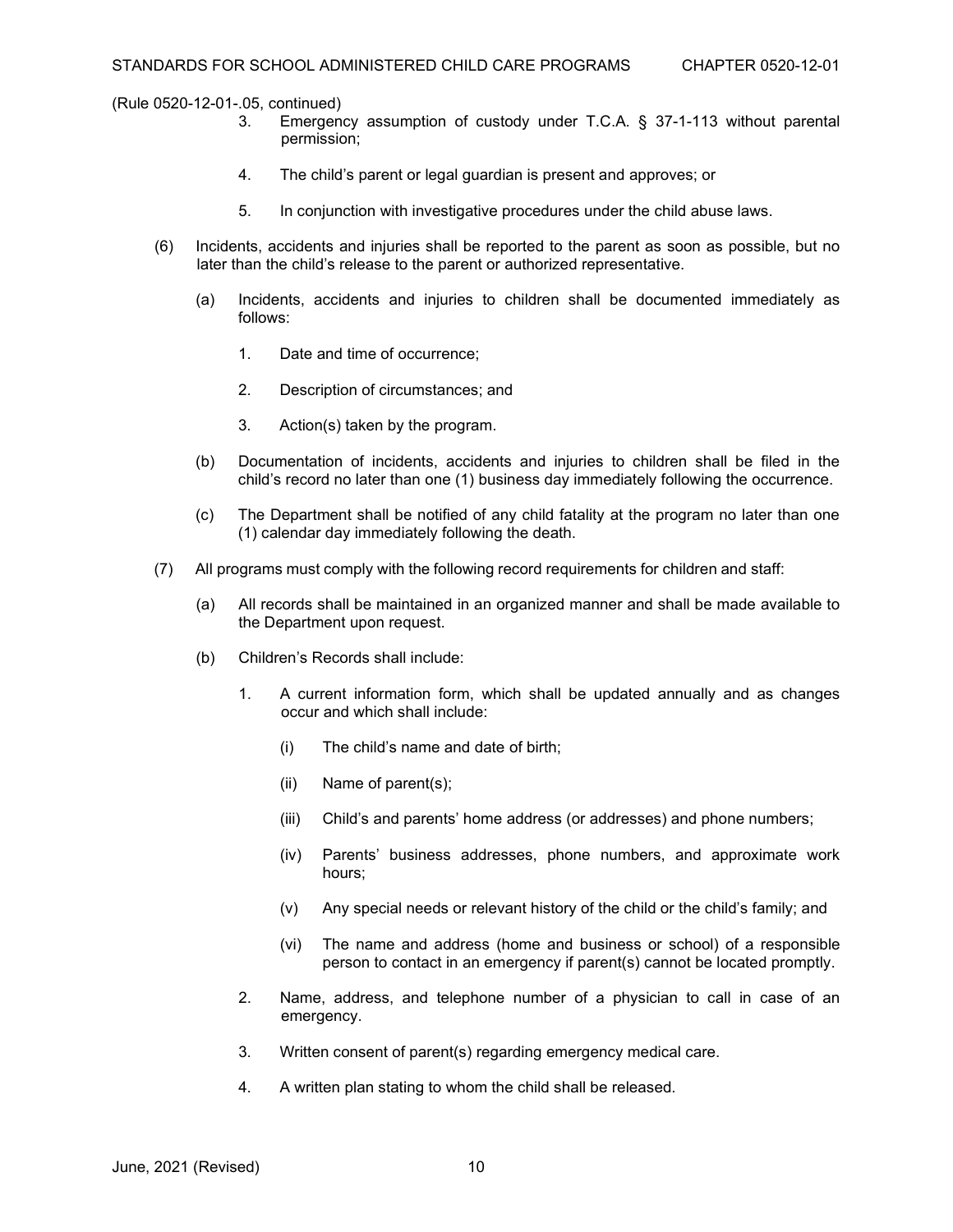- Written transportation agreement between parent and the program regarding daily transportation between home and the program and the program and school. If parents have a third party transportation arrangement, verification and details of the arrangement shall be maintained in the child's file.
- 6. A copy of the child's health history provided by the child's parent or other caretaker, which need not be signed or certified by a health care provider, shall be on file in the program and shall be available to appropriate staff.
- 7. Daily attendance records for each child to include time in and time out.
- 8. Prior written permission of parent for each off-site activity.
- 9. Immunization Record.
- (c) A child's records shall be kept for one (1) year following the child's leaving the agency; provided, however, that the health record shall be returned to the child's parent upon request when the child leaves the agency. Records of children enrolled in prekindergarten programs may be made part of the child's cumulative file.
- (d) Additional information for infants, toddlers and all non-verbal children shall be recorded and shared with parents daily as follows: the time and amount of feeding, any incidence of excessive spitting up, toileting and/or times of diaper changes, sleep patterns, and developmental progress. Before a child under the age of thirty (30) months of age is accepted for care, the parent shall provide proof of a physical examination within three (3) months prior to admission, signed or stamped by a physician or health care provider. This record must be kept on file at the program.
- (e) School-age children's records shall include:
	- 1. An information form that list the name, address, and phone number of the school the child attends;
	- 2. If the school-age program is not located within the school in which the child is enrolled, the program shall have on file a statement from the parent (or the school) that the child's immunizations are current and that his/her health record is on file at the specified school which the child attends;
	- 3. The records of any child who is five (5) years old in a center which lacks approved kindergarten status for purposes of T.C.A. § 49-6-201 shall include a signed acknowledgment from the child's parents that recognizes that the child's attendance does not satisfy the mandatory kindergarten prerequisite for the child's enrollment in first grade. The statement of acknowledgment shall be maintained in the child's file; and
	- 4. Written authorization from a physician for the self-administration of medication for the current school year, if applicable.
- (f) Staff records shall include:
	- 1. Name, birth date, social security number, (used by the employer for Federal/State tax purposes), address, and telephone number of all staff members and a contact for each staff member in an emergency;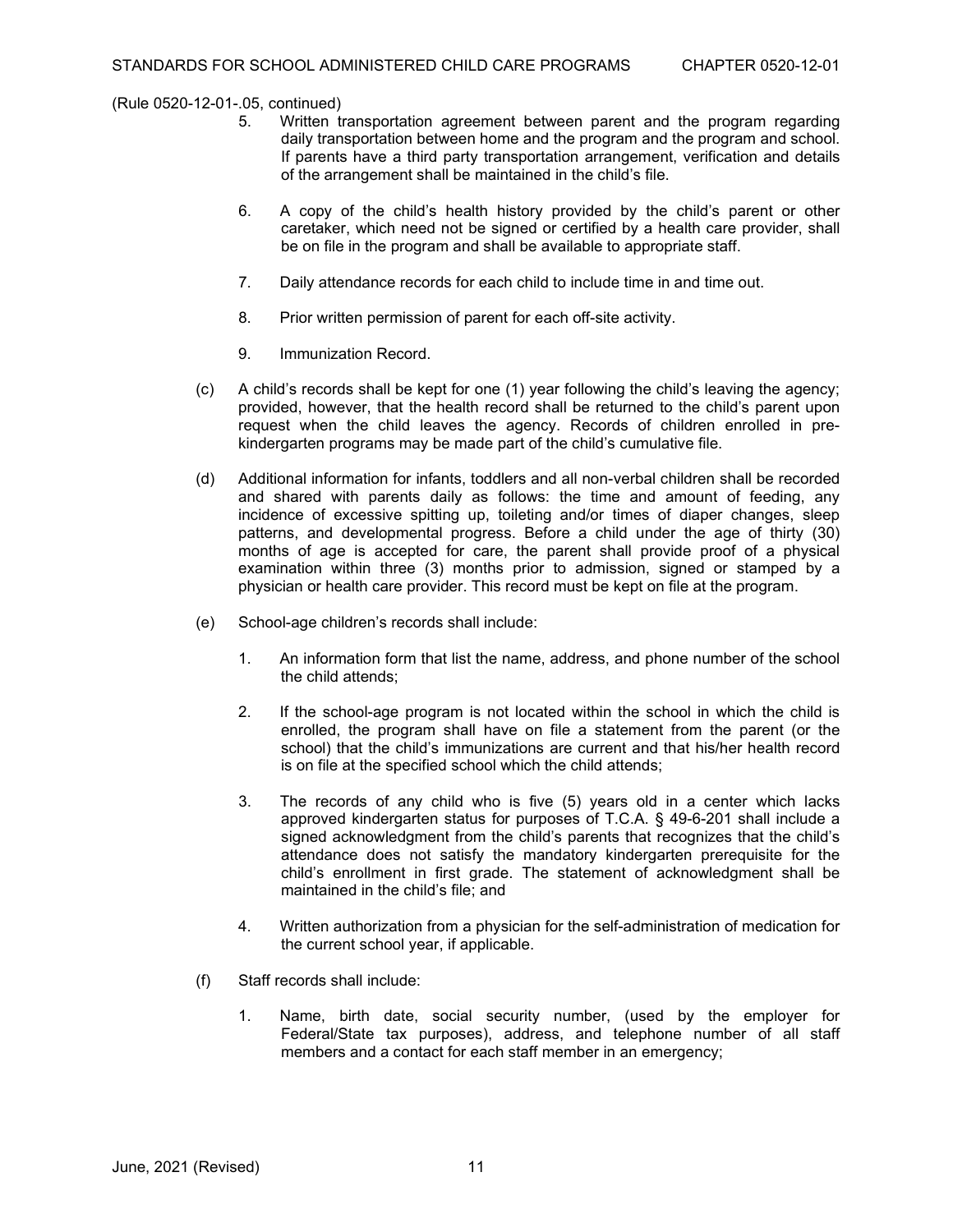- Educational background and educational experiences, including dates and places of diplomas received, teaching license if applicable, and conferences, courses, and workshops attended throughout the year;
- 3. Documentation signed by the examining licensed physician, licensed psychologist, licensed clinician, Nurse Practitioner, or Physician's Assistant, verifying that the staff person is capable of safely and appropriately providing care for children in a group setting. The documentation shall be on file within ten (10) calendar days of employment or starting to work. An updated statement of each staff member's physical health shall be obtained every third (3rd) year, or more often if deemed necessary by the Department;
- 4. At least three (3) references from non-relatives, either written or with documented interviews of each reference on each staff member;
- 5. Written, verified record of employment history;
- 6. Documentation of annual performance reviews;
- 7. Daily attendance (including time in/out) of staff;
- 8. Signed and completed criminal history disclosure form;
- 9. Verification of criminal background check and Vulnerable Persons Registry results;
- 10. Documentation of trainings to include all pre-service training hours; and
- 11. Date of employment and date of separation from the program.
- 12. Driver records shall additionally contain:
	- (i) Copy of driver's license showing proper endorsement;
	- (ii) Verification of a passed pre-employment drug screen;
	- (iii) Verification that the driver is included in every randomly generated pool of drivers for all annual random drug screening and proof of a passed drug test every time the driver is randomly selected; and
	- (iv) Verification of Cardiopulmonary Resuscitation (CPR) and First Aid certifications. Drivers only providing transportation for field trips with a program staff on board are not required to have CPR and First Aid certification.
- (g) Staff records shall be maintained for at least one (1) year following the separation of the staff from the program. Date of separation should be placed on the staff form.
- (h) Records of volunteers shall be maintained and must include names, addresses, telephone numbers and dates of service of all volunteers.
- (i) Records of substitutes shall be maintained and include the names, addresses, telephone numbers and dates of service of all substitutes.
- (8) The program staff shall not disclose or knowingly permit the use by other persons of any information concerning a child or family except as required by law, regulation or court order,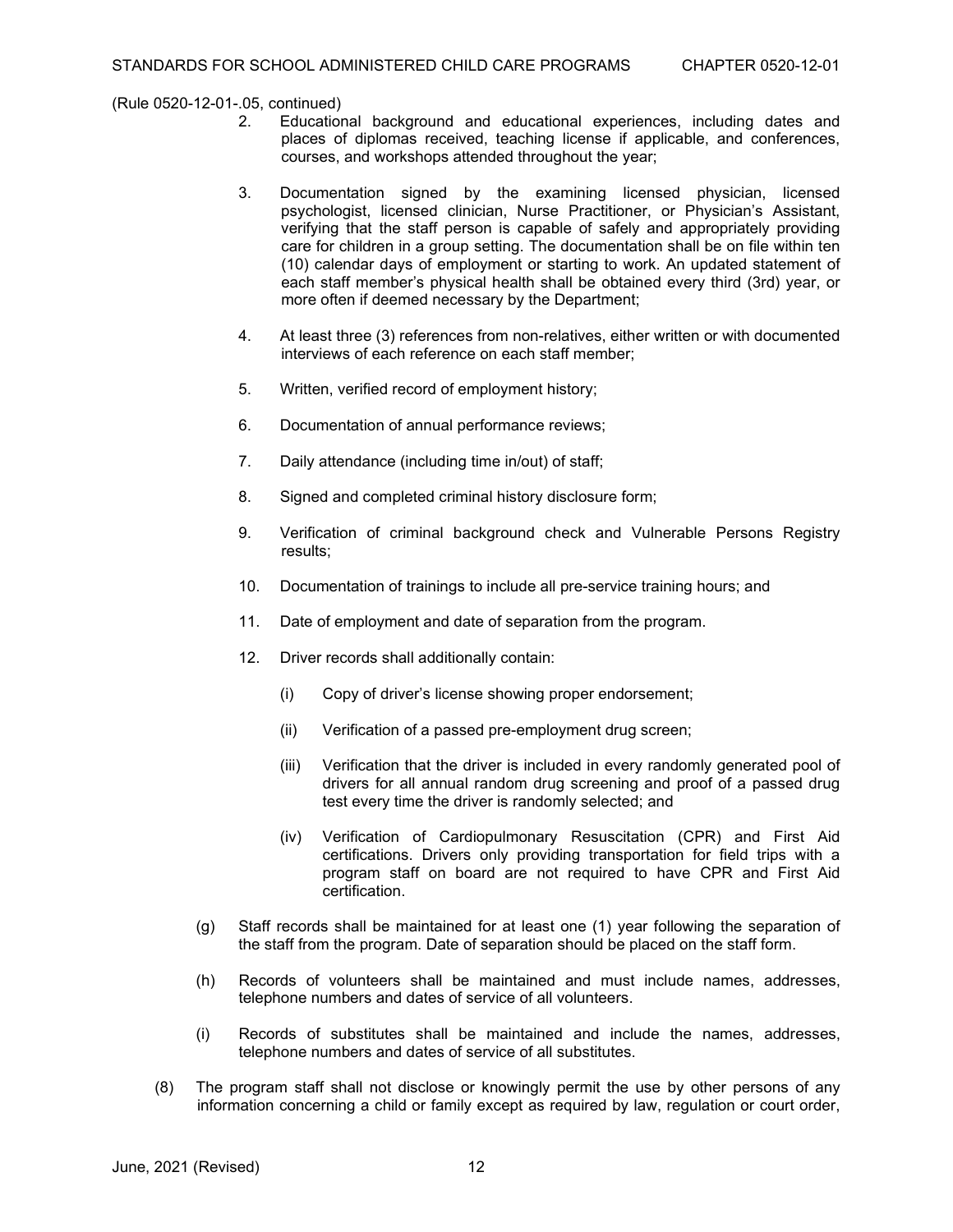or as may be necessary to be disclosed to public authorities in the performance of their duties and which may be necessary for health, safety, or welfare of any child enrolled in the program or the child's family.

- (9) Programs shall meet the following requirements for the posting of documentation:
	- (a) During the hours of operation, the current certificate of approval shall be posted near the main entrance in a conspicuous location.
	- (b) The Department of Human Services' toll-free complaint number shall be posted in a conspicuous location.
	- (c) The Department of Children's Services' child abuse number shall be posted near the main entrance in a conspicuous location and at each telephone.
	- (d) A copy these state board rules shall be maintained in a central space and available to all staff and parents.
	- (e) No smoking signs shall be posted in a conspicuous manner.
	- (f) The program shall post any other materials as directed by the Department.

*Authority: T.C.A. §§ 4-5-201, et seq.; 37-1-403(a)(8); 49-1-302(l); 49-1-1101 through 49-1-1109; 49-2- 2110; 49-6-2101; 49-6-2105; 49-6-2107; 49-6-2108; 49-6-2114; 49-6-2116; 55-9-602, et seq.; 55-50-301, et seq.; and 55-50-401, et seq. Administrative History: Original rule filed September 26, 1990; effective December 29, 1990. Amendment filed April 30, 2002; effective July 14, 2002. Amendment repealing and replacing rule filed March 15, 2010; effective August 29, 2010. Amendments filed November 2, 2017; effective February 1, 2018. Amendments filed May 3, 2018; effective August 1, 2018. Amendments filed January 25, 2019; effective April 25, 2019.*

#### **0520-12-01-.06 PROGRAM OPERATION.**

- (1) Each program shall maintain a system that enables all children in the program's care to receive a level of supervision that is appropriate to their age and their development, physical and mental status so as to ensure their health and safety and that allows program personnel to know the whereabouts of each child.
	- (a) This system shall include a mandatory visual inspection of all areas of the building and grounds immediately prior to closing the program for the day in order to ensure that no children have been unintentionally left in any part of the program's facilities or in any vehicles that the program uses to transport children.
	- (b) Children six (6) weeks of age through two (2) years of age: the adult must be able to hear the child at all times, must be able to see the child at a quick glance, and must be able to physically respond immediately.
	- (c) Children three (3) years through five (5) years of age shall be safely protected by an adult in close proximity and not distracted by other tasks and must be able to physically respond immediately.
	- (d) Children six (6) weeks of age to five (5) years of age during mealtime: An adult must be in the direct sight and sound of child/children while the child/children are eating.
	- (e) Children who are in kindergarten, five (5) years of age, through nine (9) years of age shall be protected by an adult who adjusts restrictions appropriately for different ages and abilities and must be able to physically respond immediately.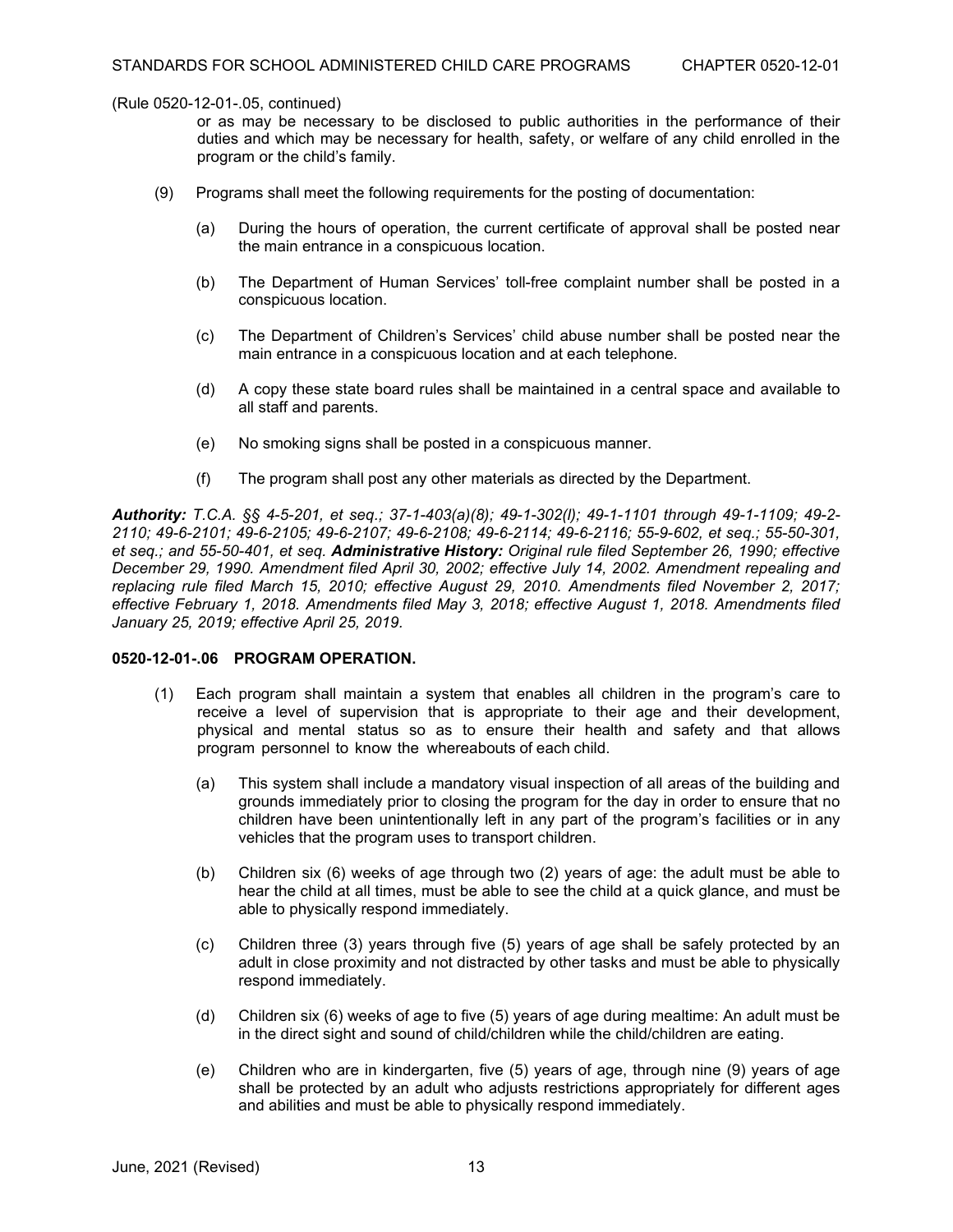- (f) Children ten (10) years of age through thirteen (13) years of age: The adult shall know the whereabouts and activities of the child/children at all times and must be able to physically respond immediately. Youth/children shall have the opportunity to develop independence.
- (g) Children fourteen (14) years of age to eighteen (18) years of age: The adult shall know the whereabouts and activities of the children, provide age appropriate guidance and must be able to physically respond as needed.
- (h) Mixed-age Groups. When children ages ten (10) and above are grouped with children under ten (10) years of age, the minimum supervision requirements must be in accordance with the supervision required for the age group of the youngest child in the group
- (i) Staff shall position themselves strategically for adequate supervision and quick response.
- (j) Staff shall be aware of the dynamics (interactions) and activities of the entire group even when dealing with only part of the group at a time.
- (k) Helper devices such as mirrors, electronic sound monitors, etc. may be used as appropriate to meet these requirements.
- (l) Teachers shall monitor children's toileting and be aware of their activities while respecting the privacy needs of the child. Programs must have a bathroom supervision plan to reflect the developmental needs of children in the classroom. Items in plan may include, but are not limited to, location of staff, times of bathroom breaks and locations, and emergency bathroom procedures.
- (m) The program shall maintain a plan, approved by the Department, that enables a teacher in an emergency situation to call a second (2nd) adult who can respond quickly while maintaining as much supervision of the children in care as is possible under the circumstances.
- (2) Each enrolled child shall be in a defined group based on their age and assigned to that group with a specific teacher.
	- (a) Maximum group size requirements shall be maintained at all times when children are indoors with the exceptions of meals served in common dining rooms, napping in common nap rooms, or outdoors on the playground.
	- (b) When infants are cared for in a center with older children, they shall not be grouped with children older than thirty (30) months of age and a separate area shall be provided for them.
	- (c) In order to assure the continuity of care for children thirty (30) months of age to five (5) years of age and their teachers, the children shall be kept with the same group throughout the day and shall not be moved, shuffled, or promoted to a new group until required based upon the developmental needs of the child; provided however, that:
		- 1. For children, groups, excluding infants and toddlers, may be combined for short periods for a special activity, e.g. special assembly, visiting performers, or community helpers, etc., of no more than thirty (30) minutes duration per day as long as adult:child ratios are met.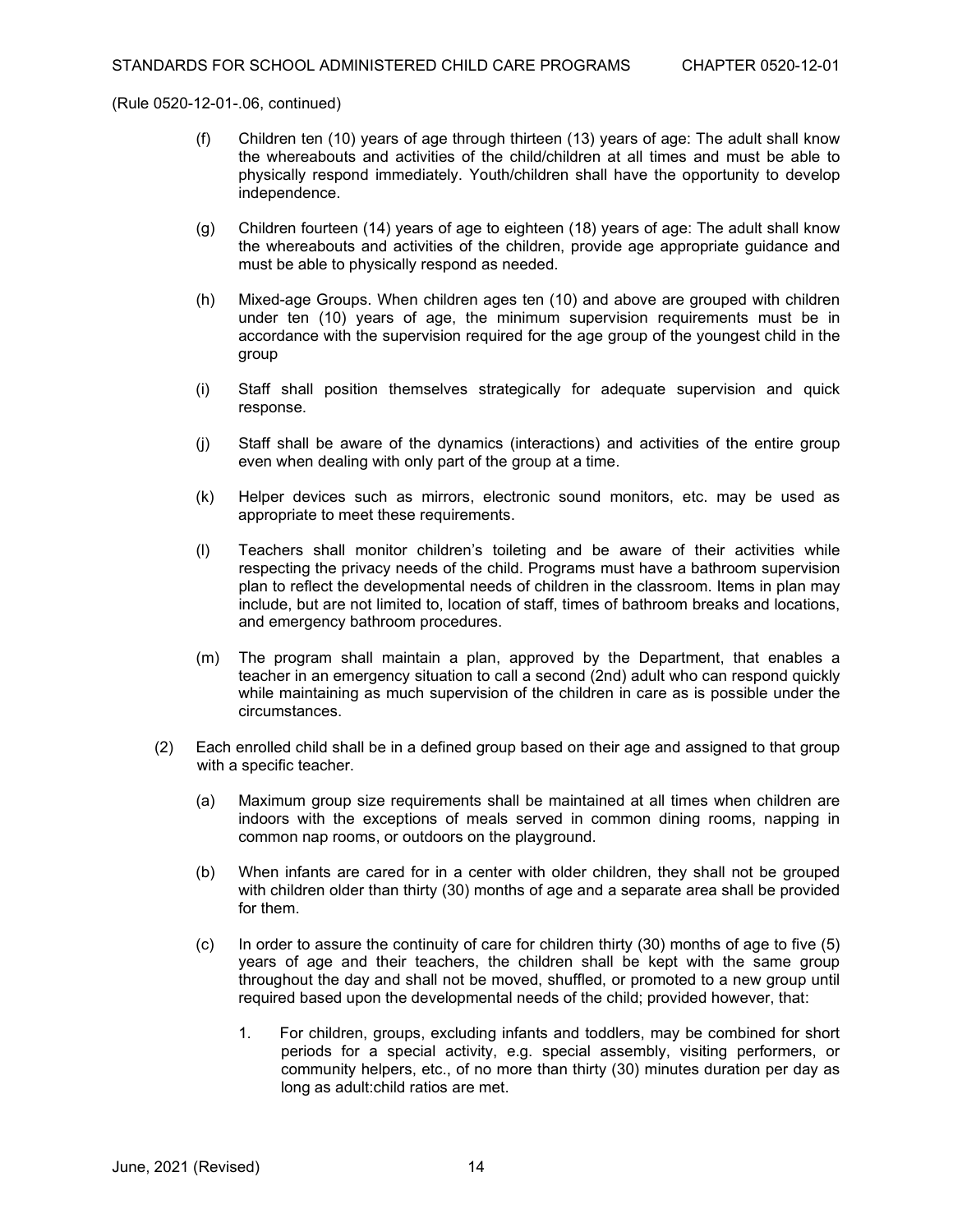- (3) Each program shall adhere to the maximum group size and adult:child ratios required by this chapter.
	- (a) The adult:child ratios shall be maintained by the program while the children are indoors and on the playground.
	- (b) The maximum group size and adult:child ratio shall be based standards set forth in this chapter.
	- (c) All children physically present in the program's facility or the program's assigned area within the facility shall be counted in the adult:child ratio and group size.
	- (d) Any number of children in excess of the adult:child ratio requires a second qualified adult teacher; provided, however, that the maximum group size shall not be exceeded.
	- (e) When more than twelve (12) children are present on the premises, but a second adult is not required by the adult:child ratio rules contained in this Chapter, a second adult shall be physically available on the premises.
	- (f) If meals are served, any person responsible for preparing meals and washing the dishes shall not be included in the adult:child ratio while preparing meals or washing dishes.
- (4) Programs must meet the following group size and adult:child ratios:

| Age                  | <b>Group Size</b> | <b>Adult:Child Ratio</b> |
|----------------------|-------------------|--------------------------|
| Infant (6wks-12m)    | 8                 | 1:4                      |
| Toddler (11m-23m)    | 12                | 1:6                      |
| Two (2) years old    | 14                | 1:7                      |
| Three (3) years old  | 18                | 1:9                      |
| Four (4) years old   | 20                | 1:13                     |
| <b>VPK, 619, PDG</b> | 20                | 1:10                     |

(a) Maximum group size and adult:child ratio for single-age grouping:

(b) Maximum group size and adult:child ratio for multi-age grouping:

| Age                | Group Size | Adult: Child Ratio |
|--------------------|------------|--------------------|
| Infant-18 months   | 8          | 1:4                |
| 18-36 months       | 16         | 1:8                |
| 3-4 year olds only | 20         | 1:10               |
| 3-6 years old*     | 24         | 1:13               |

\*Not including first grade children.

- (c) For children six (6) weeks through two (2) years, class assignment shall be based on the developmental needs of the child.
- (d) For children age two (2) years and six (6) months on or before August 15th, if the director of schools finds through evaluation and testing, at the request of the parent or legal guardian, that a child is sufficiently mature, emotionally and academically, then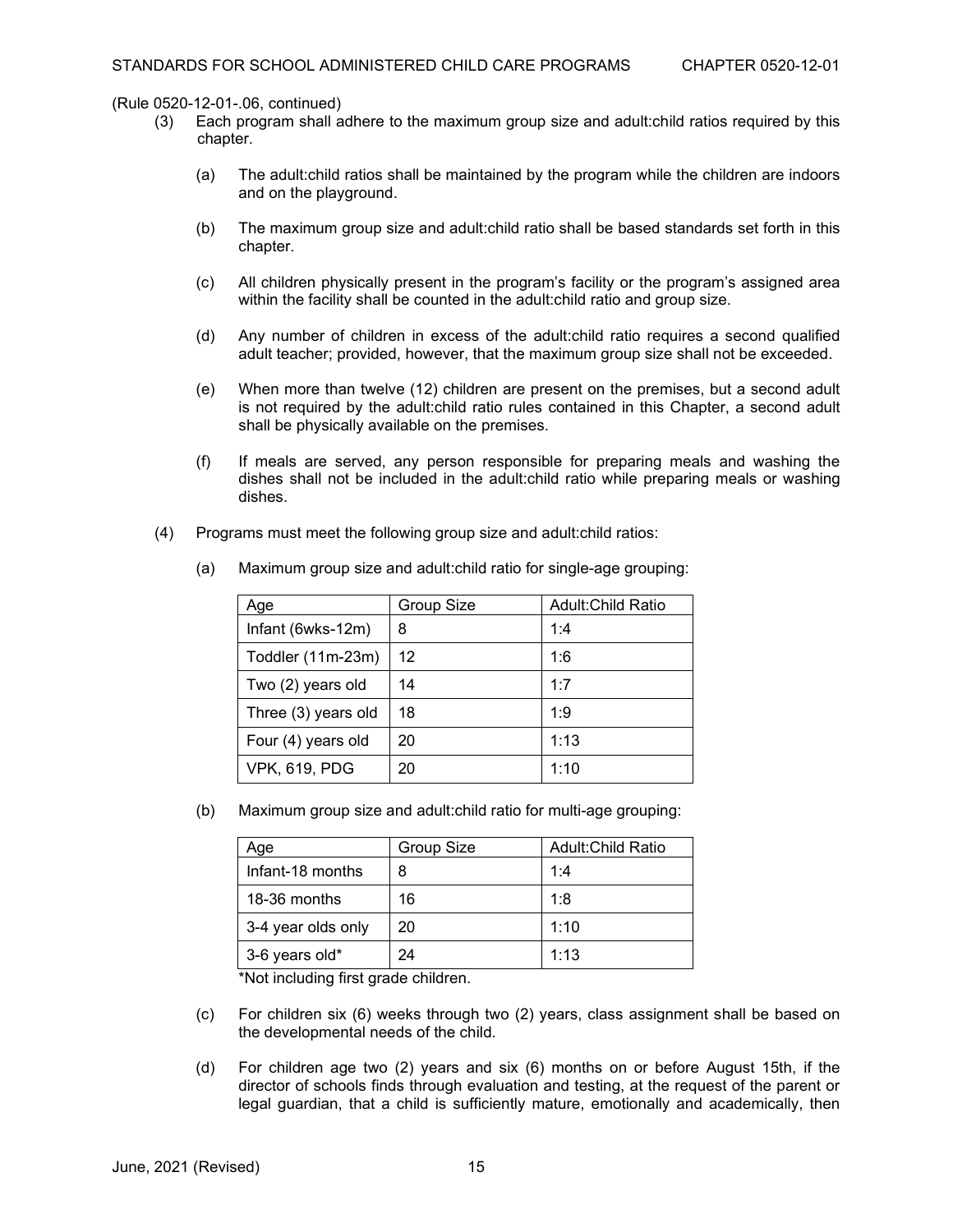the child may be permitted to enter a mixed-age three through six (3-6) year old classroom.

- (e) For children three (3) years through pre-kindergarten, class assignment shall be determined based on the child's age on August 15th. If the director of schools finds through evaluation at testing, at the request of the parent or legal guardian, that a child who has a birthdate from August 16th through September 30th is sufficiently mature, emotionally and academically, then the child may be permitted to enter the next classroom level.
- (f) Group sizes or class assignments and adult: child ratios may not be adjusted based on a change to a child's age during the school year. Schools shall not change a classroom status mid-year (e.g. from single-age to multi-age, due to a child's age).
- (g) Maximum group size and adult: child ratio during arrival and departure (1 hour prior to and end of the school day) excluding infants and toddlers:

| Age                                      | <b>Group Size</b> | <b>Adult:Child Ratio</b> |
|------------------------------------------|-------------------|--------------------------|
| $\vert$ Including 3 year olds $\vert$ 15 |                   | 1:10                     |
| Including 4 year olds   20               |                   | 1:12                     |

(h) Maximum group size and adult: child ratio during before and after school programs for birth through five:

| Age                        | Group | Adult:Child Ratio                     |
|----------------------------|-------|---------------------------------------|
| Infant $-36$ months        |       | Ratio and Group size remains the same |
| 3-4 year olds              | 22    | 1:13                                  |
| 4 year olds – kindergarten | 24    | 1:16                                  |

- (5) During naptime and nighttime care adult:child ratios may be relaxed so long as the children are adequately protected and all of the following requirements are met:
	- (a) At least one (1) adult shall be awake and supervising the children in each nap room or sleeping area;
	- (b) Infant/toddler ratios shall be maintained; and
	- (c) The adult:child ratio for children ages three (3) years and above can be fifty percent (50%) of the required ratio if there are enough adults on the premises so that the adult:child ratio required for children when they are awake shall be met immediately in an emergency.
	- (d) Maximum group size limits do not apply as long as the appropriate adult:child ratio is met at the fifty percent (50%) level.
- (6) Each program shall have a written playground supervision plan that includes:
	- (a) Arrival and departure procedures;
	- (b) Supervision assignments of staff to assure that all areas of the playground can be seen so that all children can remain within sight of the teachers;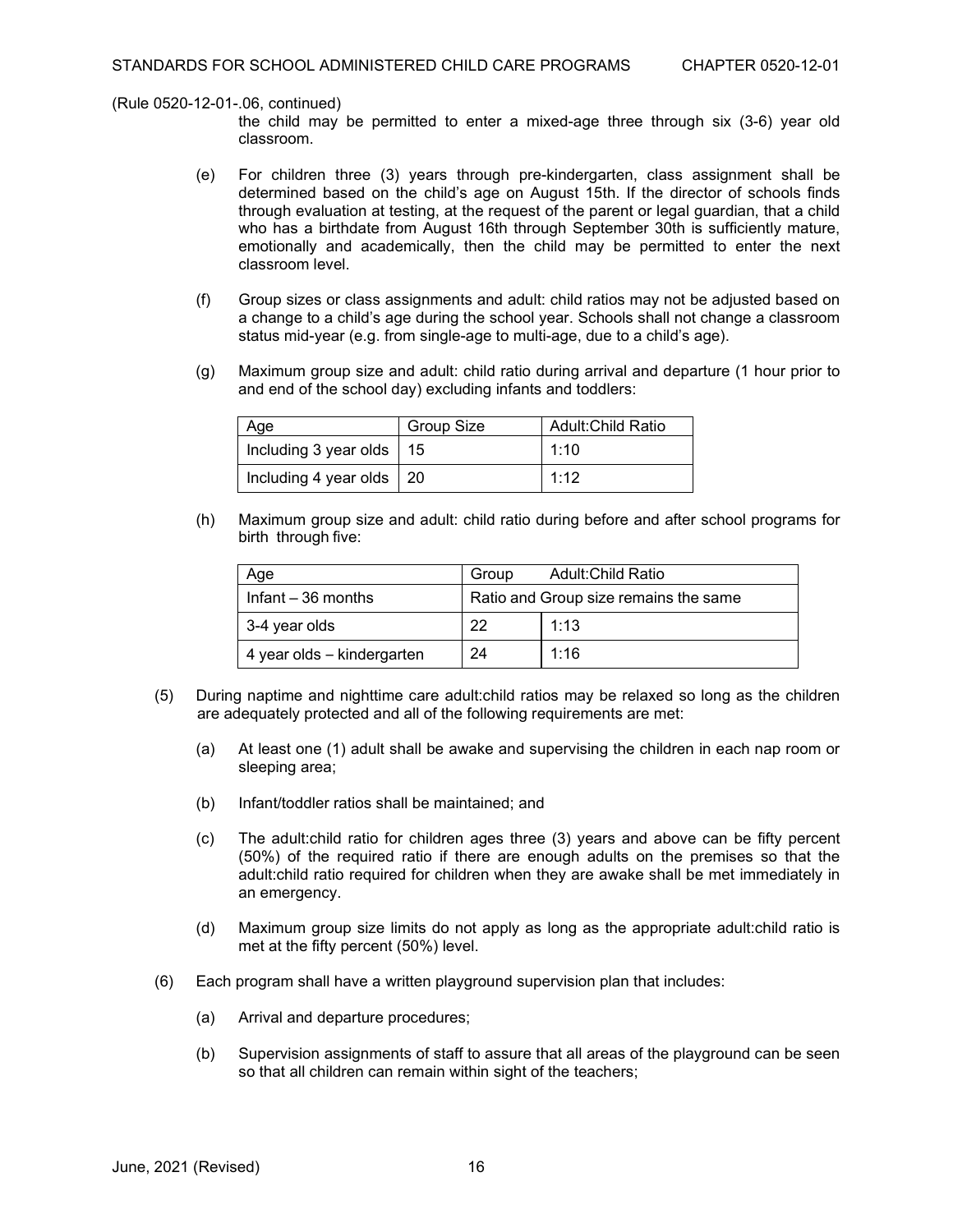(Rule 0520-12-01-.06, continued)<br>(c) ldentification of

- Identification of which staff will merely supervise in their assigned zone while other staff, if any, interact with children as play facilitators;
- (d) Emergency plans specific to a variety of circumstances, such as, child injury, weather evacuation, toileting and other personal care needs of children or staff, etc.; and
- (e) A communication link among playground supervisors and a designated staff person, if available, inside the program's facility.
- (7) Programs shall meet the following requirements for off-site activities and swimming:
	- (a) The required adult:child ratio for preschool children shall be doubled during off-site visits.
	- (b) In order for parents or guardians to be included in the adult:child ratio for off-site activities, the school must have a TBI/FBI background check, child abuse check, and vulnerable person's registry check on file for the parent or guardian.
	- (c) For children in kindergarten through thirteen (13) years of age the following requirements shall be met:
		- 1. The number of trained teachers required to be present on off-site activities shall be at a minimum, equivalent to the number that would be required in the classroom; additional adults to meet the following off-site ratios in chart below may be teachers, volunteers and/or unpaid staff.

| Number of children | Trained Teachers | <b>Additional Adults</b> | <b>Total Adults Required</b> |
|--------------------|------------------|--------------------------|------------------------------|
| $1 - 20$           |                  |                          |                              |
| $21 - 30$          |                  |                          |                              |
| $31 - 40$          |                  |                          |                              |
| $41 - 50$          |                  |                          | 5                            |

- (d) For children age fourteen (14) to eighteen (18), the number of trained teachers required to be present on off-site activities shall yield an adult:child ratio of 1:20, additional adults to meet this ratio may be teachers, volunteers and/or unpaid staff.
- (e) A minimum of two (2) adults is required for any off-site activity.
- (f) Programs shall maintain a system utilizing an off-site attendance roll which tracks the whereabouts of each child while off the premises.
- (g) The following requirements shall be met when children are swimming:
	- 1. The following adult:child ratios shall be followed:

| Aqe                                         | <b>Adult:Child Ratio</b> |
|---------------------------------------------|--------------------------|
| Infant                                      | 1:1                      |
| Thirteen $(13)$ – thirty-five $(35)$ months | 1:2                      |
| Three (3) years old                         | 1:4                      |
| Four (4) years old                          | 1:6                      |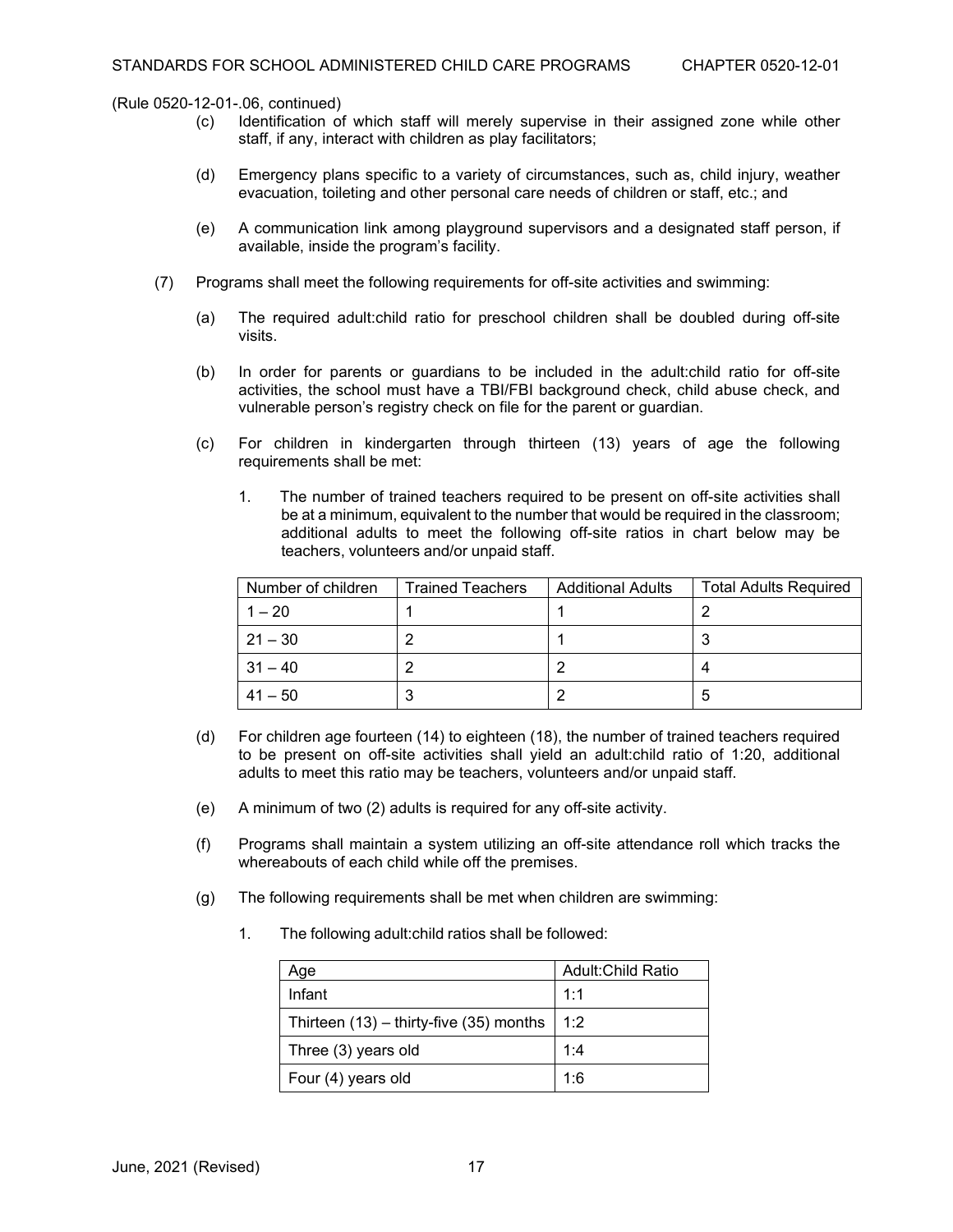| Five (5) years old                  | 1:8  |
|-------------------------------------|------|
| Kindergarten – thirteen (13) years  | 1:10 |
| Fourteen (14) - eighteen (18) years | 1:20 |

- 2. Group swimming for infants and toddlers is not recommended.
- 3. At least one (1) adult present shall have a current certificate in advanced aquatic lifesaving skills. This person must supervise from above the level of the swimmers, preferably from an elevated lifeguard chair.
- 4. The lifeguard may not be included in the required adult:child ratio while performing lifeguard duties.
- 5. Remaining teachers should supervise both in and out of the water.

*Authority: T.C.A. §§ 4-5-201, et seq.; 37-1-403(a)(8); 49-1-302(l); 49-1-1101 through 49-1-1109; 49-2- 2110; 49-5-413; 49-6-2101; 49-6-2105; 49-6-2107; 49-6-2108; 49-6-2114; 49-6-2116; 49-6-3001; 55-9- 602, et seq.; 55-50-301, et seq.; 55-50-401, et seq.; and 71-3-507(g) and (h). Administrative History: Original rule filed September 26, 1990; effective December 29, 1990. Amendment filed April 30, 2002; effective July 14, 2002. Amendment repealing and replacing rule filed March 15, 2010; effective August 29, 2010. Amendments filed November 2, 2017; effective February 1, 2018. Amendments filed May 3, 2018; effective August 1, 2018. Amendments filed January 25, 2019; effective April 25, 2019.*

# **0520-12-01-.07 STAFF.**

- (1) All programs shall be staffed with a director and enough teachers and staff to meet the required adult:child ratios.
- (2) Every staff person, including auxiliary staff, substitutes, volunteers, and practicum students, shall be physically, mentally, and emotionally capable of using the appropriate judgment for the care of children, and otherwise performing his/her duties satisfactorily. A person who has a physical, mental, or emotional condition which is in any way potentially harmful to children shall not be present with the children.
- (3) Every staff person, both paid and unpaid, shall be at least twenty-one (21) years of age in order to work in an early child care program.
- (4) At least one (1) adult available on the premises at all times during program operating hours shall be able to read and write English.
- (5) Prior to assuming duties, each new employee shall receive two (2) hours of orientation, and be able to explain the program philosophy, emergency procedures, policies regarding discipline of children, policies regarding the reporting of child abuse, Sudden Infant Death Syndrome (SIDS), and policies for receiving and dismissing children.
- (6) Within the first two (2) weeks on the job and annually thereafter, each employee, including directors, teachers, substitutes, volunteers, and practicum students, shall receive annual instruction in:
	- (a) Child abuse detection, reporting, and prevention;
	- (b) Parent-center communication;
	- (c) Disease control and health promotion;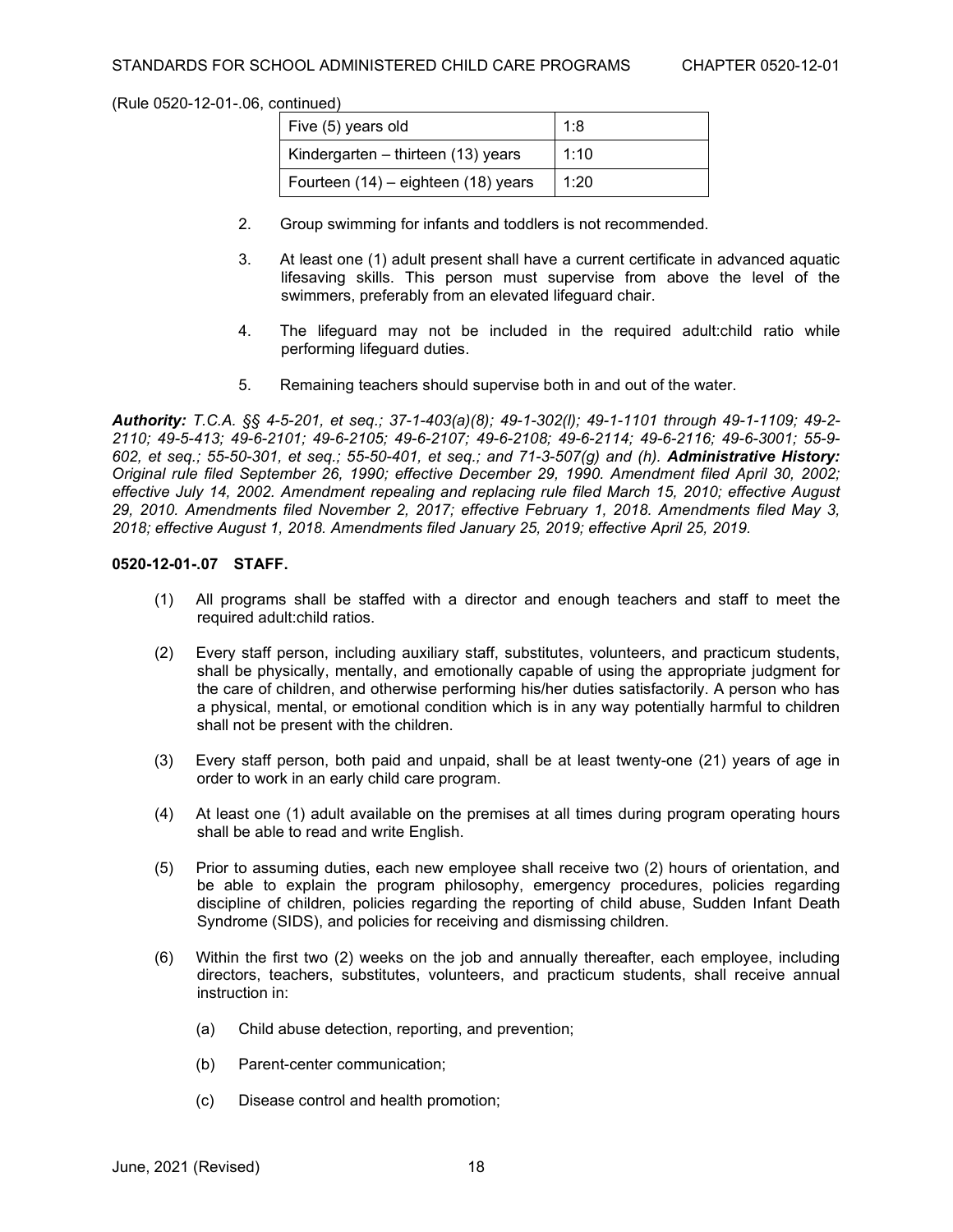- (d) An overview of certificate of approval requirements;
- (e) Information on risks of infection to female employees of childbearing age;
- (f) Food allergies;
- (g) Supervision during high risk activities such as eating and outdoor play;
- (h) Meal service and safe food preparation policies;
- (i) Shaken baby syndrome;
- (j) Abusive head trauma;
- (k) Safe sleep procedures;
- (l) Developmentally appropriate practices; and
- (m) Policies regarding discipline and supervision of children.
- (7) All training shall be documented in the program's records and be available for review by the Department's staff at any time.
- (8) The program must maintain written documentation that each employee has read the full set of all applicable rules. In addition, a copy of these rules shall be maintained in an area that is readily accessible to all staff.
- (9) Each program location where children are present shall have an on-site director. The on-site director, with the guidance of the board or owner of the program, shall be responsible for staff and the day-to-day operation of the program. On-site directors shall meet the following criteria:
	- (a) The on-site director of a program shall be a full-time employee and shall be physically present in the program's facilities daily at least half of the total hours of operation.
	- (b) A director shall be at least twenty-one (21) years of age if hired after June 30, 2017 and shall meet at least one (1) of the minimum qualifications listed below:

| <b>Education level</b>                                                                                                                                                                                             | Minimum experience required                                                                                                                                                  |
|--------------------------------------------------------------------------------------------------------------------------------------------------------------------------------------------------------------------|------------------------------------------------------------------------------------------------------------------------------------------------------------------------------|
| Graduation from an accredited four-year<br>(4 year) college.                                                                                                                                                       | One (1) year of full-time experience in a<br>group setting. Experience may be paid<br>or unpaid. (2 years school-age care<br>$experience = 1 year full-time$<br>experience)  |
| Sixty (60) semester hours of college<br>training, with at least thirty (30) hours of<br>which shall be in business or<br>management, child or youth<br>development, early childhood education<br>or related field. | Two (2) years of full-time experience in<br>a group setting. Experience may be<br>paid or unpaid. (2 years school-age<br>care experience $= 1$ year full-time<br>experience) |
| High school diploma (or equivalent),<br>and Tennessee Early Childhood<br>Training Alliance (TECTA) certificate for<br>completing thirty (30) clock hours of                                                        | Four (4) years of full-time experience in<br>a group setting. Experience may be<br>paid or unpaid. (2 years school-age<br>care experience = 1 year full-time                 |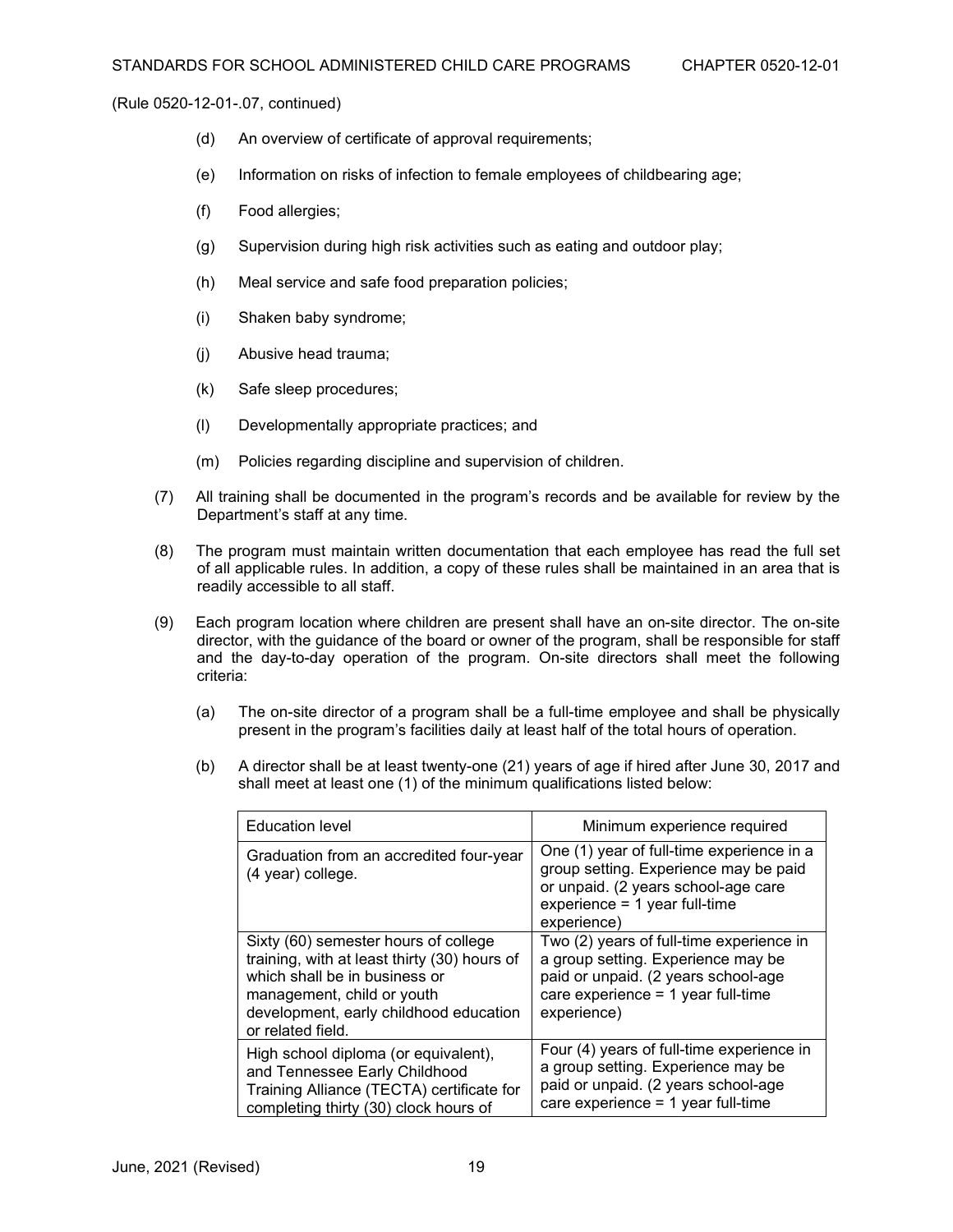| orientation training, or the equivalent as<br>recognized by the Department.                                        | experience)     |
|--------------------------------------------------------------------------------------------------------------------|-----------------|
| Has been continuously employed as an<br>on-site program director or child care<br>agency owner since July 1, 2000. | Not applicable. |

- (c) Within the first thirty (30) days of employment by a program, a director shall complete an orientation provided by the Department of Education.
- (d) Directors shall complete at least thirty (30) hours of professional development, of which six (6) hours shall be in administration management or supervisory training and six (6) hours shall be in developmentally appropriate literacy practices.
- (e) If a director serves a dual role (e.g. an individual serving as the director and a teacher), the duties of each role shall be performed separately and not simultaneously.
- (10) Programs may employ an on-site assistant director. An assistant director or other staff member shall be designated to be in charge in the absence of the director and all staff shall be notified of this designation. On-site assistant directors shall meet the following criteria:
	- (a) The on-site assistant director shall be at least twenty-one (21) years of age if hired after June 30, 2017 and shall have at least two (2) years of college training or a Department recognized credential and one (1) year of full-time or two (2) years of part time schoolage care documented work experience (paid or un-paid) in a group setting; or
	- (b) The on-site assistant director shall be at least twenty-one (21) years of age and shall have earned a high school diploma or equivalent educational credential recognized by the Department and two (2) years of full-time or four (4) years of part time school-age care documented work experience (paid or unpaid) in a group setting.
	- (c) Within the first thirty (30) days of employment, assistant directors shall complete an orientation provided by the department of education child care program evaluator.
	- (d) Assistant directors shall complete at least thirty (30) hours of professional development, of which six (6) hours shall be in developmentally appropriate literacy practices and three (3) hours shall be in administration management or supervisory training.
- (11) All teachers and assistant teachers shall be at least twenty-one (21) years of age if hired after June 30, 2017 and shall meet the following criteria:
	- (a) Before assuming teaching duties, teachers and assistant teachers shall complete two (2) clock hours of pre-service orientation training offered or recognized by the Department. Pending completion of the orientation training, the teacher's employment status with the program is conditional. Up to two (2) hours of training credit may be earned for Child and Adult Care Food Program (CACFP) training or USDA Free and Reduced Price Meal Program training.
	- (b) Full-time teachers and assistant teachers shall complete at least thirty (30) hours of professional development.
	- (c) At least six (6) hours of the required professional development shall be obtained outside of the program. At least six (6) hours of the professional development shall be in developmentally appropriate literacy practices.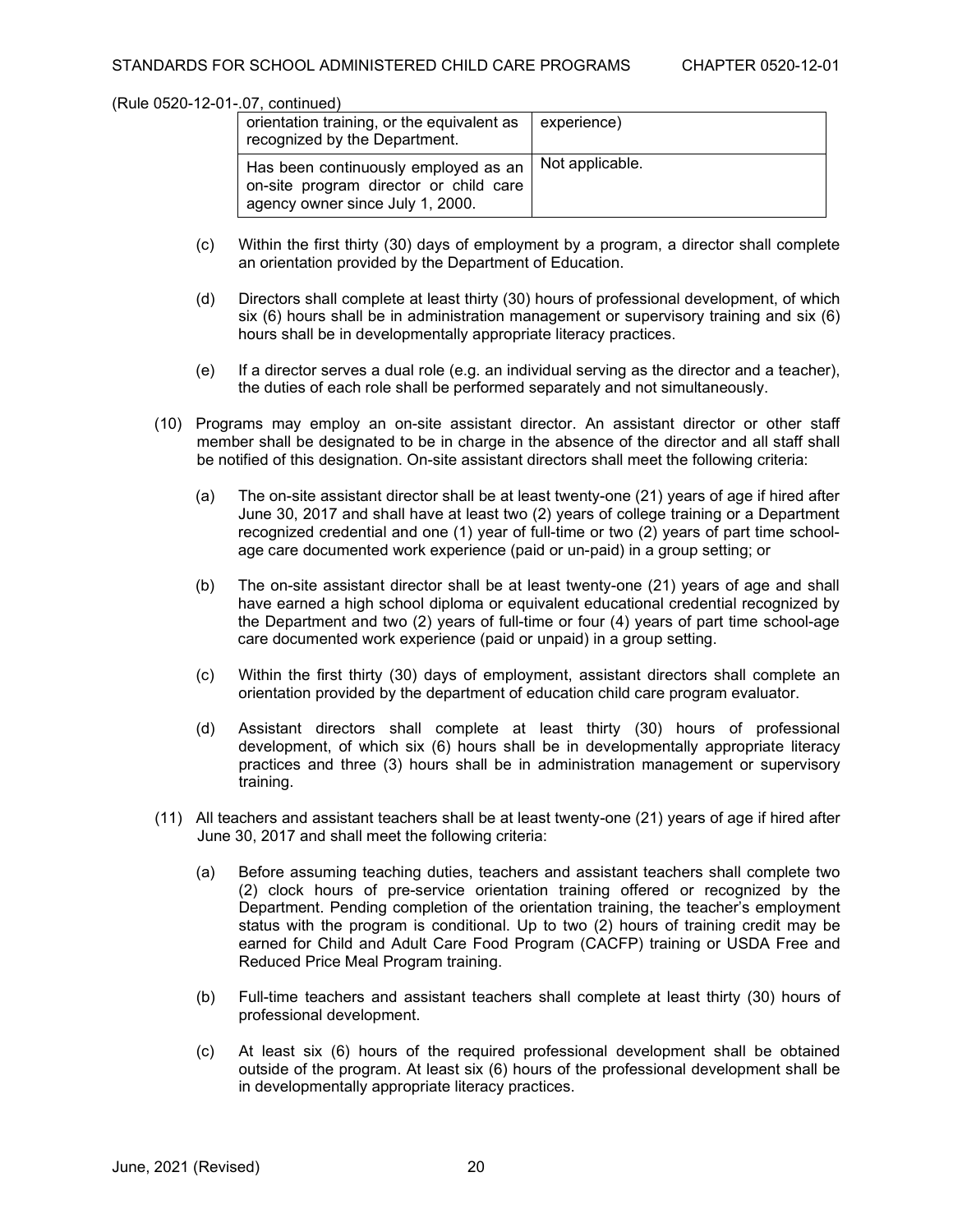- (d) Teachers shall be evaluated for knowledge and understanding of growth and development patterns of children and understanding of appropriate activities for children as well as those with special needs.
- (12) Part-time teachers and teaching assistants shall meet the following criteria:
	- (a) Prior to assuming duties, part-time teachers and assistant teachers shall complete two (2) clock hours of pre-service orientation training offered or recognized by the Department.
	- (b) Part-time teachers and assistant teachers shall complete at least fifteen (15) hours of professional development, of which three (3) shall be in developmentally appropriate literacy practices and three (3) shall be obtained outside of the program.
	- (c) Part-time teachers shall be evaluated for knowledge and understanding of growth and development patterns of children and understanding of appropriate activities for children as well as those with special needs.
- (13) Substitute teachers shall meet the following criteria:
	- (a) Substitutes shall comply with the same orientation requirements defined by these rules for all program staff and shall be provided a classroom orientation prior to assuming duties.
	- (b) Substitutes who have acted as teachers for two hundred (200) or more hours in the previous calendar year shall meet the training requirements contained in the rules for part-time teachers.
	- (c) Auxiliary staff may be used as emergency substitutes if their qualifications permit, but not while performing auxiliary duties.
	- (d) Substitutes shall meet the criminal background check requirements and the same requirements as regular staff for the physical examination required by this Chapter.
	- (e) Practicum Students. Persons serving temporarily as teachers in field service placements as part of an educational course of study or other curriculum requirement shall not be considered as substitutes for purposes of this paragraph.
- (14) A volunteer is a person who provides services for a child care center without payment and who is used to supplement the regular staff or substitutes. Volunteers shall not be included in the adult:child ratios. The on-site director shall be responsible for and supervise the activities of volunteers to assure the safety of children.
- (15) All child care programs shall require any person employed in a position requiring proximity to children to:
	- (a) Provide evidence of the following:
		- 1. Department of Health Vulnerable Persons Abuse Registry check;
		- 2. TBI/FBI Fingerprint and Background check;
		- 3. TBI/FBI Sex Offender Registry; and
	- (b) This evidence shall be obtained by the program prior to employment.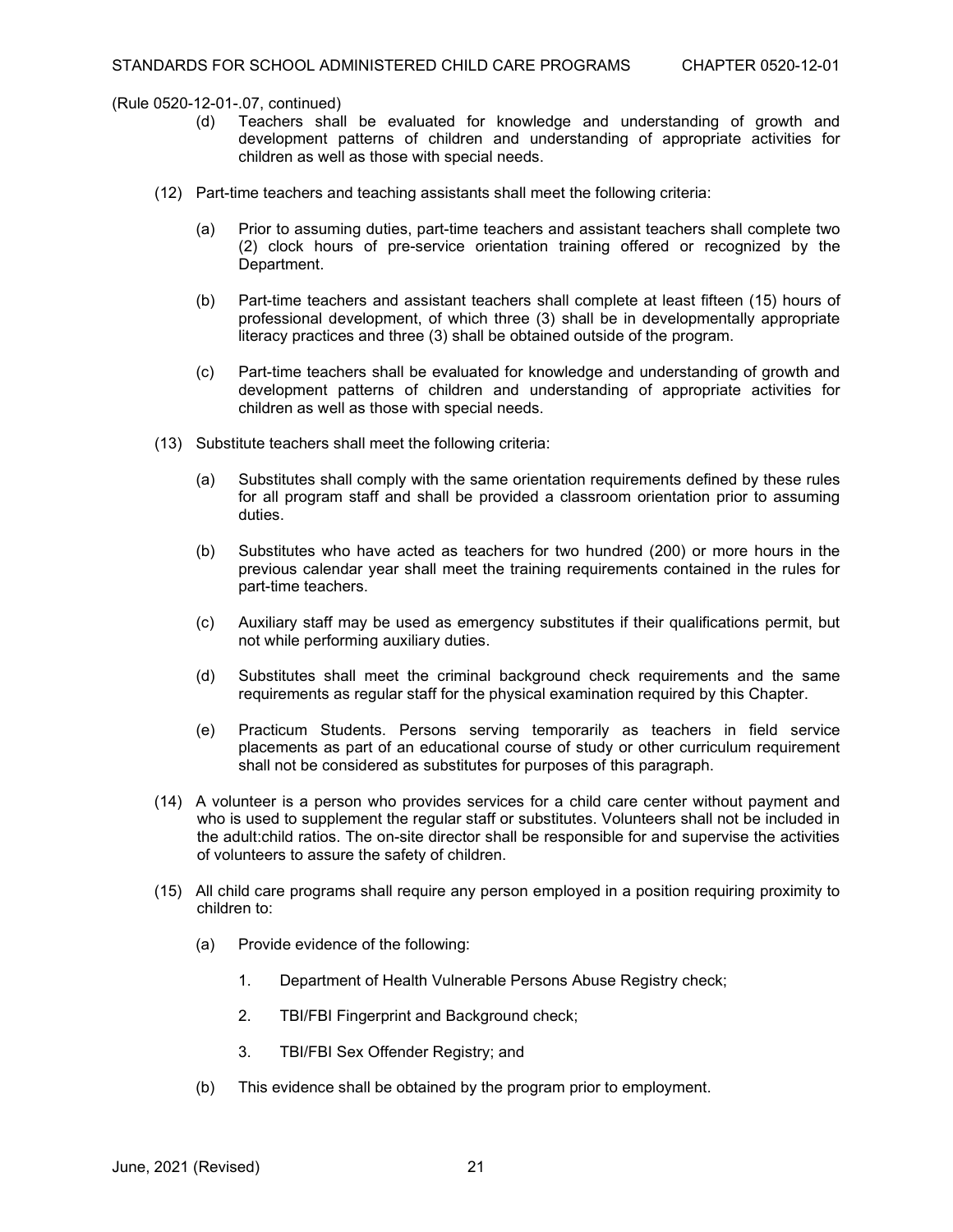- (c) The program shall immediately review the report of the background check received from the Tennessee Bureau of Investigation, and shall immediately consult with the Department to resolve any questions relative to the person's status. Upon determination that the person's status prohibits the person from having access to children as described in this Chapter, the program shall immediately exclude such person from access to children. Failure to exclude the person under this part will result in immediate suspension of the program's certificate of approval.
- (d) A new fingerprint sample must be obtained, for all employees, every five (5) years.
- (16) No individual with a prohibited criminal history as defined below may work, substitute or volunteer in a program, be an owner, director or manager of a program who has access to children, have significant contact with children or otherwise have unrestricted access to children in any manner whatsoever. An individual shall be immediately and automatically excluded from a program or any contact whatsoever with children if the individual's criminal history includes:
	- (a) A criminal conviction or a no-contest or guilty plea; or any pending criminal action, including individuals subject to any warrant, indictment or presentment, etc.; or placement in a pretrial diversion; or
	- (b) A pending juvenile action or previous juvenile adjudication, which, if an adult, would constitute a criminal offense; and
	- (c) Any of the circumstances in (a) or (b) above involves any of the following criminal offenses:
		- 1. Any offense (including a lesser included offense) involving the physical, sexual or emotional abuse or gross neglect of a child or involving a threat to the health, safety or welfare of a child;
		- 2. Any offense (including a lesser included offense) involving violence, or the threat of violence against another person; and/or
		- 3. Any offense (including a lesser included offense) involving, the manufacture, sale, distribution or possession of any drug.
- (17) An individual shall also be immediately and automatically excluded from the program or from access in any manner whatsoever to the children in the care of the program, if the individual:
	- (a) Reveals a prohibited or potentially prohibited criminal history on the criminal history disclosure form;
	- (b) Is listed on the Department of Health's Vulnerable Persons Abuse Registry; or
	- (c) Is known to the program as a perpetrator of child abuse or child sexual abuse or to have a prohibited criminal record, who is identified to the program's management by the Department of Children's Services as a validated perpetrator of abuse of a child based upon an investigation conducted by the Department of Children's Services or by the child protective services agency of any other state; or, who at any time is identified by any person or entity to the program's management and is confirmed by the Department as having a prohibited criminal history.
- (18) An individual with a prohibited history as set forth below shall be immediately and automatically excluded from providing driving duties on behalf of the program if the individual: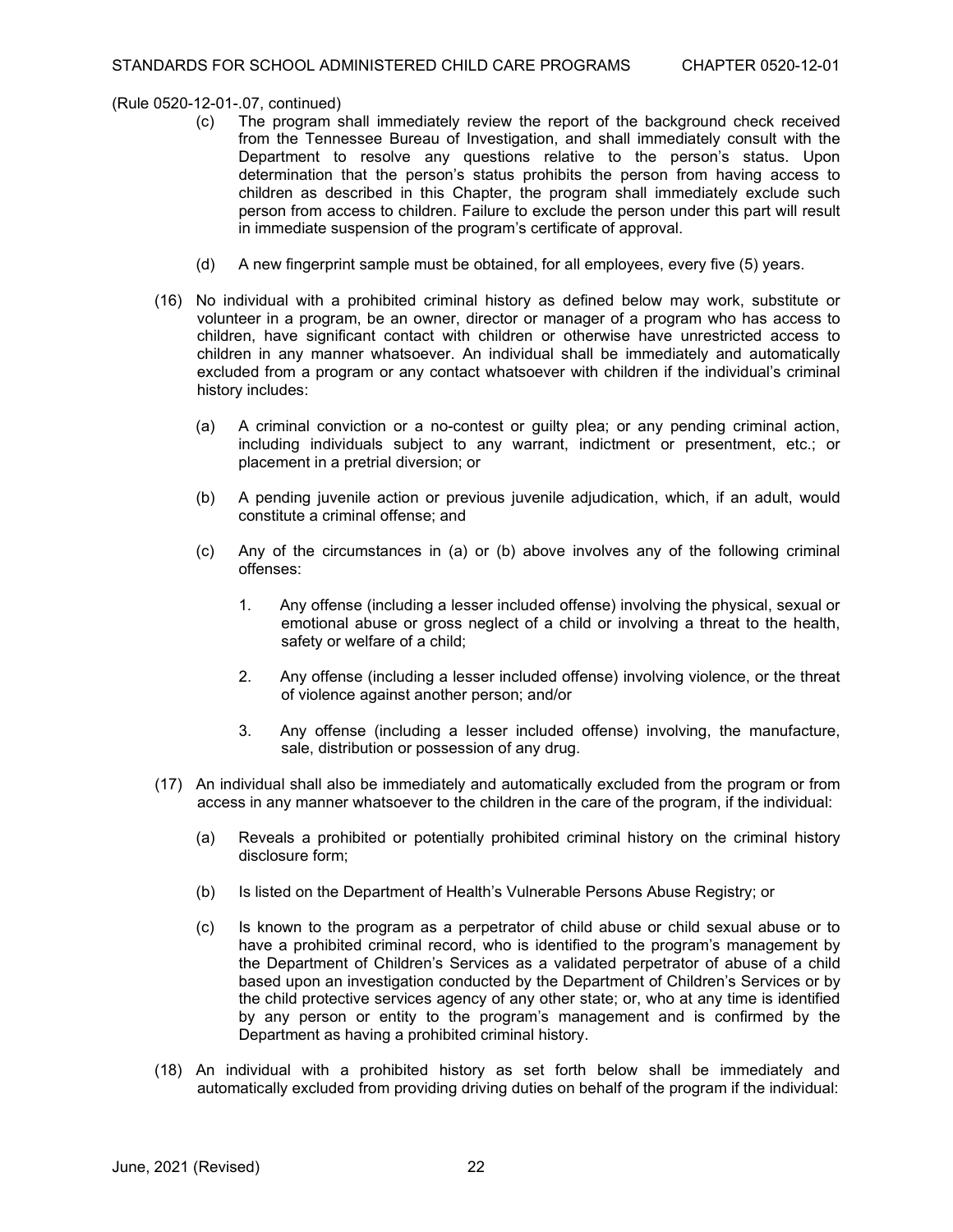- (a) Has a pending criminal action (including warrants, indictments, presentments, etc.) is completing pretrial diversion, or has been convicted of or pled guilty to any offense involving the use of a motor vehicle while under the influence of any intoxicant, which constitutes a violation of T.C.A. §§ 39-13-213; 55-10-101; 55-10-102 or 55-10-401; or
- (b) Has been convicted of or pled guilty to any felony involving use of a motor vehicle while under the influence of any intoxicant. In such case, the individual shall not be employed or otherwise serve as a driver for a program for a period of five (5) years from the date of the conviction or guilty plea.
- (19) An individual who has been identified by the Department of Children's Services as having neglected a child based on an investigation conducted by the Department of Children's Services, or any child protective services agency of any state, and who has not been criminally charged or convicted or pled guilty as stated above, shall be supervised by another adult while providing care for children.
- (20) Any person who is excluded or whose certificate of approval or operator status is denied based upon the results of the criminal history background review or based upon any other determination may request in writing to the Department within ten (10) calendar days of receiving notice of such exclusion or denial, a waiver from these automatic exclusion requirements.
	- (a) Requests for a waiver shall state the basis for the request, including any extenuating or mitigating circumstances that would, in the person's opinion, clearly warrant an exemption from the exclusion. Any documentary evidence may also be submitted with the request.
	- (b) Requests for waivers shall be heard by an advisory committee, composed, at a minimum, of law enforcement personnel, persons experienced in child protective services, persons experienced in child development issues and child care providers issued a certificate of approval by the Department and reviewed by the Department.
	- (c) Any person who is excluded from providing care or services to children under any provisions of this subchapter shall remain excluded pending the outcome of any exemption review and appeals.
- (21) The Department may, at any time, request that the criminal background status or the Department of Health's Vulnerable Persons Abuse Registry of any individuals having access to children under any of the circumstances set forth in this subchapter be reviewed using the processes described above.
- (22) The employment status of persons for whom a post-employment criminal background check was conducted, or the status of existing program owners or operators, substitutes or volunteers of a program for whom a criminal background check was conducted after issuance of a certificate of approval or after employment or assuming duties as a volunteer or substitute, and who were not otherwise subject to a pre-status applicant background check and to the exclusionary provisions provided in this subchapter, shall be governed by the provisions of this Chapter.

*Authority: T.C.A. §§ 4-5-201, et seq.; 49-1-302(l); 49-1-1101 through 49-1-1109; 49-2-203; 49-5-413; 49- 6-300; 49-10-608; and 71-3-507(g) and (h). Administrative History: Original rule filed September 26, 1990; effective December 29, 1990. Amendment filed April 30, 2002; effective July 14, 2002. Amendment repealing and replacing rule filed March 15, 2010; effective August 29, 2010. Amendments filed November 2, 2017; effective February 1, 2018. Amendments filed May 3, 2018; effective August 1, 2018. Amendments filed January 25, 2019; effective April 25, 2019.*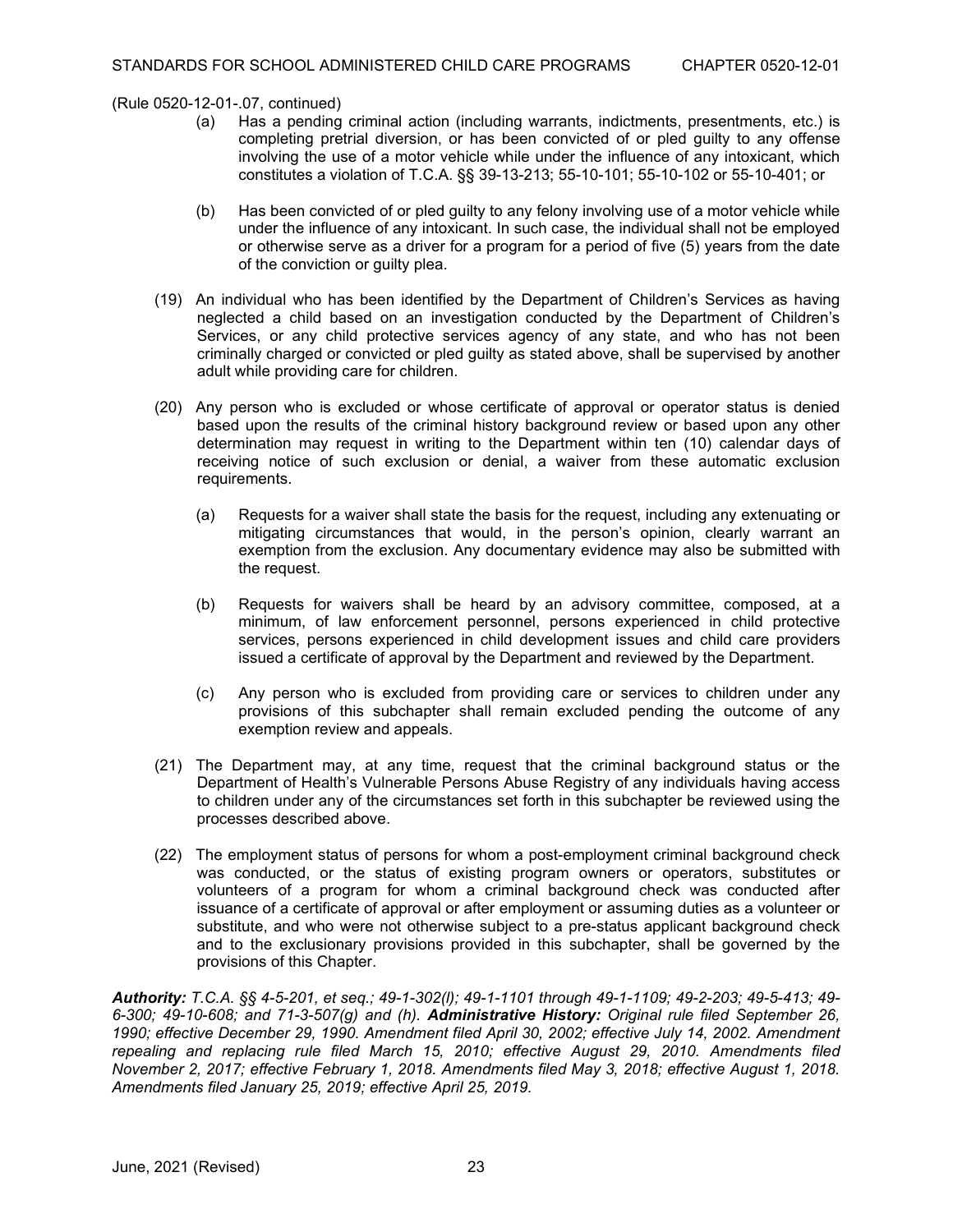### **0520-12-01-.08 REPEALED.**

*Authority: T.C.A. §§ 4-5-201, et seq.; 49-1-201(c)(24); 49-1-302(l); 49-1-1101 through 49-1-1109; and 49-2-203(b)(11) and Executive Order No. 24 (November 11, 1988). Administrative History: Original rule filed September 26, 1990; effective December 29, 1990. Amendment filed April 30, 2002; effective July 14, 2002. Amendment repealing and replacing rule filed March 15, 2010; effective August 29, 2010. Repeal filed November 2, 2017; effective February 1, 2018.*

# **0520-12-01-.09 PROGRAM REQUIREMENTS.**

- (1) Educational activities shall be based on developmentally appropriate educational practices.
	- (a) Infant/Toddler classrooms ages six (6) weeks-twenty-four (24) months must show evidence that children are provided the opportunity to: (See TNELDS standards for Birth-48 months)
		- 1. Sit and listen to teacher read aloud to him/her individually and in a group daily;
		- 2. Engage in interactive play that includes activities such as movement, dance, musical games, and pretend play that encourages the use of both large and small muscles;
		- 3. Engage in meaningful conversations with teachers;
		- 4. Engage in touching, feeling, and identify a variety of known and unknown objects;
		- 5. Explore a variety of culturally diverse books that encourage early literacy skill development and increase children's knowledge about the world around them. These books should represent different genres, i.e. poetry, nonfiction, fiction, informational texts, etc.; and
		- 6. Experience daily tummy time.
	- (b) Preschool/Pre-K classrooms ages twenty-four (24) months to five (5) years must show evidence that children are provided the opportunity to: (See TNELDS standards for 48 months to kindergarten)
		- 1. Sit and listen to teacher read aloud to him/her individually and in group daily;
		- 2. Engage in pretend play;
		- 3. Engage with developmentally appropriate educational and open-ended materials, i.e. blocks, clay, sand;
		- 4. Engage in meaningful conversations with peers and teachers;
		- 5. Write, create books, and engage with print rich materials;
		- 6. Engage with a variety of culturally diverse books and materials that encourage early literacy skills in concepts about print, genres, letter identification, beginning sounds, etc.;
		- 7. Engage in a variety of activities that support number sense, mathematical thinking, and understanding; and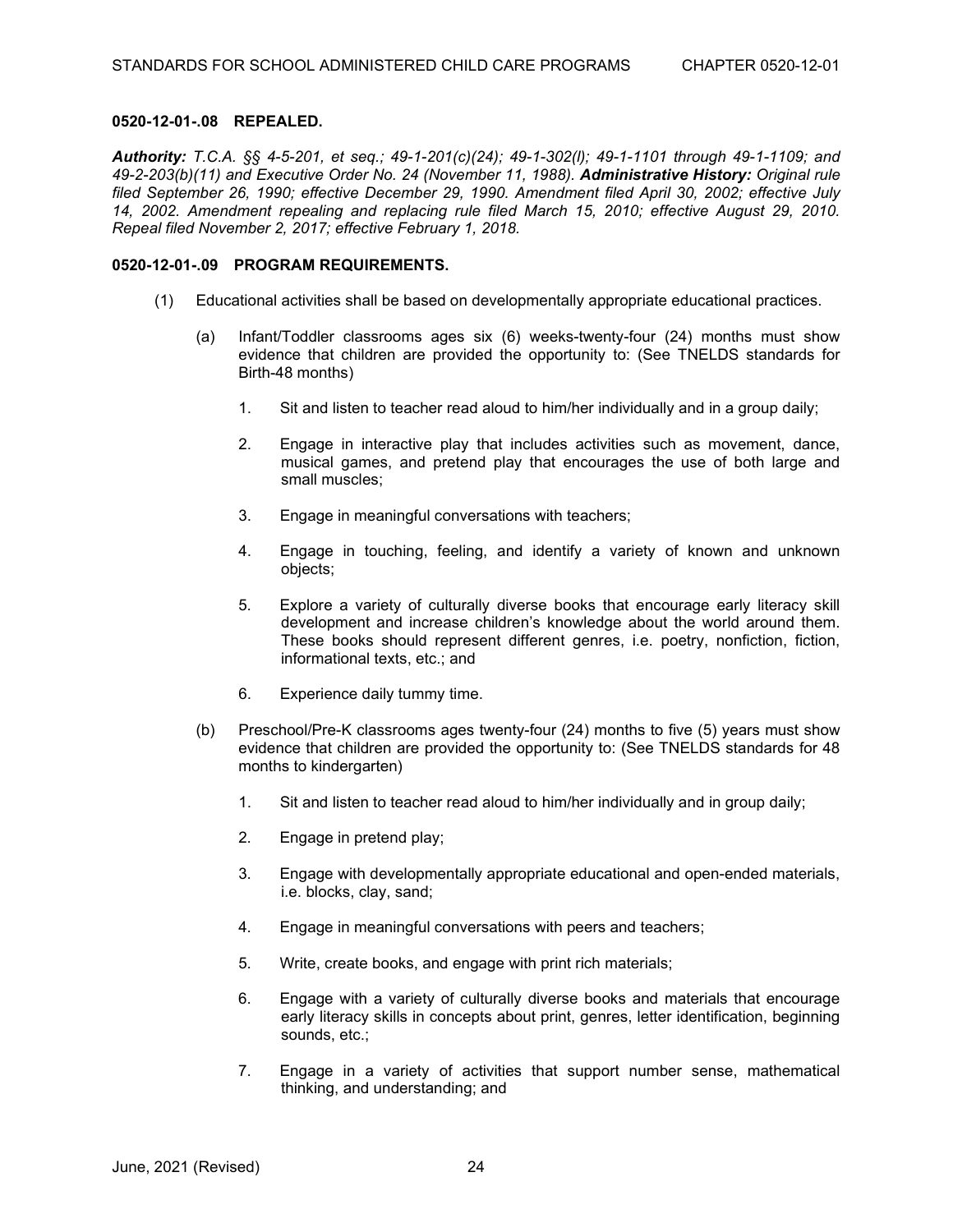- Help with daily classroom and self-care routines.
- (c) Children enrolled in any LEA pre-kindergarten program must participate in an educational curriculum that is aligned with the Tennessee early learning developmental standards.
- (d) Staff shall plan ahead for developmentally appropriate activities and written lesson plans shall be provided for children of each age group.
- (e) There shall be a balance between child's choice and adult-directed activities.
- (f) A daily program shall provide opportunities for learning, self-expression, and participation in a variety of creative activities such as art, music, literature, dramatic play, science, and health
- (2) Non-educational program activities shall be stimulating and developmentally appropriate.
	- (a) Any technology children engage in shall be developmentally appropriate, previewed by staff for content, approved by parents, and shall not exceed two (2) hours per day.
	- (b) There shall be alternating periods of vigorous activity and rest throughout the day.
	- (c) Children shall not be left in restraining devices such as swings, car seats, or high chairs (in excess of thirty (30) minutes). Stimulation shall be provided to children in those settings.
	- (d) Opportunities shall be provided for children to interact with one another.
	- (e) Opportunities shall be provided for children to be by themselves to play alone or do homework, if they choose, in a small quiet area away from other activities.
	- (f) Youth ten (10) years and older shall be encouraged to participate in the planning of their schedules and activities.
	- (g) Indoor physical activities, requiring children to use both large and small muscles, shall be provided for children of each age group.
	- (h) For infants and toddlers, a portion of the day shall include floor time for activities that develop physical, social, language and cognitive skills.
	- (i) Infants and toddlers shall have language experiences with adults on a daily basis.
- (3) For ages three (3) through school-age, the program curriculum shall include instruction in personal safety.
	- (a) The personal safety curriculum shall include a Department-recognized component on the prevention of child abuse, based upon Department curriculum guidelines. The program may choose terminology and instructional methods for this curriculum with a goal of providing clear, effective and appropriate instruction to the children in personal safety, including the prevention of child abuse.
	- (b) The personal safety curriculum used by the program shall be made available to the parents and legal guardians for review.
	- (c) The record of each enrolled child shall include a copy of the signed notification form acknowledging that parents/legal guardians have been provided an opportunity to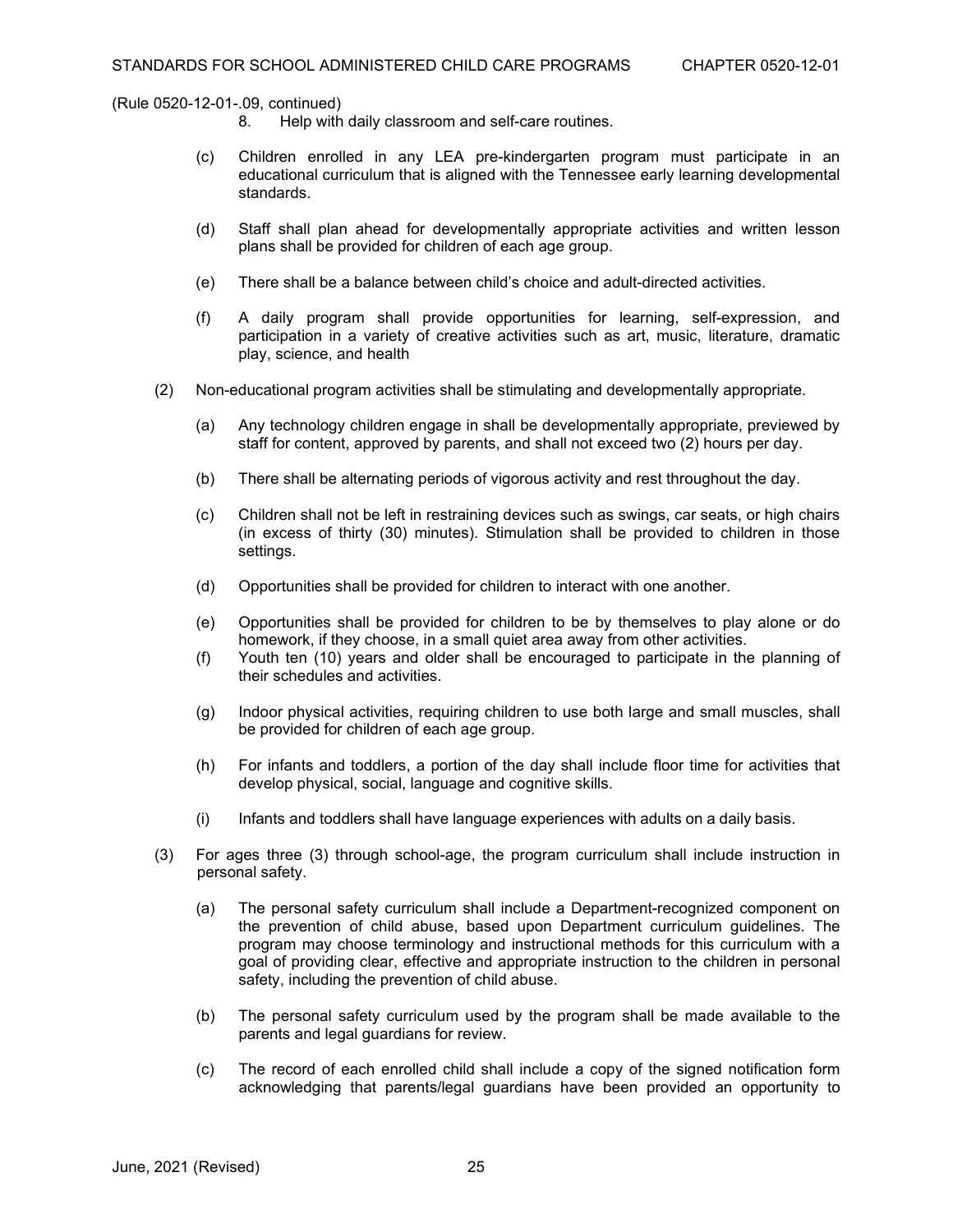- review the agency's personal safety curriculum, and have been notified of the sexual abuse/personal safety curriculum for their child.
- (d) If parents/legal guardians have questions regarding the personal safety component of the curriculum, a representative of the program shall meet with the parent/legal guardian to discuss the personal safety component of the curriculum.
- (e) For school-age children, the personal safety curriculum is integrated in the Health and Wellness curriculum during the school day for K-12 students. The school-age children enrolled in the program shall be provided information on reporting physical, verbal or sexual abuse to the students.
- (f) Children, enrolled in a school-administered pre-kindergarten program, shall participate in an educational curriculum, aligned with the Tennessee Early Learning Developmental Standards as required by T.C.A. § 49-6-104(b)(5).
- (4) An opportunity for outdoor play shall be extended to children of all ages who are in care more than three (3) daylight hours; provided, however, for programs where outdoor play is prohibitive or dangerous, as determined at the discretion of the Department, unoccupied indoor space providing fifty (50) square feet per child is acceptable.
	- (a) Children shall be provided an opportunity for outdoor play when the temperature range is between thirty-two (32) degrees and ninety-five (95) degrees Fahrenheit and not raining.
	- (b) Teachers shall be alert for signs of dehydration, heat stroke, frostbite, etc., dependent upon the season.
	- (c) Each agency shall develop a set of age appropriate playground rules that uses positive language. Rules shall be posted in each play area.
- (5) Programs shall meet the following behavior management criteria:
	- (a) Discipline shall be reasonable, appropriate, and in terms the children can understand.
	- (b) Discipline that is shaming, humiliating, frightening, verbally abusive, or injurious to children shall not be used.
	- (c) Discipline shall not be related to food, rest, or toileting.
	- (d) Spanking or any other type of corporal punishment is prohibited.
	- (e) Praise and encouragement of good behavior shall be used.
	- (f) Time out shall be reasonable and developmentally appropriate.
		- 1. Time out shall take place in an appropriate location based upon the development of the child.
		- 2. The length of each time out session shall be based on the age of the child and shall not exceed one (1) minute per each year of age of the child; provided, however, that in no event shall any child below the age of thirty-six (36) months be placed in time-out for more than three (3) minutes, and no child between thirty-six (36) months and sixty (60) months of age shall be place in time-out for longer than five (5) minutes.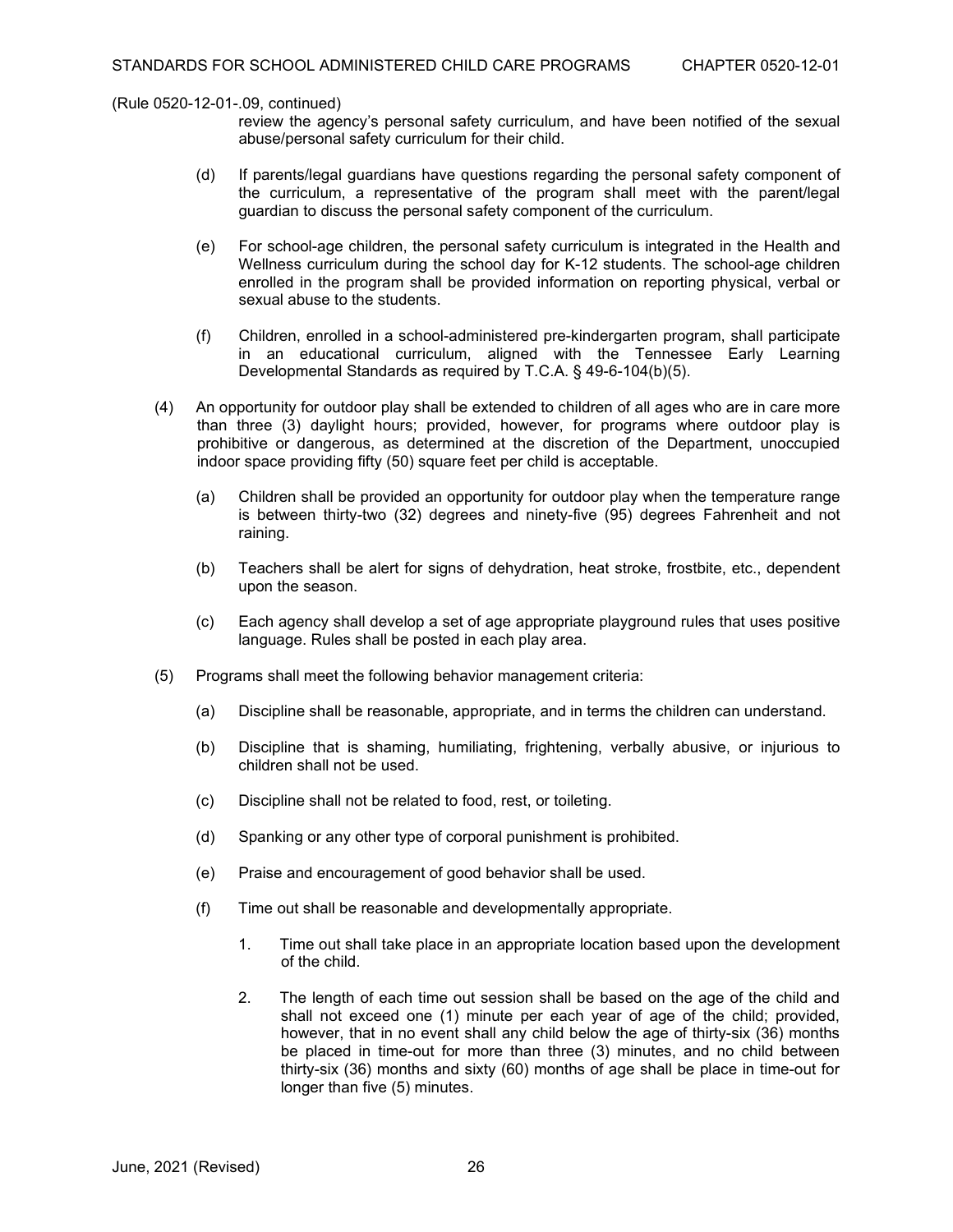(Rule 0520-12-01-.09, continued)<br>(6) Toilet training shall ne

- Toilet training shall never be started until a child has been in the program long enough to feel comfortable and is able to communicate their need to use the bathroom. Children shall not be made to sit on the toilet for more than five (5) minutes.
- (7) Children shall not be in care for more than twelve (12) hours in a twenty-four (24) hour period except in special circumstances (e.g., acute illness of or injury to parents, severe weather conditions, natural disaster, and unusual work hours). In such cases every effort shall be made to minimize the amount of time spent in the program by exploring and documenting alternatives (i.e., part time care, care with a relative, etc.) Individualized plans for the care of a child in excess of twelve (12) hours due to special circumstances shall be signed by the parent and the director/ administrator and must be approved by the Department. Plans shall be updated annually.
- (8) When more than twelve (12) school-age children in first (1st) grade and above are present, a separate group, a separate space, and a separate program type shall be provided for them.
- (9) Routines such as snacks, meals, and rest shall occur at approximately the same time each day.

*Authority: T.C.A. §§ 4-5-201, et seq.; 37-1-403; 37-1-601; 37-1-603; 49-1-302(l); 49-1-1101 through 49- 1-1109; and 49-6-104. Administrative History: Original rule filed September 26, 1990; effective December 29, 1990. Amendment filed April 30, 2002; effective July 14, 2002. Amendment repealing and replacing rule filed March 15, 2010; effective August 29, 2010. Amendments filed November 2, 2017; effective February 1, 2018. Amendments filed May 3, 2018; effective August 1, 2018. Amendments filed January 25, 2019; effective April 25, 2019.*

## **0520-12-01-.10 HEALTH AND SAFETY.**

- (1) Current and comprehensive first aid information shall be available to all staff who interact with children. A standard first aid kit (for example, one (1) approved by the American Red Cross) shall be available to all staff, and all staff shall be familiar with its contents and use. Each program shall provide periodic training and updates on basic first aid and the use of the first aid kit.
- (2) At least one (1) staff member who has current certification in first aid from a certifying organization recognized by the Department shall be on duty at all times. The first aid certification course shall be a minimum of three (3) hours and shall be taught by a certified first aid instructor.
- (3) At least one half (1/2) of the staff members on duty shall hold current certification in Infant/Pediatric Cardiopulmonary Resuscitation (CPR) from the American Red Cross, the American Heart Association, or other certifying organization, as recognized by the Department.
	- (a) The initial CPR course shall be a minimum of four (4) hours and shall be taught by an individual currently certified, as recognized by the Department, to provide CPR instruction.
	- (b) When school-age children are present, and/or in a school-age only program, at least one (1) staff member shall hold current certification in adult CPR
- (4) Each program, in consultation with appropriate local authorities, shall develop a written plan to protect children in the event of disaster such as, but not limited to, fire, tornado, earthquake, chemical spills, floods, etc. and shall inform parents of the plan.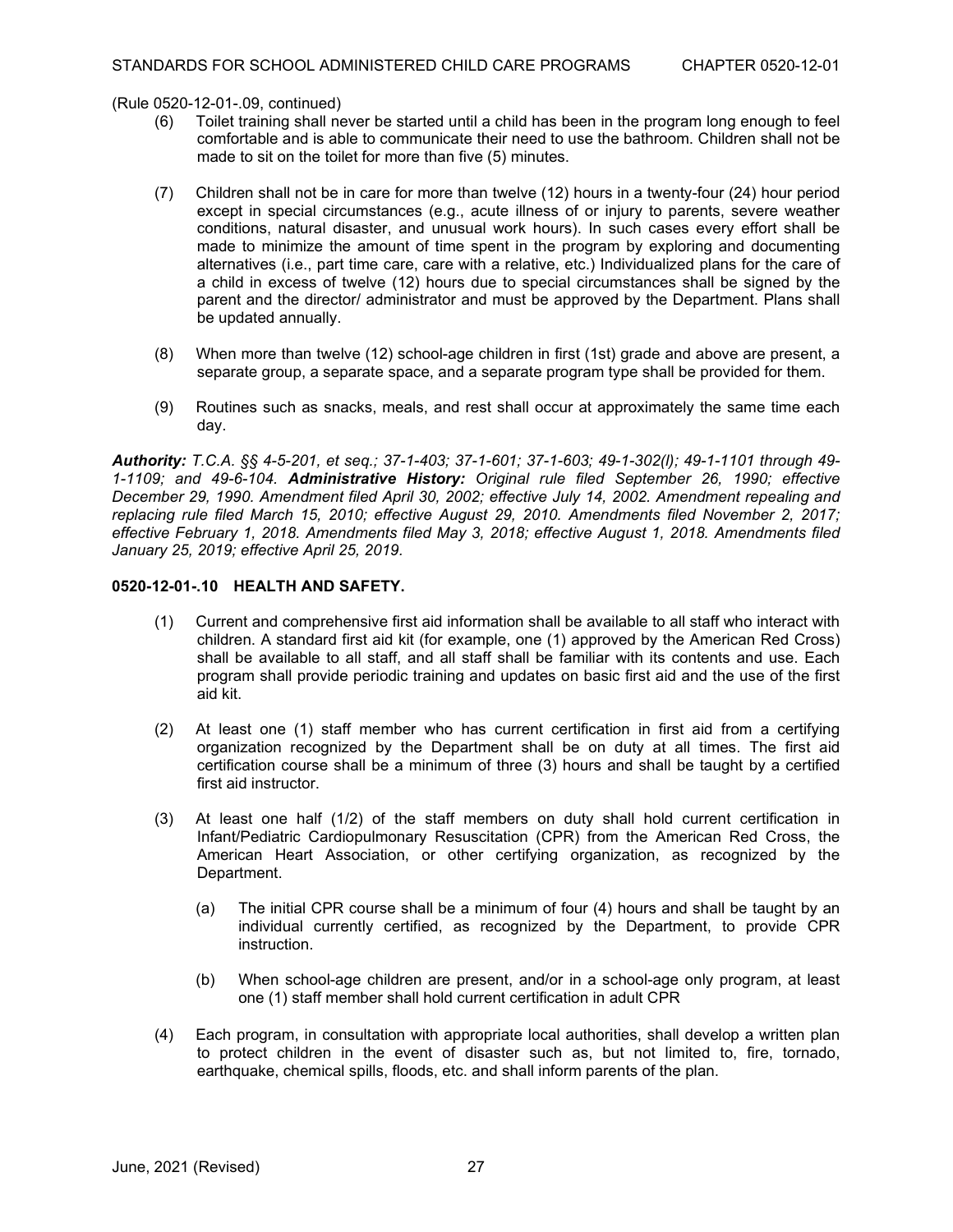- (a) The program shall implement these emergency procedures through timely practice drills to meet local regulations and local emergency services plans and shall maintain documentation of drills for one year. Extended Care: At least one (1) of these drills shall be conducted during extended care hours.
- (5) Smoking is not permitted on the premises of a childcare program.
- (6) The consumption or possession of alcohol is not permitted on the premises of a childcare program.
- (7) Firearms shall not be on the premises of a childcare program, or in any vehicle used to transport children or in the presence of a child.
- (8) Kitchen knives and other potentially dangerous utensils or tools shall be secured so that they are not accessible to children.
- (9) Staff's personal belongings (such as, but not limited to, contents of purses, backpacks, coat pockets, diaper bags, etc.) shall be inaccessible to children at all times.
- (10) The following emergency telephone numbers shall be posted next to all telephones and be readily available to any staff member:
	- (a) Fire department;
	- (b) Police department/sheriff;
	- (c) Nearest hospital emergency room;
	- (d) Child abuse hotline;
	- (e) Local emergency management agency;
	- (f) Ambulance or rescue squad;
	- (g) Poison control center;
	- (h) 911 or a similar generic number operated in the community; and
	- (i) Contact numbers for parents.
- (11) Programs shall comply with the following rules for the health of children:
	- (a) All children shall be checked upon arrival and observed for signs of communicable disease during the day.
	- (b) A child's temperature should be taken using a non-invasive method unless otherwise prescribed by a physician. Symptomatic children shall be removed from the group until parents are contacted and health issues are resolved.
	- (c) Impetigo and diagnosed strep shall be treated appropriately for twenty-four (24) hours prior to readmission of the child to the program.
	- (d) Children diagnosed with scabies or lice shall have proof of treatment prior to readmission.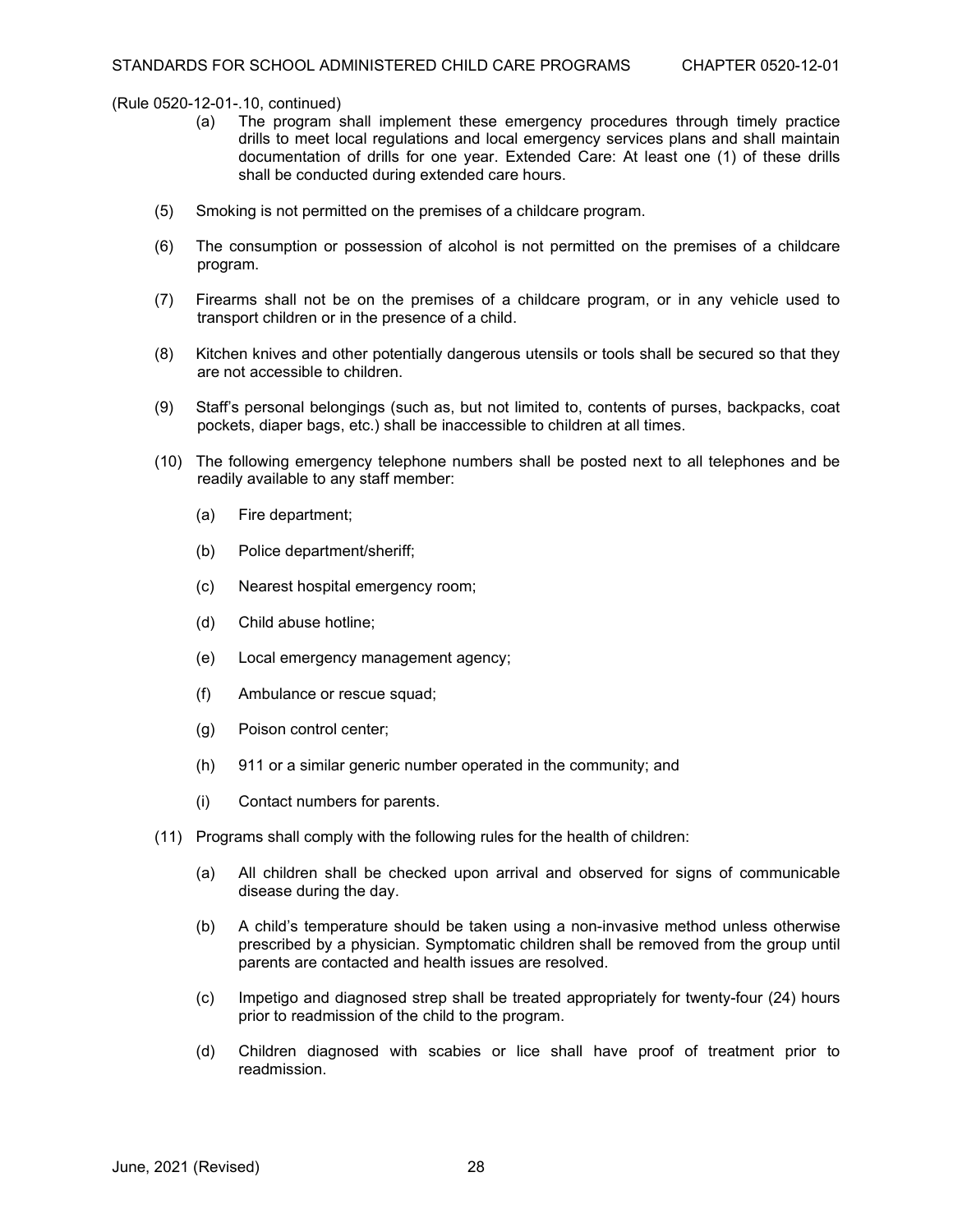- (e) The program may not provide care and/or isolation for a child with contagious condition unless written instructions are obtained from a licensed physician or certified health care provider.
- (f) All children born in countries other than the United States, Canada, Western Europe, Australia, New Zealand, and Japan shall present evidence of a tuberculin skin test performed in the United States at any time after twelve (12) months of age. Any child with a positive tuberculin skin test shall be referred to a physician for evaluation. After the initial evaluation, future periodic screening is not required unless the child develops persistent pulmonary symptoms or there is contact with tuberculosis.
- (g) Staff shall make every reasonable attempt to notify parents immediately when a child shows signs of serious illness, including but not limited to, high temperature, disorientation, coughing, vomiting or diarrhea with blood present, severe difficulty breathing, seizure, etc. to arrange for emergency treatment.
- (h) In no event shall the program delay seeking emergency treatment due to a delay in making contact with the parent.
- (i) Parents of every child enrolled shall be notified immediately if one (1) of the following communicable diseases has been introduced into the program:
	- 1. Hepatitis A;
	- 2. Food borne outbreaks;
	- 3. Salmonella;
	- 4. Shigella;
	- 5. Measles, mumps, and/or rubella;
	- 6. Pertussis;
	- 7. Polio;
	- 8. Influenza type A or B;
	- 9. Meningococcal meningitis;
	- 10. Staphylococcus aureus; and
	- 11. Any other illness identified by the state or local Department of Health.
- (j) The program shall report the occurrence of any of the above diseases to the local health department as soon as possible, but no later than the end of the day in which it occurred.
- (12) Program staff shall make every reasonable attempt to notify parents immediately when a child sustains serious injury/injuries, including but not limited to, massive bleeding, broken bones, head injuries, possible internal injury, etc., to arrange for emergency treatment.
- (13) Tuberculosis (TB) screening prior to on-going contact with children is recommended for any individual who: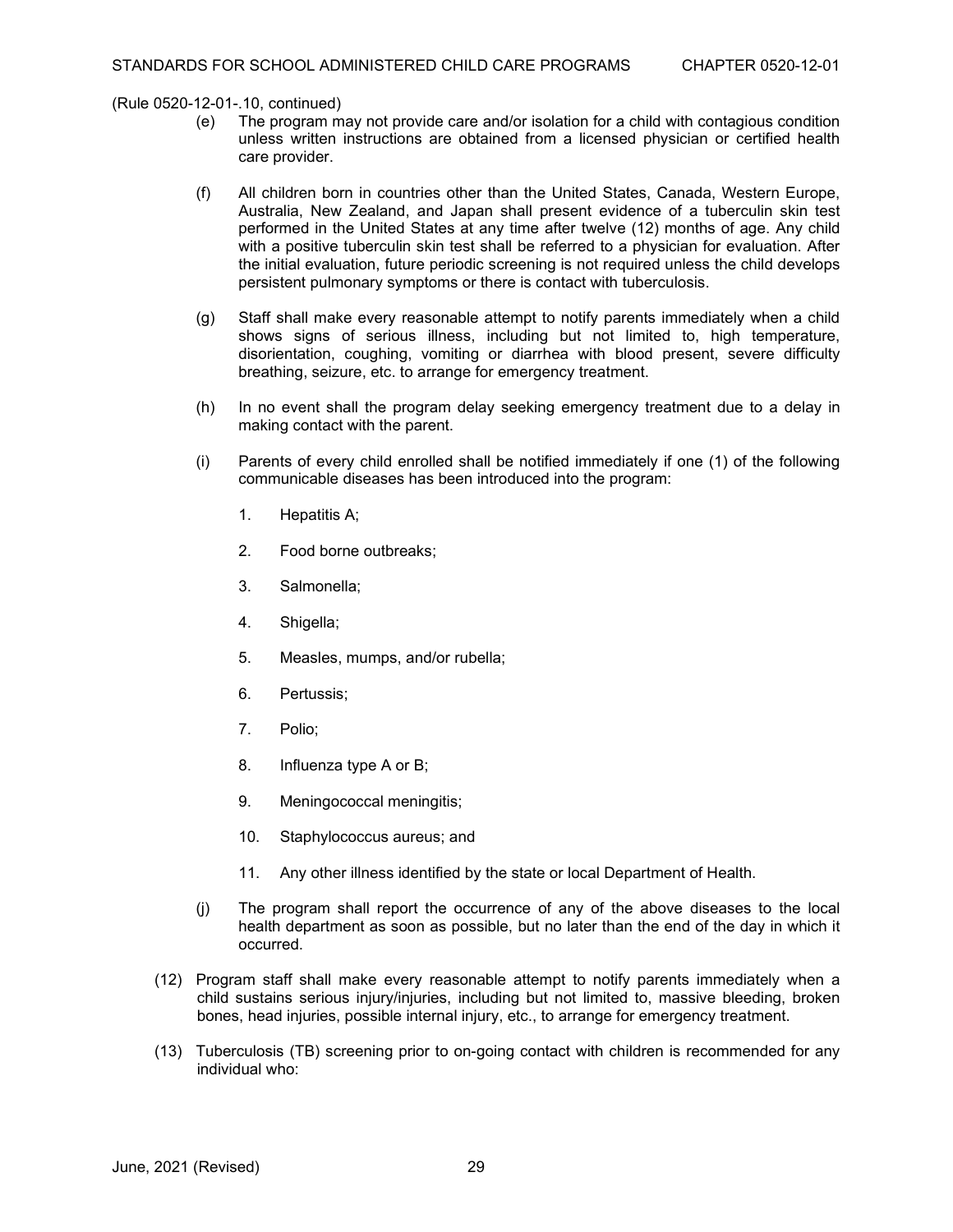- (a) Was born in a country other than the United States, Canada, Western Europe, Australia, New Zealand, and Japan;
- (b) Has a weakened immune system (including but not limited to Human Immunodeficiency Virus (HIV), cancer, taking chemotherapy drugs, etc.); or
- (c) Has been recently exposed to tuberculosis.
- (14) The administration of medication shall be in compliance with the following:
	- (a) All medications, prescription and non-prescription shall be received from the parent by a designated staff person or management level staff person. An alternate staff person shall be available to administer medication in the event the designated staff person is absent.
	- (b) The designated staff person shall document verification of the following:
		- 1. The parent's written authorization to administer medication and instructions on the methods of administration;
		- 2. That medicines or drugs are in the original prescription container, are not out of date, and are labeled with the child's name; and
		- 3. The specific dosage and times medication is to be administered to the child.
	- (c) The following documentation of administration shall be maintained in the child's file and a copy provided to the parent:
		- 1. Times medications administered;
		- 2. Noticeable side effects; and
		- 3. Name of staff person administering medication to child.
	- (d) The parent of a child receiving medication shall sign documentation verifying the receipt of documentation of administration required by subparagraph (c) above and that all unused medication was returned to the parent.
	- (e) Medication shall not be handled by children, with the exception of children with a physician's authorization for the self-administration of a medication. Assistance to school-age children self-administering medication must be in accordance with Guidelines for Use of Health Care Professionals and Health Care Procedures in a School Setting.
	- (f) Medication shall never be administered in bottles or infant feeders unless authorized by a physician.
	- (g) All medicines, prescription and non-prescription shall be stored in a locked compartment or container.
		- 1. If medicine requiring refrigeration is kept in a refrigerator the medicine shall be put in a leak-proof locked container.
		- 2. Keys for these compartments shall be inaccessible to children.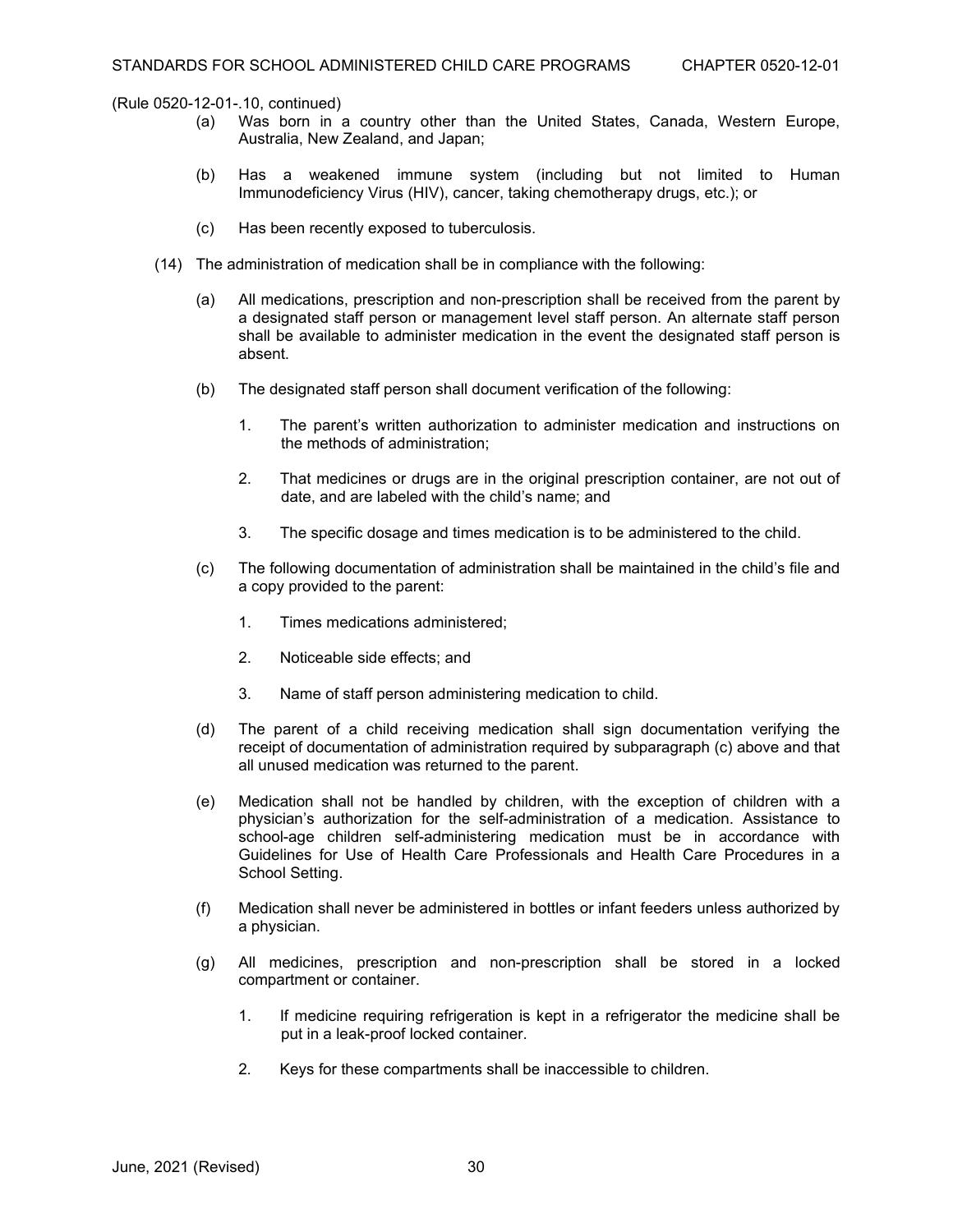- Medication requiring emergency administration, as directed by the physician, nurse practitioner or physician's assistant, e.g., "EpiPen," asthma inhaler, etc., may be kept in an unlocked container that is inaccessible to children.
- (h) Public school-administered programs shall follow the procedures for student medications defined in the School Health policy, adopted by the Local Education Agency.
- (15) The following safe sleep practices shall be followed:
	- (a) Infants shall be positioned on their backs when placed in a crib for sleeping.
	- (b) A crib shall only have a tight-fitting sheet; soft bedding for infants is prohibited.
	- (c) Infants shall not be wrapped tightly or swaddled in blankets for sleeping.
	- (d) Infants should be dressed lightly for sleep and the room temperature shall be in a range that is comfortable for a lightly clothed adult. Infants may be clothed in sleep sacks that have been approved by the Consumer Product Safety Commission and the Tennessee Department of Health as long as the sleep sack is not handmade, not on the recall list, and children are able to move their arms freely while wearing the sleep sack.
	- (e) Infants that fall asleep during tummy time shall be placed in their crib immediately.
	- (f) Infants shall be touched by a teacher every fifteen (15) minutes in order to check breathing and body temperature.
	- (g) Pillows and blankets shall be prohibited for infants.
	- (h) If a child appears not to be breathing, the program must immediately begin CPR and call for emergency medical assistance.
	- (i) Before any teacher can assume duties of any type in an infant room they must be oriented in the foregoing SIDS procedures.
	- (j) The areas where infants sleep shall have adequate lighting which allows the teacher to quickly, at a glance, verify that the child's head is uncovered, that the child is breathing, and otherwise visually verify the child's condition.
- (16) For the protection of children and adults, the Centers for Disease Control guidelines for hand washing and diapering procedures shall be followed. Hand Sanitizer shall not be a substitute for soap and water and shall be kept out of reach of children.
- (17) Diapering shall comply with the following:
	- (a) Children shall be diapered/changed and cleaned immediately when wet or soiled.
	- (b) The diapering area and/or toilet training area shall be located near a hand washing lavatory and shall be located in a separate area from the food preparation/service area.
	- (c) All diapering surfaces must be off the floor, and nonporous and shall be sanitized using solutions for general cleaning and sanitizing purposes, including: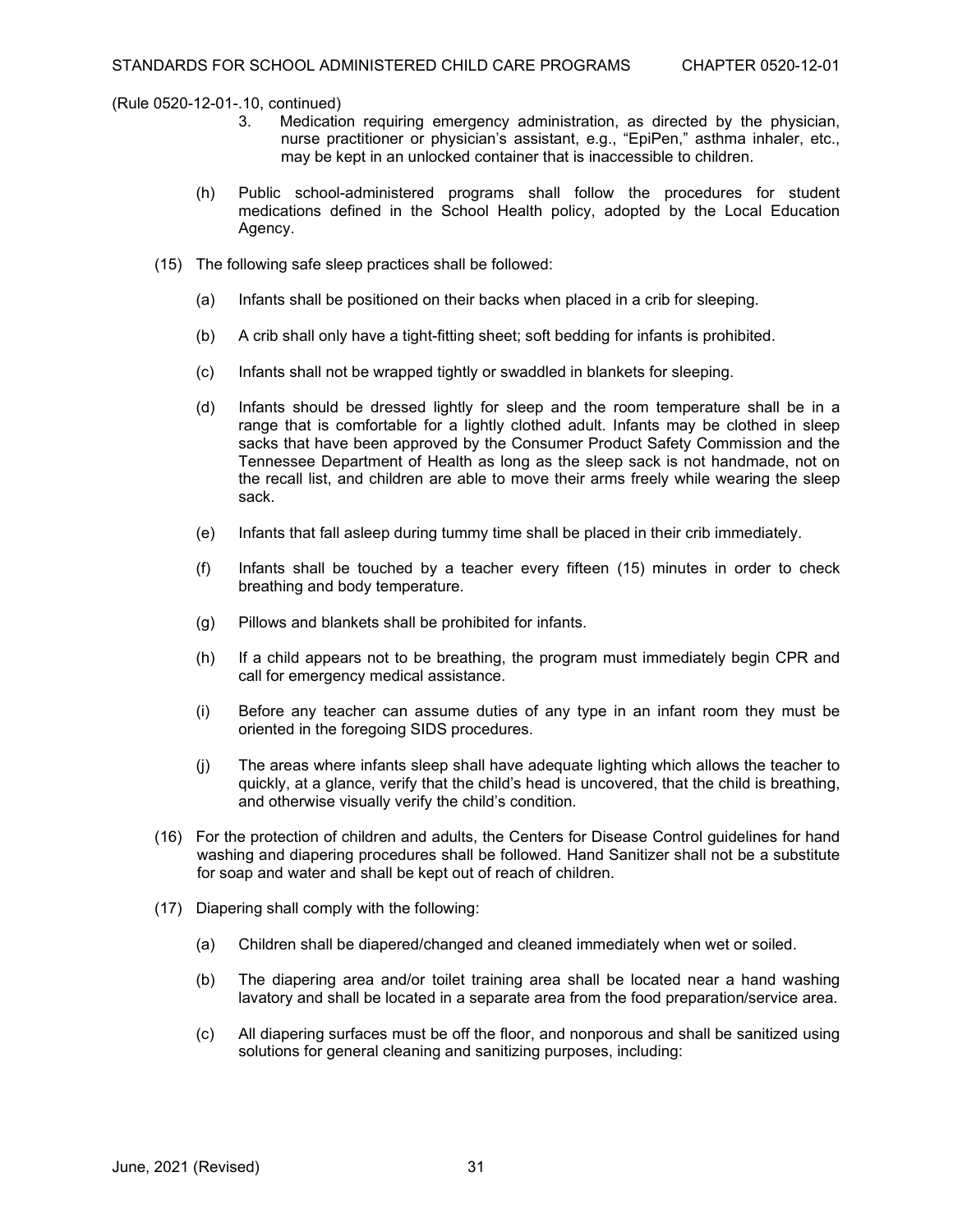- For general cleaning and sanitizing purposes, a fresh solution of one quarter (1/4) cup chlorine bleach to one (1) gallon of water (or one (1) tablespoon bleach to one (1) quart of water) shall be made daily.
- 2. Substitutions for the bleach solution required in part 1. above that are approved for the childcare setting by the Department of Health are permissible.
- 3. The solution required in part 1. above is not appropriate for items associated with food preparation or for items that children frequently place in their mouths, and the Health Department does not permit the use of higher concentrations than these in food preparation areas. Specific jurisdictions may have even more stringent requirements; therefore, the local health department should be consulted.
- (d) A tightly covered container with plastic liner shall be used for diaper disposal and shall be inaccessible to children. This container shall be emptied by closing the liner and disposing of it in an outside receptacle.
- (18) Program equipment shall meet the following safety requirements:
	- (a) Manufacturer's safety instructions shall be followed for the use and/or installation of all indoor and outdoor equipment and appliances. Such instructions shall be retained and communicated to all appropriate staff.
	- (b) All indoor and outdoor equipment shall be well made and safe. There shall be no dangerous angles, sharp edges, splinters, nails sticking out, open S-hooks or pinch points within children's reach.
	- (c) Electrical cords on equipment for children shall be inaccessible to the children.
	- (d) Damaged equipment shall be repaired or removed from the room or playground immediately.
	- (e) Equipment shall be kept clean by washing frequently with soap and water.
	- (f) There shall be developmentally appropriate equipment and furnishings for each age group in attendance.
	- (g) Individual lockers, separate hooks and shelves or other containers, placed at children's reaching level, shall be provided for the belongings of each child, ages infant – preschool.
	- (h) In infant/toddler rooms, equipment and space shall be provided for climbing, crawling, and pulling without the restraint of playpens or cribs.
	- (i) A place shall be provided for each school-age child's belongings.
	- (j) There shall be equipment for napping or sleeping for each preschool child who is in care for six (6) hours or more.
		- 1. A quiet rest area and cots or mats shall be available for children who want to rest or nap. However, no child shall be forced to nap.
		- 2. No child shall be forced to stay on a cot or on a mat for an extended period of time.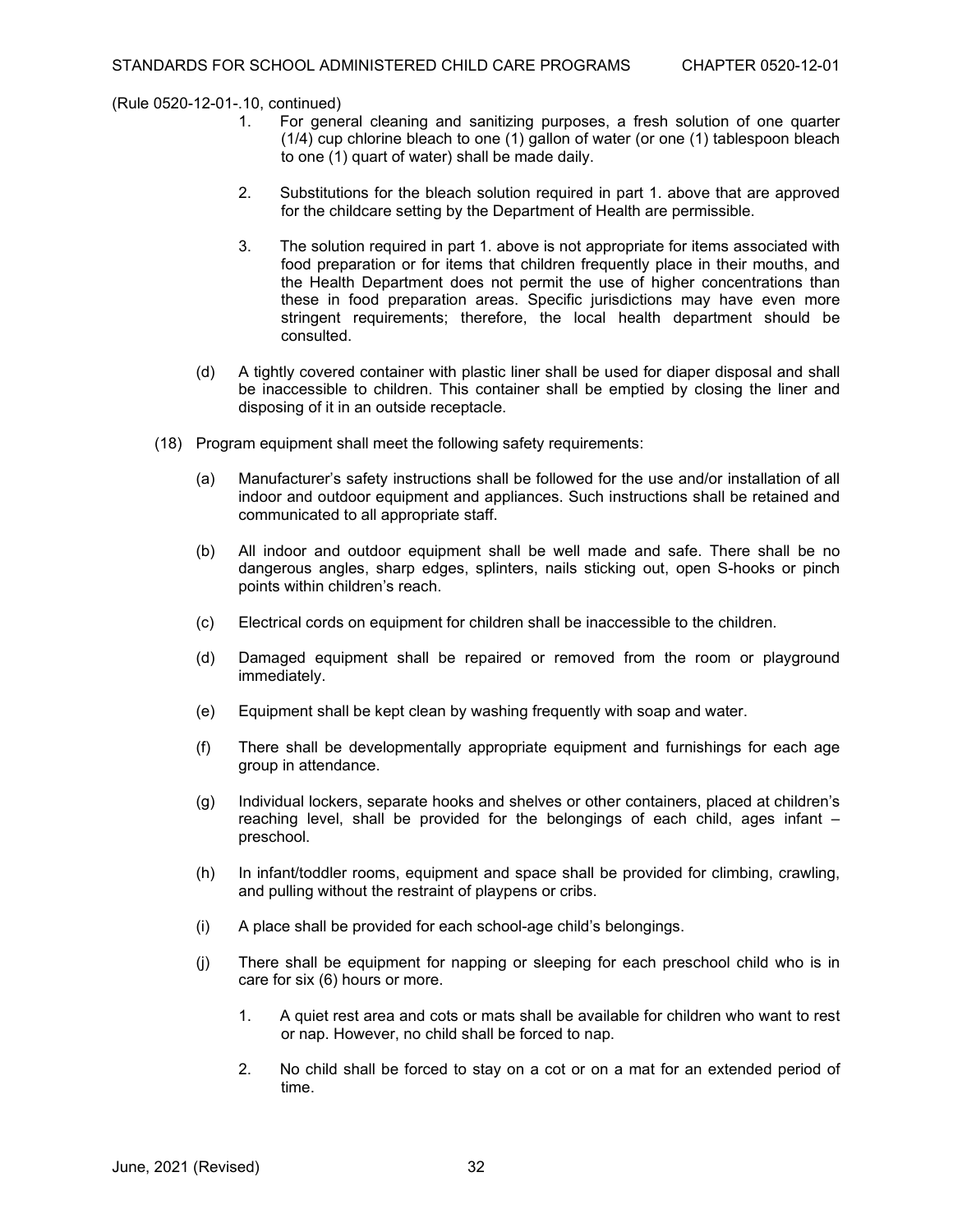- In order to avoid the spread of airborne diseases, children shall be positioned on mats in a face-to-feet alternating pattern.
- 4. Spacing of cots, cribs, and mats shall allow sufficient space to walk between them.
- 5. All nap/sleep equipment shall be in good condition and comply with the following requirements:
	- (i) Individual cots or two-inch (2") mats shall be provided for children ages twelve (12) months to five (5) years.
	- (ii) Individual beds or cots shall be provided for children sleeping for extended periods of more than two and one half (2-1/2) hours, such as during nighttime care.
	- (iii) Each child under twelve (12) months shall have an individual, freestanding, crib at least twenty-two inches (22") x thirty-six inches (36") with an open top.
	- (iv) Mattresses and foam pads shall be covered with safe, waterproof material.
	- (v) A clean sheet or towel shall be used to cover whatever the child sleeps on.
	- (vi) A clean coverlet shall be available to each child.
	- (vii) Soiled sheets and coverlets shall be replaced immediately.
	- (viii) Each crib, cot, bed or mat shall be labeled to assure that each child naps on his own bedding.
- 6. Crib mattress shall not be positioned directly on the floor for napping. Pack 'n plays may be used for naptime.
- (19) All program staff, including volunteers, are individually responsible, and are required by T.C.A. §§ 37-1-403, 37-1-605, and 49-6-1601 to immediately report any knowledge or reasonable cause for suspicion of child abuse or neglect, or child sexual abuse, including, but not limited to, any statement from a child reasonably indicating abuse/neglect of that child or another child or any evidence of abuse or neglect observed on a child, to the Department of Children's Services and law enforcement.
- (20) If the information is received from a child, the following procedures shall be followed:
	- (a) If a child voluntarily discloses information about possible abuse to program staff or a volunteer in a program, then the child must be provided with a quiet and private place to speak and the person receiving the information must listen openly and speak at the child's level in a positive, non-judgmental tone.
	- (b) The person receiving the information from the child must:
		- 1. Allow the child to say what happened in the child's own words;
		- 2. Avoid conducting an investigation by asking the child detailed questions;
		- 3. Make every effort to write down the child's exact words;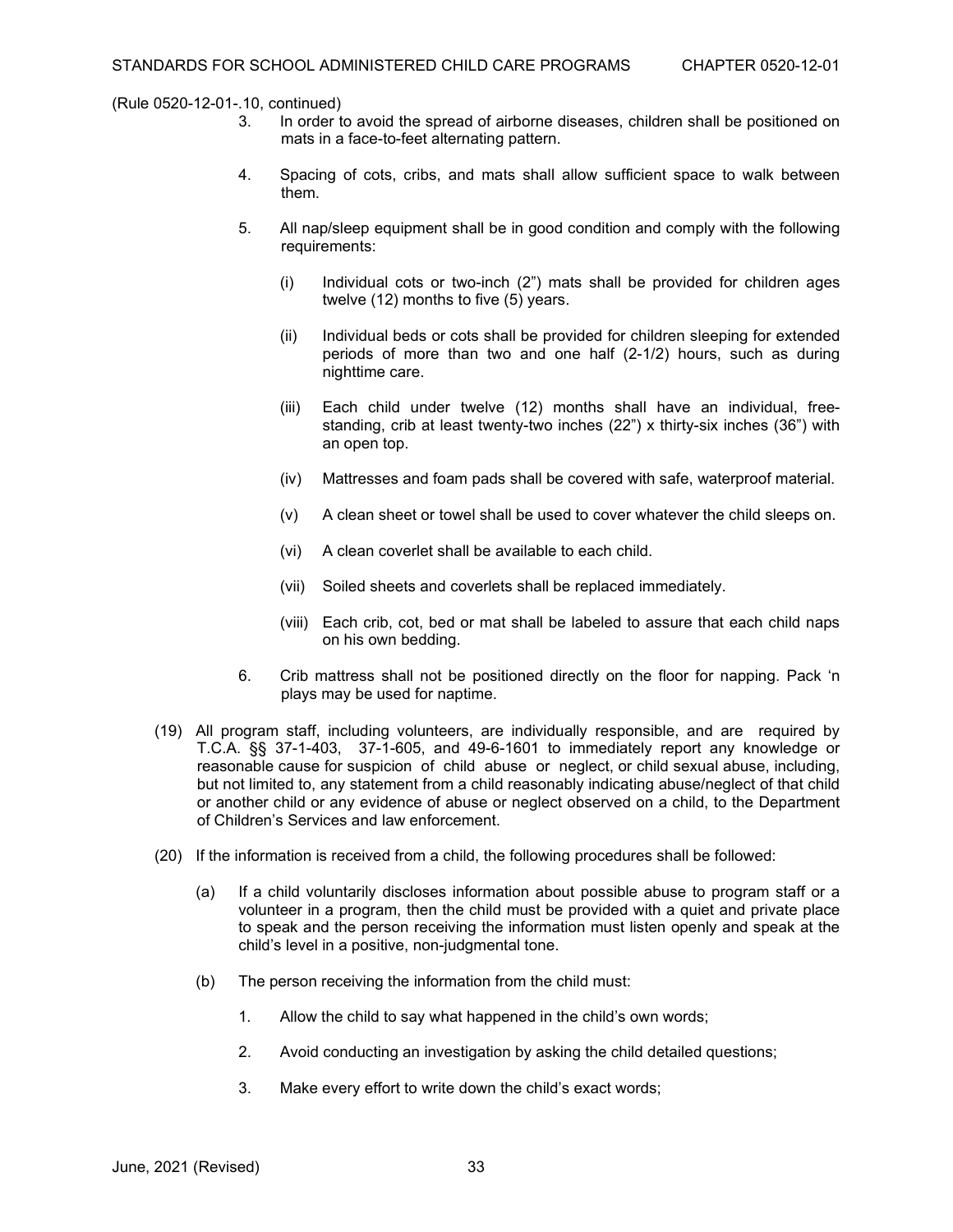- 4. Refrain from making any statements to the child about the alleged abuse, the alleged abuser, or the consequences of the child reporting the alleged abuse; and
- 5. Immediately notify the program child abuse coordinator and report the information to the Department of Children's Services and law enforcement.
- (21) If a third party informs a program personnel of a reasonable suspicion that a child at the program may be the victim of child abuse or neglect, or child sexual abuse, then the program personnel must:
	- (a) Encourage the third party to report the suspicion to the Department of Children's Services and law enforcement;
	- (b) Notify the program's child abuse coordinator; and
	- (c) Report all information received from the third party to the Department of Children's Services and law enforcement.
- (22) Each program shall designate a child abuse coordinator and an alternate child abuse coordinator. The designation of an alternative child abuse coordinator is not required when only one (1) adult is employed by or responsible for the care of children at the program. The child abuse coordinator and alternative child abuse coordinator must:
	- (a) Have access to an area providing privacy and access to a telephone for reporting suspected child abuse, neglect, and child sexual abuse;
	- (b) Receive training as required by T.C.A. § 49-6-1601(c)(2);
	- (c) Be available for program personnel to share information about suspected child abuse, neglect, and child sexual abuse;
	- (d) Assist program personnel in reporting suspected child abuse, neglect, and child sexual abuse to the Department of Children's Services and law enforcement;
	- (e) Serve as a liaison between the program, the Department of Children's Services, and law enforcement;
	- (f) Assist the Department of Children's Services and law enforcement by sharing available information regarding suspected child abuse, neglect, and child sexual abuse, and by providing a private area within the program for Department of Children's Services and law enforcement personnel to meet with the child and the reporting program personnel as a group or individually if required; and
	- (g) Maintain confidential files in accordance with T.C.A. §§ 37-5-107 and 37-1-612 regarding all reported suspicions of child abuse, neglect, and child sexual abuse.
- (23) All program staff shall receive annual training regarding the procedures to report child abuse, neglect, and child sexual abuse as is required by T.C.A. § 37-1-408.
- (24) The program shall not attempt to validate the allegation prior to making a report. A final determination of the validity of the report of child abuse or neglect, or child sexual abuse shall be made exclusively by the Department of Children's Services and law enforcement upon the report by the program's staff.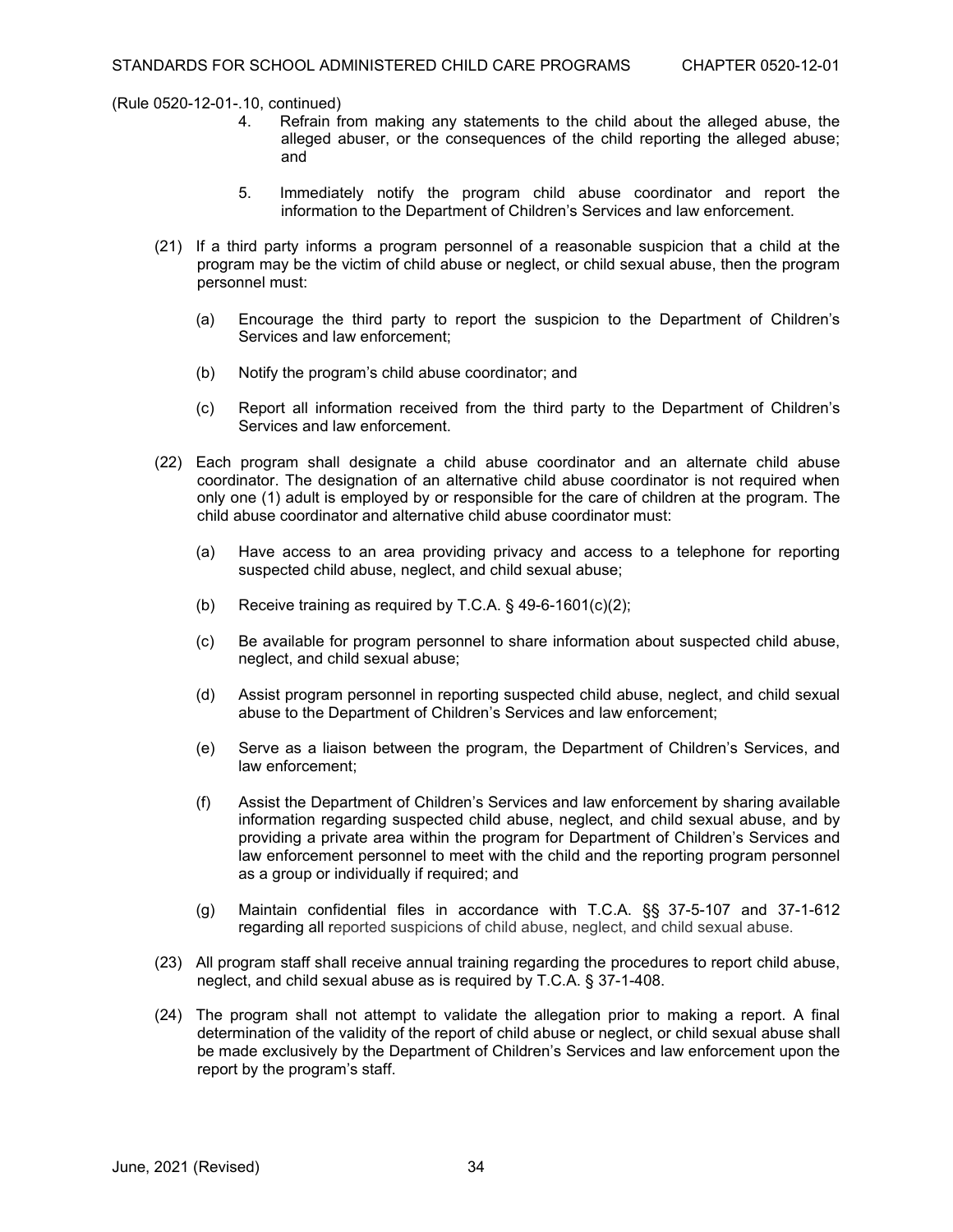- (25) The program shall not develop or implement policy that inhibits, interferes with or otherwise affects the duty of any staff, including substitutes and volunteers, to report suspected abuse, neglect, or sexual abuse of a child as required by this rule and T.C.A. §§ 37-1-403, 37-1-605, and 49-6-1601 and shall not otherwise directly or indirectly require staff to report to the program management or child abuse coordinator or seek the approval of program management or child abuse coordinator prior to any individual staff member reporting the suspected abuse, neglect, or sexual abuse to the Department of Children's Services and law enforcement.
- (26) A report of suspected child abuse or neglect, or sexual abuse of a child enrolled in the program by a program staff member or volunteer shall not be made to any other entities or persons, including, but not limited to, hospitals, physicians, or educational institutions as an alternative to or substitute for the reporting requirements to the persons or entities specifically listed in this rule.
- (27) A program staff member or volunteer shall not suggest to, advise or direct a parent or caretaker of a child enrolled in the program to make a report of suspected child abuse or neglect, or child sexual abuse regarding that parent's or caretaker's own child who is enrolled in the program as a means of fulfilling the duty of the program staff member or volunteer to report child abuse or neglect, or child sexual abuse as required by T.C.A. §§ 37-1-403, 37-1-605, and 49-6-1601.
- (28) Program personnel should be observant of any bruising, injury, markings, or other unusual behavior that may be the result of child abuse or neglect, or child sexual abuse, and immediately coordinate with the program's child abuse coordinator to report any suspicions to the Department of Children's Services and law enforcement. However, photographs of such bruising, injury, or markings shall not be taken by any program personnel.
- (29) Any action that does not comply in all respects with these rules, will not fulfill the statutory duty to report child abuse or neglect, or child sexual abuse and the certification of approval requirements of this Chapter.
	- (a) Failure to make the reports required by this Chapter or the use of prohibited methods as an attempt to fulfill the duty to report suspected child abuse or neglect, or child sexual abuse, for children in the care of the program are, by themselves, grounds for suspension, denial or revocation of the program's certificate of approval.
	- (b) If the facts established by a preponderance of the evidence indicate that there has not been strict compliance with the requirements of this Chapter or that the prohibited procedures been utilized as an alternative means of fulfilling the requirements, these circumstances shall create a rebuttable presumption for the Administrative Law Judge and the Child Care Advisory Council Review Board that the duty to report child abuse or neglect, or child sexual abuse, has not been fulfilled, and this ground for suspension, denial, or revocation of the program's certificate of approval by the Department of Education shall be sustained unless such presumption is rebutted by a preponderance of the evidence.
	- (c) All program staff and volunteers in a program certified as approved by the Department of Education shall fully cooperate with all agencies involved in the investigation of child abuse or neglect, or child sexual abuse.
		- 1. The program shall provide access to records of children and staff.
		- 2. The program shall allow appropriate investigators to interview children and staff.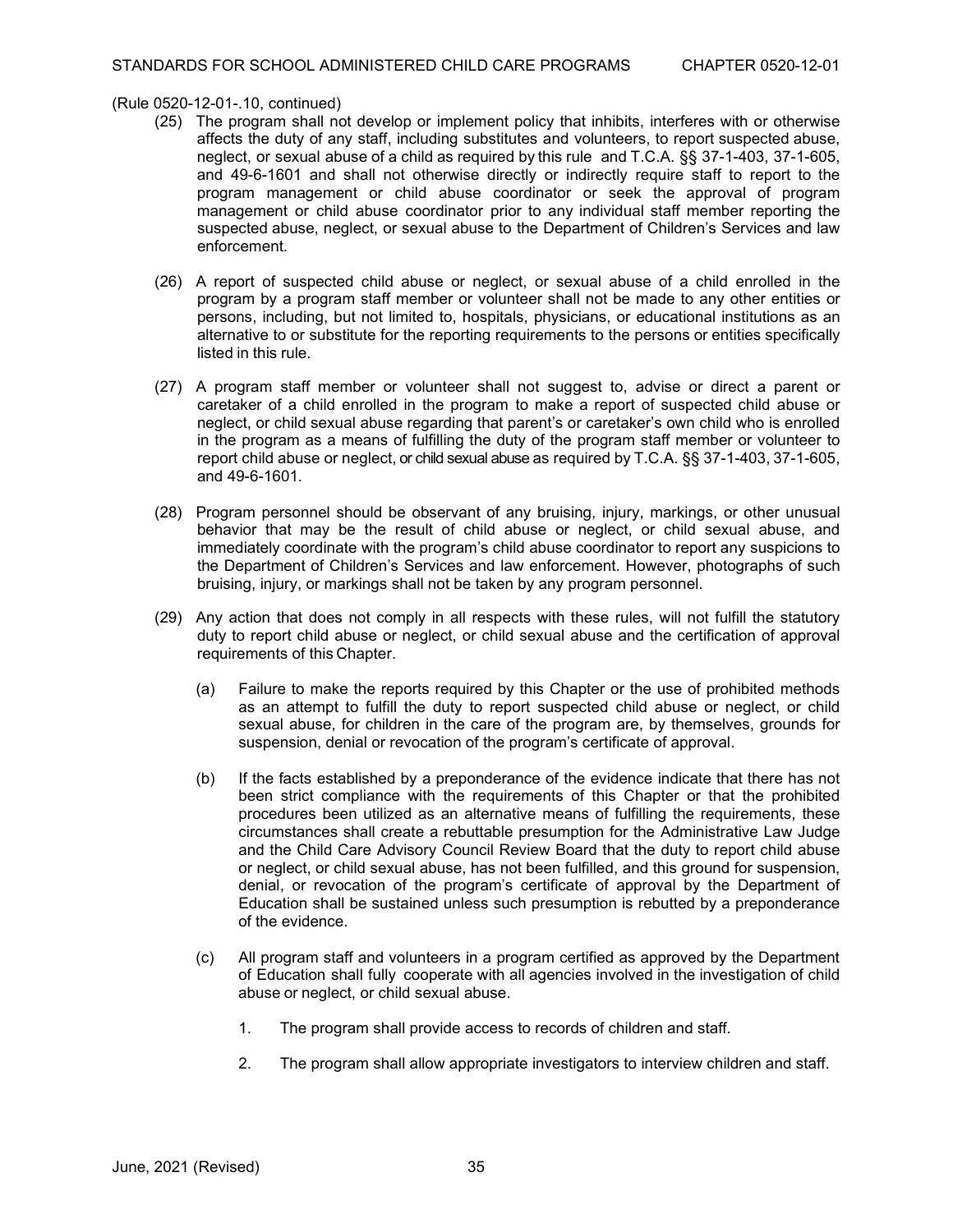- The program shall not interfere with a child abuse or neglect, or child sexual abuse, investigation.
- 4. The program shall protect the child by requesting the investigator's identification.
- 5. The program shall maintain confidentiality of the investigation and shall not disclose the investigation or details of the investigation except as required to carry out procedures for the protection of children or as otherwise directed by the Department of Children's Services, law enforcement or the Department of Education.
- (d) Upon notification of a pending child abuse or neglect, or child sexual abuse investigation of any program staff member, the program shall enter into a safety plan with the Department regarding the individual's access to the program and the children in the care of the program.

*Authority: T.C.A. §§ 4-5-201, et seq.; 37-1-113; 37-1-401, et seq.; 37-1-601, et seq.; 49-1-302(l); 49-1- 1101 through 49-1-1109; 49-5-415; and 49-6-5001 and 5002 and 20 U.S.C. § 6081. Administrative History: Original rule filed April 30, 2002; effective July 14, 2002. Amendment repealing and replacing rule filed March 15, 2010; effective August 29, 2010. Amendment filed June 18, 2013; effective November 28, 2013. Amendments filed November 2, 2017; effective February 1, 2018. Amendments filed May 3, 2018; effective August 1, 2018. Amendments filed January 25, 2019; effective April 25, 2019. Amendments filed April 1, 2021; effective June 30, 2021.*

# **0520-12-01-.11 FOOD.**

- (1) If the program provides meals, the program shall provide developmentally appropriate meals, snacks, and drinks for each child that are of sufficient proportions and nutritional value to meet each child's health needs in accordance with the following minimum requirements:
	- (a) For children in the agency at least four (4) hours, one (1) snack shall be provided, unless the four (4) hour period covers a normal meal hour, in which case a meal shall be served. However, if the child is fed their meal at home or in school, the child shall be served two (2) snacks in lieu of a meal.
	- (b) Children in care five (5) to six (6) hours shall be provided one (1) meal and one (1) or two (2) snacks. However, if the child is fed their meal at home or in school, the child shall be served two (2) snacks in lieu of a meal.
	- (c) Children in care seven (7) to ten (10) hours shall be provided one (1) meal and one (1) or two (2) snacks.
	- (d) Children in care for longer than ten (10) hours shall be provided two (2) complete meals and one  $(1)$  or two  $(2)$  snacks.
	- (e) A meal shall be provided to children who arrive before 7:00 a.m. and who have not had breakfast at home.
	- (f) Foods high in sugar and/or fat content but containing low nutritional value, shall not be served.
	- (g) All special needs diets shall be prepared as prescribed by a physician or by the written instructions of the parent.
	- (h) In order for parents to be aware of the food their children are receiving, the week's menus shall be planned and posted by the first day of each week and remain posted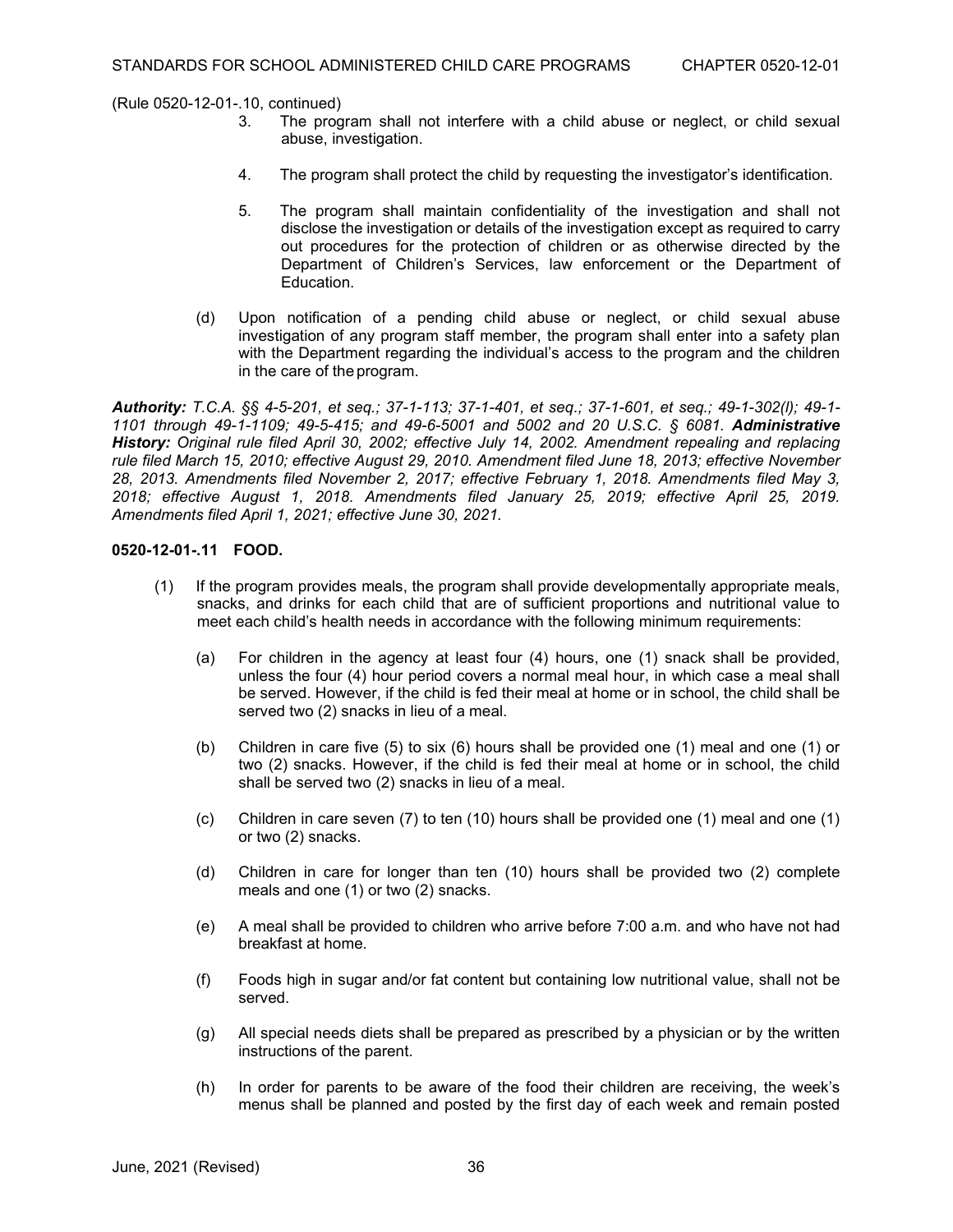throughout the week. These menus shall be followed, although reasonable substitutions are permissible, if the substituted food contains the same nutrients. Any change shall be documented in advance of the meal.

- (i) Food shall not be forced on or withheld from children.
- (j) Programs must establish a feeding schedule for infants.
- (k) Bottled breast milk, infant bottles, and formula shall not be heated in a microwave.
- (l) Infants must be held while bottle feeding.
- (m) Children shall not be permitted to carry a bottle with them throughout the day.
- (2) The following rules shall be followed for meal service:
	- (a) Teachers and children shall wash their hands with soap and water.
	- (b) High chairs and tables on which food is prepared and served shall be washed with soap and water and sanitized prior to and after snacks and meals.
	- (c) Floors under tables and high chairs on which food is served shall be swept and/or vacuumed after each meal and cleaned as needed.
	- (d) Solid foods (including cereal) shall not be given in bottles or with infant feeders to children with normal eating abilities unless authorized by a physician. Violation of this rule may result in suspension, revocation or denial of the agency's ability under its certificate of approval to provide infant care.
	- (e) To avoid choking, foods shall be appropriately sized for the eating and chewing abilities of children.
	- (f) At mealtime, children shall be seated at appropriately sized tables and chairs, and adults shall supervise them.
- (3) The following guidelines shall be followed for formula and food brought from home:
	- (a) All formulas and food brought from home shall be labeled with the child's name.
	- (b) Milk shall be placed immediately in the refrigerator.
	- (c) Once milk has been warmed, it shall not be re-warmed or returned to the refrigerator.
	- (d) For optimum digestion, formula is to be served at body temperature.
	- (e) Frozen breast milk shall be dated when expressed.
	- (f) All formulas remaining in bottles after feeding shall be discarded.
	- (g) Previously opened baby food jars shall not be accepted in the center. If food is fed directly from the jar by the teacher, the jar shall be used for only one feeding.
- (4) Microwaves, bottle warmers, and crock pots shall be only used by adults and shall not be accessible to children. All devices shall be used on the lowest setting. Children shall not be held while removing a bottle from crock pot or warming device.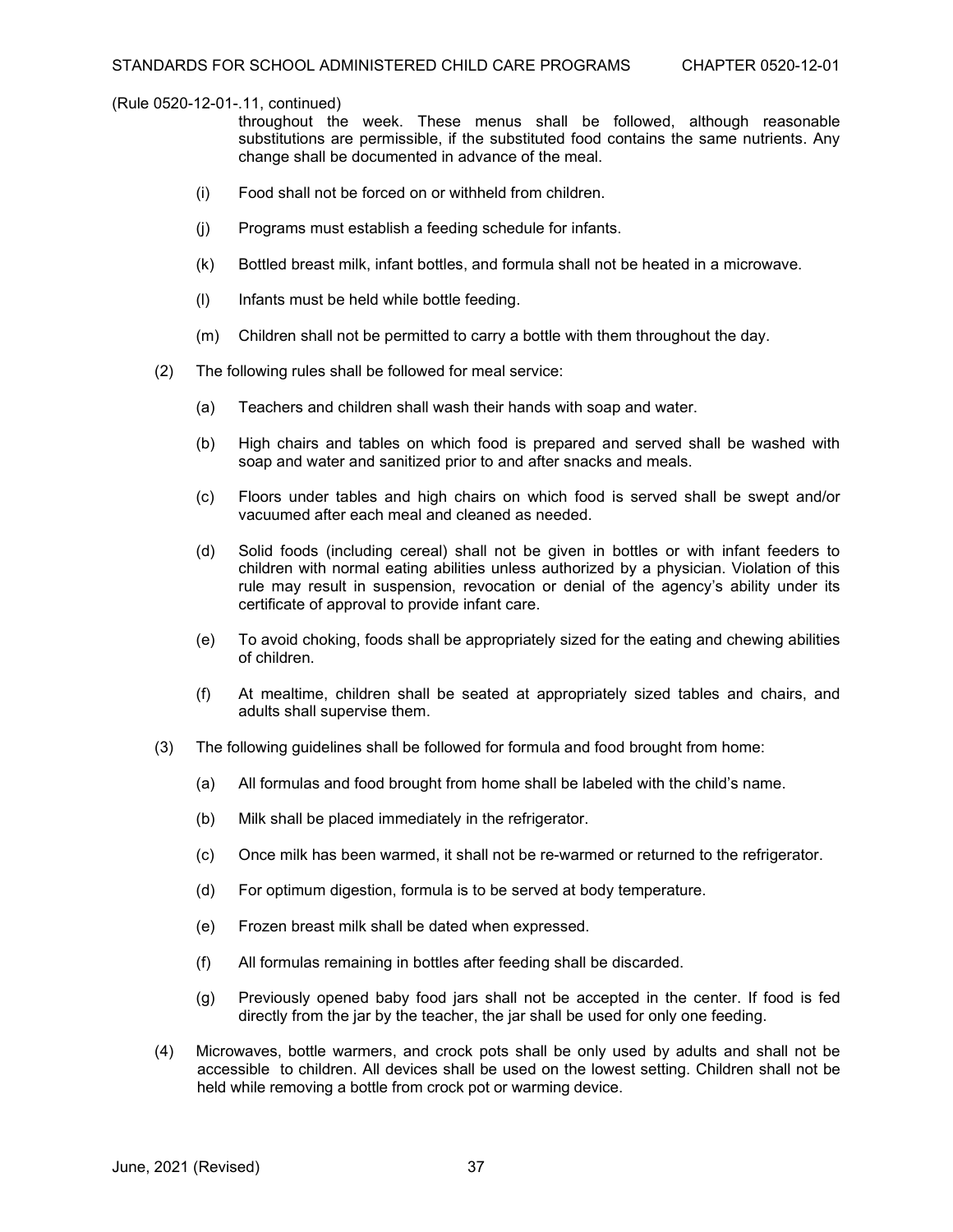- (5) Infants shall be held while being fed as long as they are unable to sit in a high chair, an infant seat, or at the table.
- (6) Children shall always be restrained in the high chair manufacturer's restraint device while sitting in a high chair. Children who are too small or are too large to be restrained using the manufacturer's restraint device shall not be placed in a high chair.
- (7) When children are capable of using a high chair, they shall be allowed to do so and to experiment with food, with feeding themselves, and to eat with fingers or spoon.
- (8) Children shall never be left without adult supervision while eating.
- (9) The following rules for food storage shall be followed:
	- (a) Potentially hazardous foods requiring cold storage shall be maintained at forty-five (45) degrees Fahrenheit (F) or below, and accurate thermometers for measurement of the food temperature shall be kept in the refrigerators where such food is stored.
	- (b) Potentially hazardous food requiring hot storage shall be maintained at an internal temperature of one-hundred forty (140) degrees F or above.
	- (c) Frozen foods shall be maintained at a temperature of zero (0) degrees F or below.
	- (d) Thermometers shall be placed in all freezers and all other cold storage equipment.
	- (e) All dry food supplies shall be stored in closed containers. These foods shall be stored in a manner to prevent possible contamination and to allow for proper cleaning of the storage area. Containers of food shall be stored at a minimum of six (6) inches above the floor or on movable dollies.
	- (f) All food shall be protected from contamination during storage, preparation, transportation, and serving.
	- (g) No poisonous or toxic materials except those required for sanitization purposes may be used or stored in a food-service area of a facility.
- (10) The following rules for food sanitation shall be followed:
	- (a) Raw fruits and vegetables shall be washed before use.
	- (b) Utensils shall be thoroughly cleaned and sanitized after each use. Single-service utensils shall be made from non-toxic materials and shall be discarded following use.
	- (c) Milk and food shall not be placed on the table longer than fifteen (15) minutes prior to the beginning of the meal to avoid contamination and spoilage.

*Authority: T.C.A. §§ 4-5-201, et seq.; 49-1-302(l); and 49-1-1101 through 49-1-1109. Administrative History: Original rule filed April 30, 2002; effective July 14, 2002. Amendment repealing and replacing rule filed March 15, 2010; effective August 29, 2010. Amendments filed November 2, 2017; effective February 1, 2018. Amendments filed January 25, 2019; effective April 25, 2019.*

#### **0520-12-01-.12 PHYSICAL FACILITIES.**

(1) Physical facilities shall maintain compliance with all applicable health and safety codes throughout the certification year and shall additionally comply with any updated standards issued by the Fire Marshal and the Department of Health.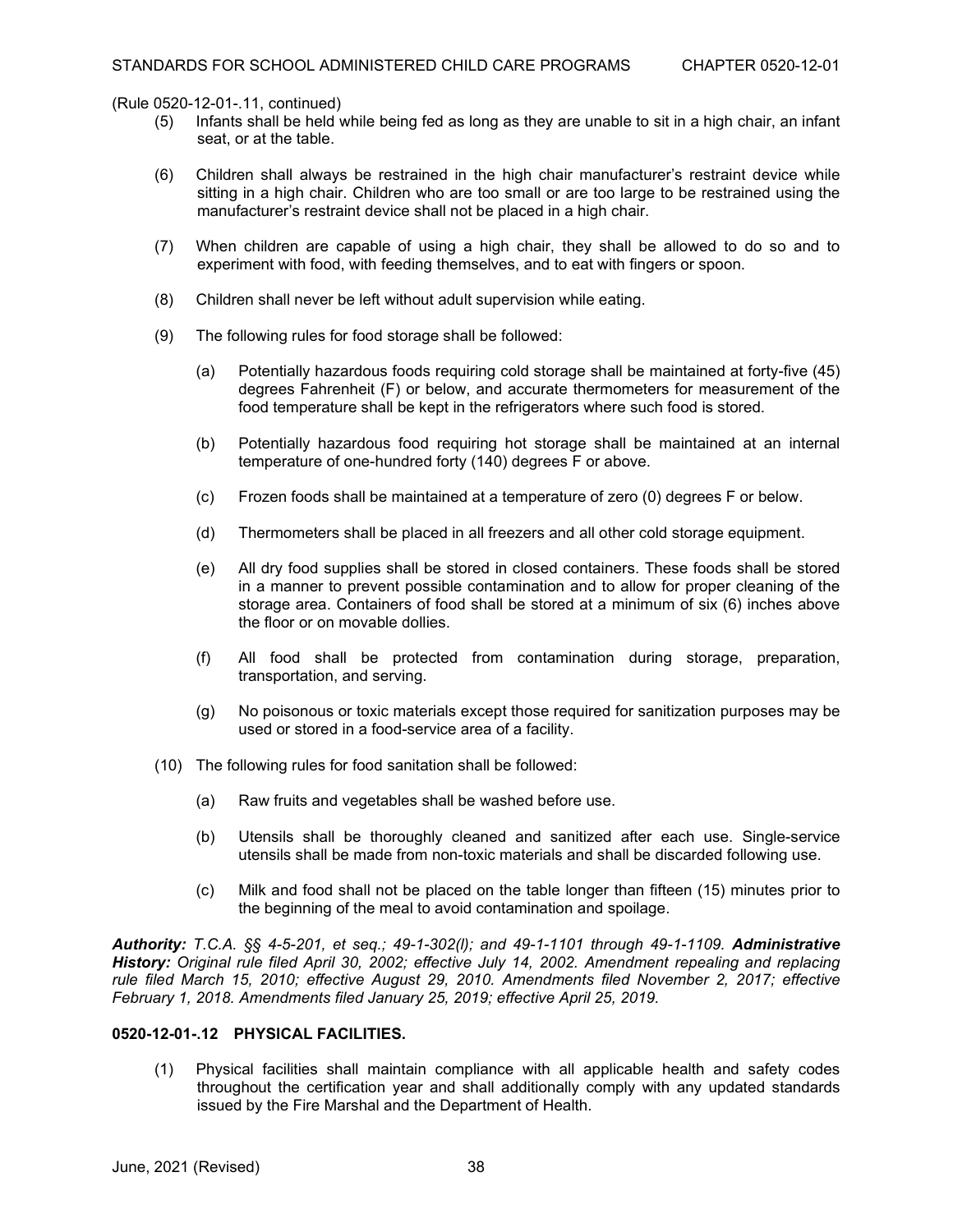- (2) All facilities shall have a means of communications via phone.
- (3) The maximum number of children who may be present inside a physical space (e.g., the program's "certificated capacity") shall be determined in accordance with the minimum square footages set forth in this paragraph; provided, however, the Department may, in its discretion as determined reasonably necessary to maintain the health and safety of the children in care, restrict the program's certificated capacity below the maximum which is set forth in these rules.
	- (a) A minimum of thirty (30) square feet of usable indoor space shall be provided for each child.
	- (b) Career and technical child care classes shall have separate space for the group of young children, with thirty (30) square feet per child of usable space, apart from the classroom space for students.
	- (c) For the purposes of calculating square footage requirements:
		- 1. Usable space to be included in the square footage calculation includes:
			- (i) Book shelves used in centers or reading nooks;
			- (ii) Children's tables (centers, sand and water, etc.);
			- (iii) Shelving used to house toys, blocks, manipulatives, etc.; and
			- (iv) Other items that are used to enhance a child's learning space.
		- 2. Non-usable space that shall not be included in the square footage calculation includes:
			- (i) Teacher's desk;
			- (ii) Teacher's file cabinet;
			- (iii) Cubbies;
			- (iv) Cot or mat racks;
			- (v) Diapering tables;
			- (vi) Cribs;
			- (vii) Restrooms;
			- (viii) Halls;
			- (ix) Kitchen; and
			- (x) Office space.
	- (d) Rooms with sufficient floor space, as defined by the requirements set forth in these rules, may be divided and used for more than one (1) group; provided, however, that each area is adequately equipped and arranged and that each group shall have the security of a stable classroom space.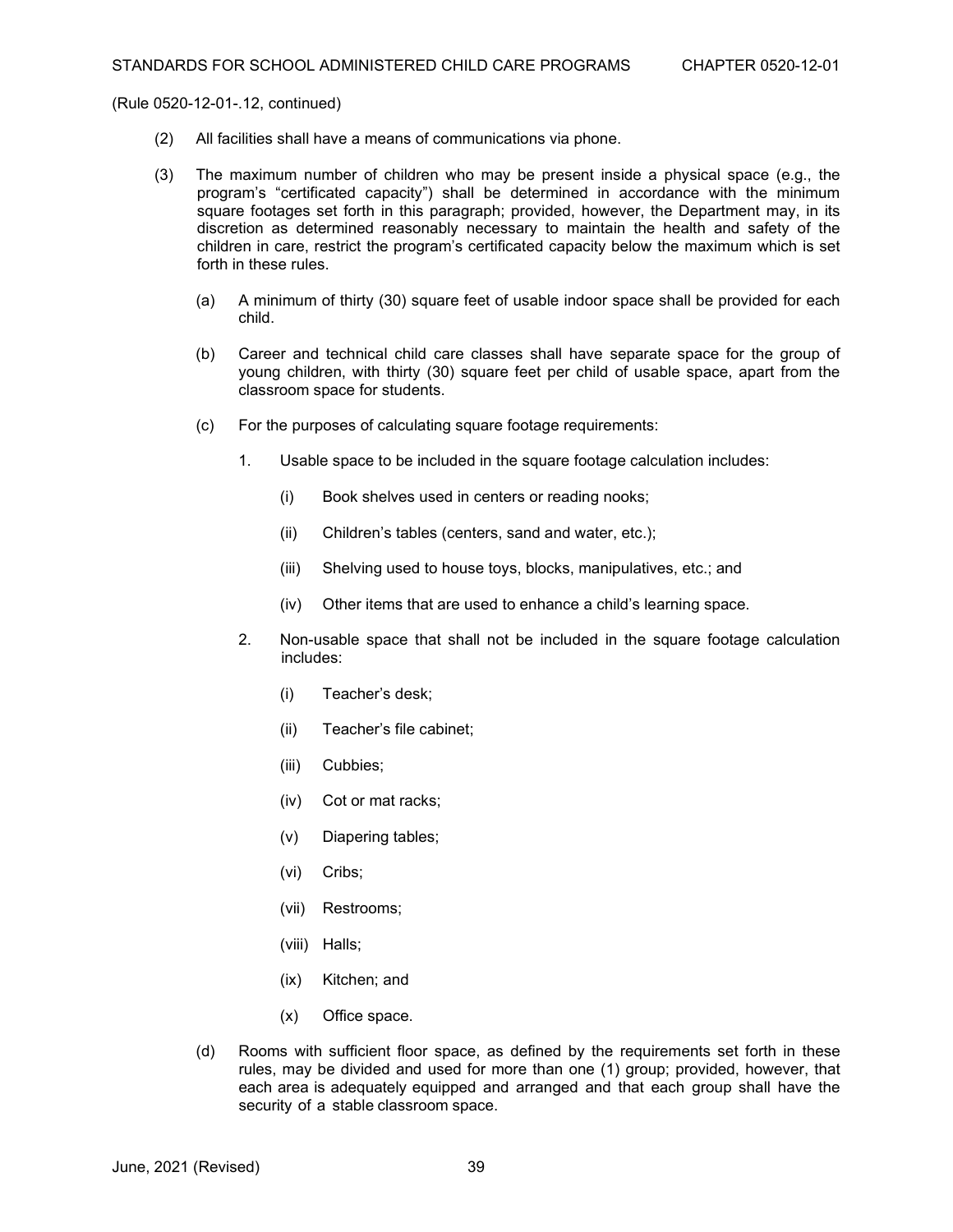- (4) All indoor areas shall be clean and safe.
	- (a) The indoor play/care areas shall be free of hazardous items that could be accessible to children.
	- (b) Indoor play equipment shall meet the following guidelines:
		- 1. Pieces of equipment, such as television sets, bookcases, and appliances, shall be secured or supported so that they will not fall or tip over.
		- 2. Sufficient indoor equipment, materials, and toys shall be available to meet active and quiet play needs of all children enrolled and to provide a variety of developmentally appropriate activities so that each child has at least three (3) choices during play time.
		- 3. Toys, educational and play materials, shall be organized and displayed within children's reach so that they can select and return items independently.
		- 4. Toys or teaching aids that are small or that have small parts that can be inhaled or swallowed shall be inaccessible to infants and toddlers.
- (5) Outdoor play areas shall contain a minimum of fifty (50) square feet of usable play space for each child using the area at one time.
	- (a) The outdoor play area must be enclosed by a fence or barricade at least four (4) feet in height. The Department may in at its discretion grant a waiver from this provision when the Department determines that the lack of such fence or barricade poses no apparent or potential risk to children.
	- (b) Outdoor play equipment shall meet the following guidelines:
		- 1. There shall be developmentally appropriate outdoor play equipment for children who are in care more than three (3) daylight hours.
		- 2. All outdoor play equipment and materials shall be sufficient in amount and variety so that children have an opportunity to participate in a minimum of at least three (3) different types of play using either stationary equipment and/or portable play materials.
		- 3. All outdoor play equipment shall be placed to avoid injury:
			- (i) Fall zones shall extend six (6) feet away from the perimeter of climbing equipment and away from retainer structures, fences, and other equipment and out of children's traffic paths.
			- (ii) Agencies with a playground continually certified as approved since prior to January 1, 2002, shall be permitted to maintain fall zones of at least four (4) feet; provided, however, that any expansion or addition shall comply with the six (6) feet fall zone required by part (i) above.
		- 4. Supports for climbers, swings, and other heavy equipment that could cause injury if toppled shall be securely anchored to the ground, even if the equipment is designed to be portable.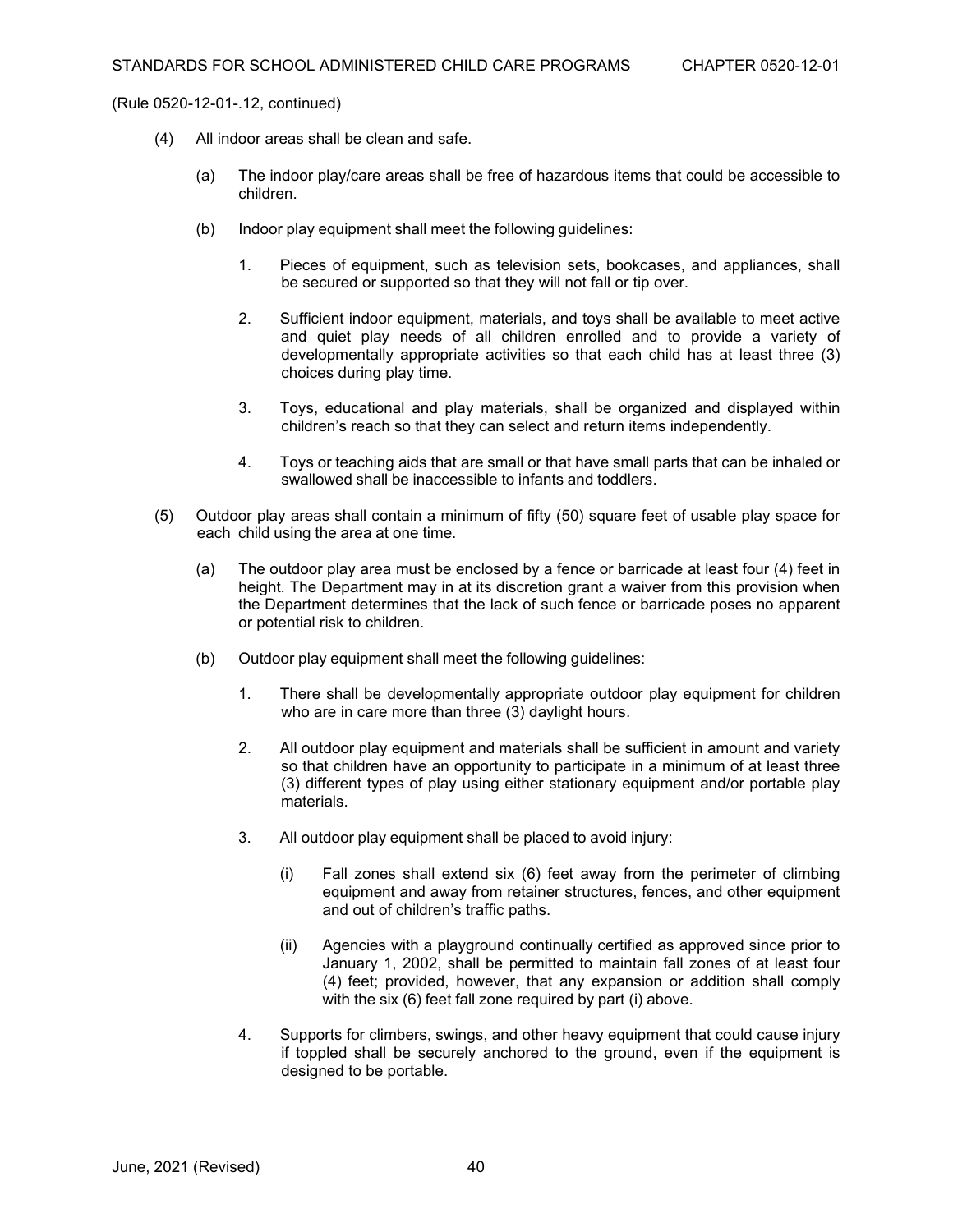- Portable equipment shall otherwise be anchored to the ground if the height and weight of the equipment exceeds the height and weight of the smallest child who will use the equipment.
- 6. An acceptable resilient surfacing material, as recognized by the Department, shall cover fall zones in accordance with the following:

| <b>Resilient Surfacing Material</b> | Minimum Acceptable Depth    |
|-------------------------------------|-----------------------------|
| Wood chips or mulch                 | Six (6) inches              |
| Double shredded bark                | Six (6) inches              |
| Pea gravel                          | Six (6) inches              |
| Medium gravel                       | Eight (8) inches            |
| Fine sand                           | Eight (8) inches            |
| Course sand                         | Eight (8) inches            |
| Artificial (manufactured) surface   | Manufacturer recommendation |

- (c) The outdoor areas where children play or are cared for shall be properly maintained and a written playground maintenance plan shall be prepared by the program to address routine, remedial, and preventive maintenance and to designate who is responsible for each maintenance need.
- (d) A pre-play/care inspection of the outdoor play area shall be completed by the program before children play outdoors.
- (e) The outdoor play/care areas shall be free of hazardous items that could be accessible to children.
- (f) Outdoor areas shall be free of all animal waste.
- (6) Drinking water from individual single service cups or an approved drinking fountain shall be provided in all occupied rooms.
- (7) All garbage shall be removed from the building daily and all garbage storage receptacles shall be outside and kept closed with tight-fitting lids. The area surrounding the garbage containers shall be kept clean.
- (8) The building shall be kept clean and maintained in good repair, without unsafe cracks, leaks or unsatisfactory plumbing.
- (9) Adequate natural and/or artificial lighting shall be provided throughout the facility.
- (10) All rooms used by children shall be maintained at a temperature of between sixty-eight (68) to seventy-eight (78) degrees Fahrenheit by means of heating, cooling or ventilation sources approved for use.
- (11) Stoves, hot radiators, steam and hot water pipes, fans, or other heat generating equipment shall be adequately protected by screens, guards, insulation, or suitable measures that will protect children from coming in contact with them.
- (12) Broken glass, trash, and debris shall be kept removed from the building and grounds.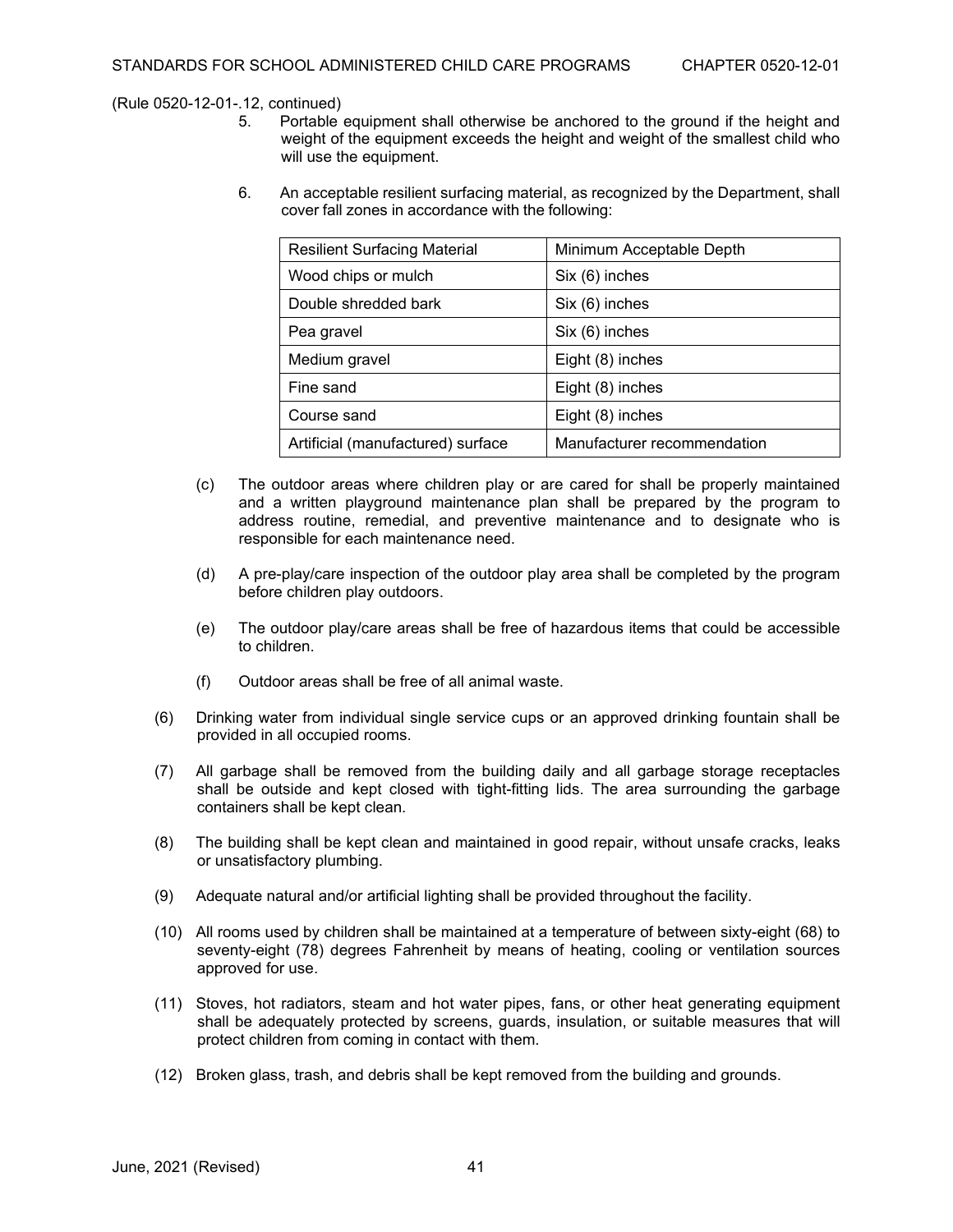- (13) Swimming pools and/or wading pools shall be fenced and shall not be used without prior approval by the Department of Health.
- (14) Grounds, tire swings and containers shall have adequate drainage to prevent standing water that can breed mosquitoes and other insects.
- (15) If animals or birds are kept in classrooms as pets, they shall be caged away from the food storage and preparation or service area, and cages kept clean.
- (16) Turtles are prohibited as classroom pets.

*Authority: T.C.A. §§ 4-5-201, et seq.; 49-1-202; 49-1-302(l); and 49-1-1101 through 49-1-1109. Administrative History: Original rule filed April 30, 2002; effective July 14, 2002. Amendment filed September 6, 2007; effective January 28, 2008. Amendment repealing and replacing rule filed March 15, 2010; effective August 29, 2010. Amendments filed November 2, 2017; effective February 1, 2018. Amendments filed January 25, 2019; effective April 25, 2019.*

# **0520-12-01-.13 TRANSPORTATION.**

- (1) If a program provides transportation or contracts for transportation, the program's management shall be fully responsible for all transportation of children, including between home and program (if different facility from school), to and from school, and on field trips.
- (2) Transportation services shall be operated in compliance with all state laws, regarding school transportation and all rules and regulations, promulgated by State Board of Education regarding school transportation and school buses.
- (3) Vehicles used to transport children and which are owned or operated by, contracted for or which are otherwise under the direction or control of the school-administered program, shall carry automobile liability insurance coverage for each vehicle used for that purpose in the minimum amounts required by T.C.A. § 49-6-2111 and defined in State Board of Education Pupil Transportation Rule 0520-01-05-.01(2).
	- (a) Automobile insurance coverage for non-school community-based organizations which transport children shall comply with the following:
		- 1. Automobile liability coverage shall be maintained in a minimum amount of five hundred thousand dollars (\$500,000) combined single limit of liability.
		- 2. Medical payment coverage shall be maintained in the minimum amount of five thousand dollars (\$5,000) for injuries to children being transported in vehicles owned, operated or leased by the non-school community-based organization's program.
- (4) Vehicles used to transport children must be in compliance with the Federal Motor Vehicle Safety Standards as defined by Title 49 part 571 of the Code of Federal Regulations and the Tennessee Minimum School Bus Standards, adopted by the State Board of Education as required by Rule 0520-01-05-.02.
- (5) Fifteen (15) passenger vans are prohibited.
- (6) Children may be transported in passenger vehicles, however, children of all ages but must be in compliance with passenger restraint laws, T.C.A. § 55-9-602 at all times in passenger vehicles, and must be transported in rear seats.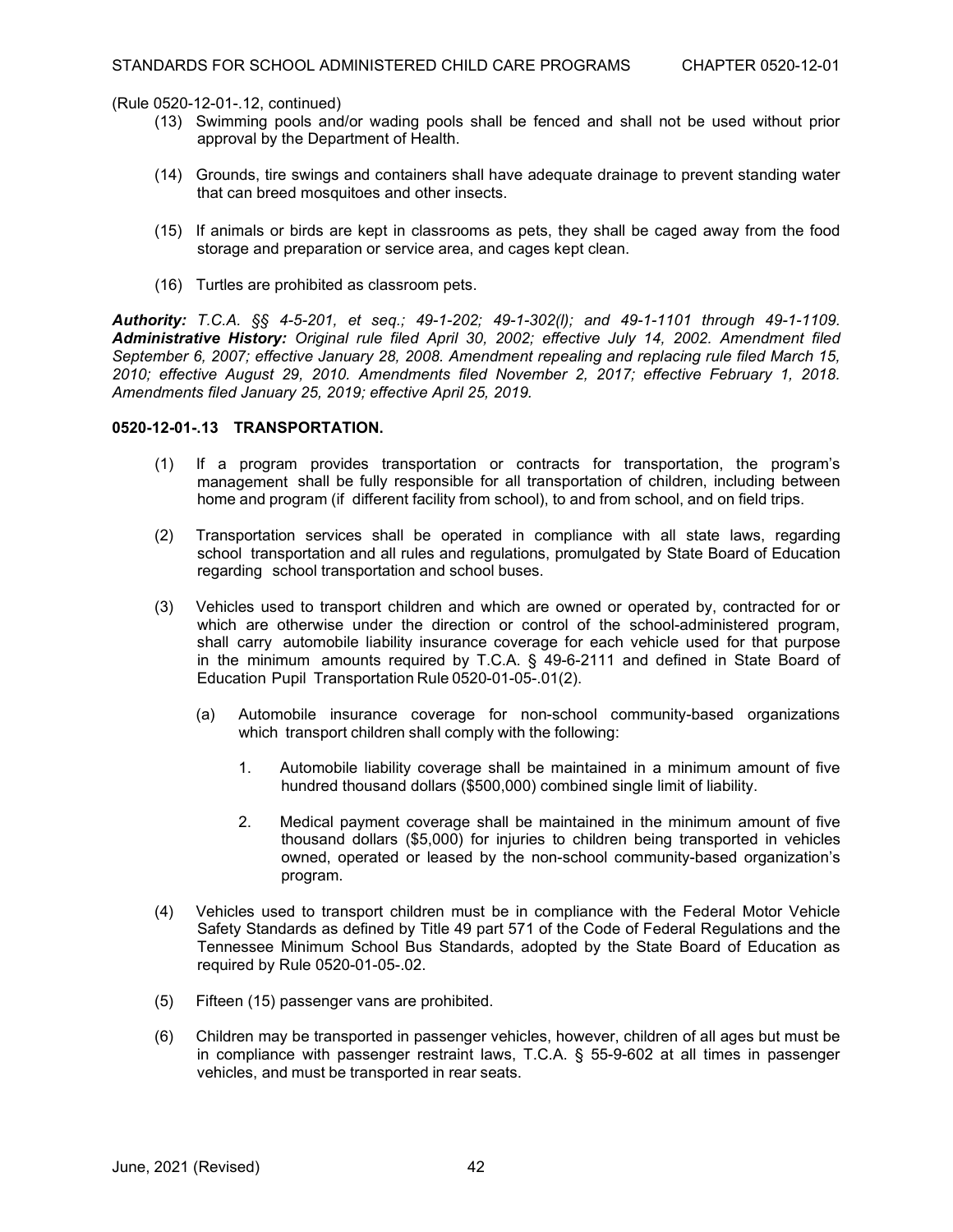- (a) Any child under one (1) year of age or any child weighing twenty pounds (20 lbs.) or less shall be properly secured in a child passenger restraint system in a rear facing position.
- (b) Any child, one (1) through three (3) years of age, weighing greater than twenty pounds (20 lbs.) shall be properly secured in a child passenger restraint system in a forward facing position.
- (c) Any child, four (4) through eight (8) years of age and measuring less than four feet, nine inches in height shall be properly secured in a child seat or a belt-positioning booster seat.
- (d) Any child, nine (9) through twelve (12) years of age, measuring four feet, nine inches or more in height, shall be properly secured in a passenger motor vehicle using a seat belt system in the rear seat of the vehicle.
- (e) Any child, thirteen (13) through fifteen (15) years of age, shall be properly secured in a passenger motor vehicle using a seat belt system.
- (7) Federally approved child care restraint systems must be provided and utilized during the transport of any child three (3) years of age or under on a school bus.
- (8) No child shall be allowed to ride on the floor of a vehicle, and no child shall be placed with another child in the same restraint device.
- (9) All school buses shall be inspected in compliance with the Rules and Regulations for School Bus Inspection, Chapter 1340-03-03, promulgated by and regulated by the Tennessee Department of Safety.
- (10) All persons hired for the position of "school bus driver" shall:
	- (a) Be issued a commercial driver's license (CDL) by the Tennessee Department of Safety;
	- (b) Have the "S" and "P" endorsements if employed by a public school or school system;
	- (c) Have a "P" endorsement and completion of school bus driver training if employed by a nonpublic school or a non-school, community based organization;
	- (d) Know and understands the school system's or private school's policies and procedures concerning transportation and to bus driver's responsibilities and duties;
	- (e) Have no criminal offense or criminal record of a violation of any of the following:
		- 1. Driving under the influence of an intoxicant as prohibited by T.C.A. § 55-10401;
		- 2. Vehicular assault as prohibited by T.C.A. § 39-13-106;
		- 3. Vehicular homicide as prohibited by T.C.A. § 39-13-213(a)(2);
		- 4. Aggravated vehicular homicide as prohibited by T.C.A. § 39-13-218; or
		- 5. Manufacture, delivery, sale or possession of a controlled substance as prohibited by T.C.A. § 39-17-417;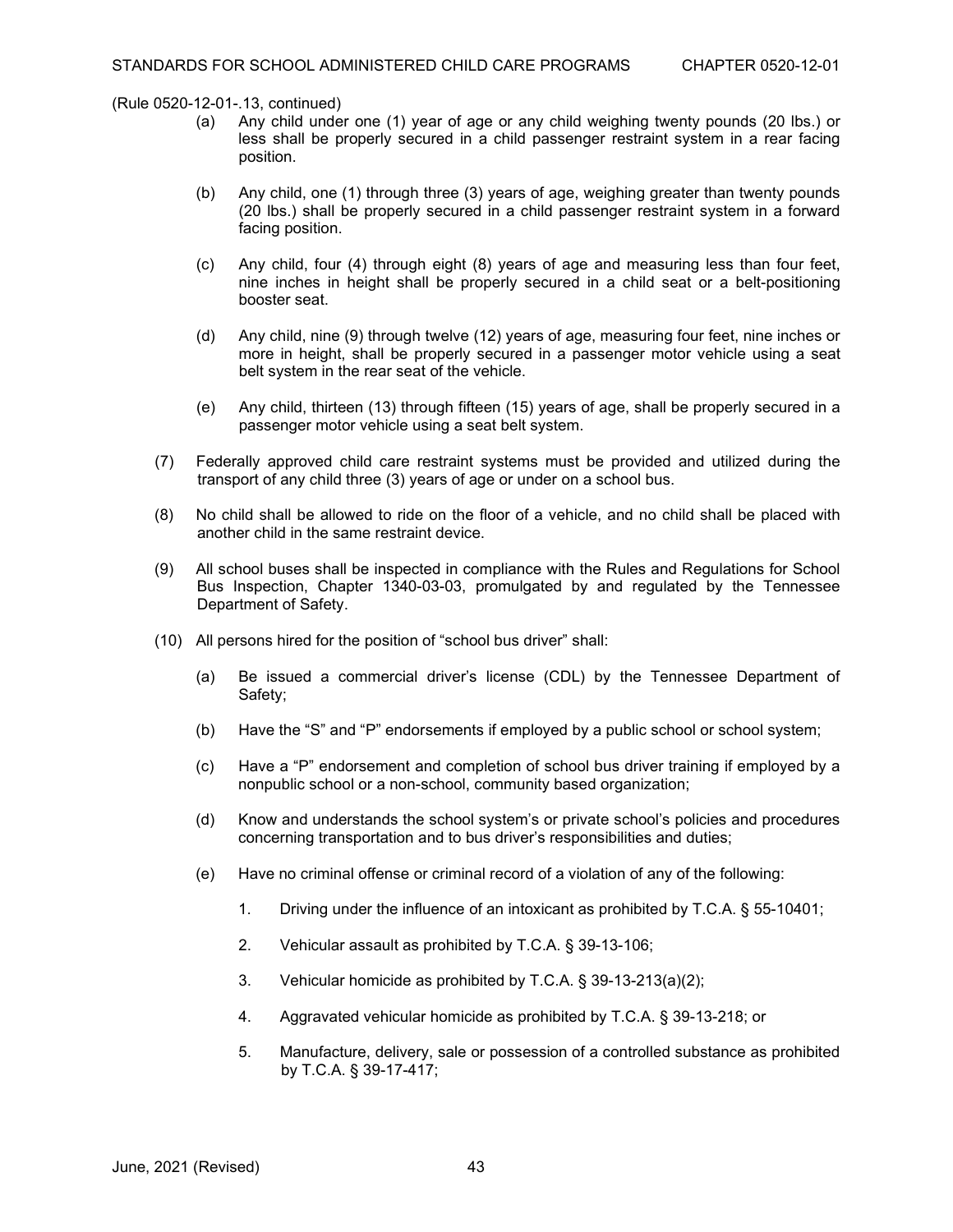- (f) Complete the annual physical and mental examinations of school bus drivers as required by T.C.A. § 49-6-2108;
- (g) Complete the annual training for school bus drivers presented by the Tennessee Department of Safety (school bus driver training is not required for drivers of passenger vehicles only); and
- (h) Complete CPR and First Aid certifications. If driver is accompanied by regular staff that has certification in CPR and First Aid, the driver does not have to meet this requirement.
- (11) Drivers of any passenger vehicle, used to transport children, shall possess a current, valid driver's license and endorsement required by the Tennessee Department of Safety for transporting children in the applicable type of vehicle.
- (12) Seating capacity on a school bus shall be in compliance with T.C.A. § 49-6-2110(a), requiring a minimum of thirteen linear inches of seat space for each student.
- (13) Vehicles used for transporting children shall:
	- (a) Have a clearly visible identifying sign. Exceptions: Vehicles used exclusively for the occasional field trip; vehicles used exclusively for the limited provision of emergency transportation, e.g., vehicle used when regular vehicle has a mechanical breakdown; and The Department may waive the vehicle identification requirements for programs under the direction or control of a public agency.
	- (b) Have fire extinguishers, emergency reflective triangles, a first aid kit, and a blood-borne pathogenic clean-up kit, and an adult familiar with the use of this equipment on board. Emergency exiting procedures shall be practiced by all staff responsible for transporting children on a regular basis. (Not applicable to occasional transportation by volunteers). All items must be secured.
- (14) Transportation routes shall be (school bus routes) in compliance with T.C.A. § 49-6-2105 to ensure no child is on a school bus more than one and one-half (1½) hours in the morning and one and one-half (1½) hours in the afternoon.
- (15) Firearms are prohibited in vehicles used to transport children.
- (16) Supervision of children in vehicles shall meet the following requirements:
	- (a) An adult must be in the vehicle whenever a child is in the vehicle.
	- (b) An adult must be seated behind the steering wheel if the motor is running and children are being loaded and/or are on board.
	- (c) Transportation of children with special needs shall be in compliance with the Individual Education Plan (IEP) for each child.
	- (d) Adult Monitor Requirements.
		- 1. An adult monitor, in addition to the driver, is required on the vehicle for the transportation of four (4) or more children ages six (6) weeks to four (4) years of age.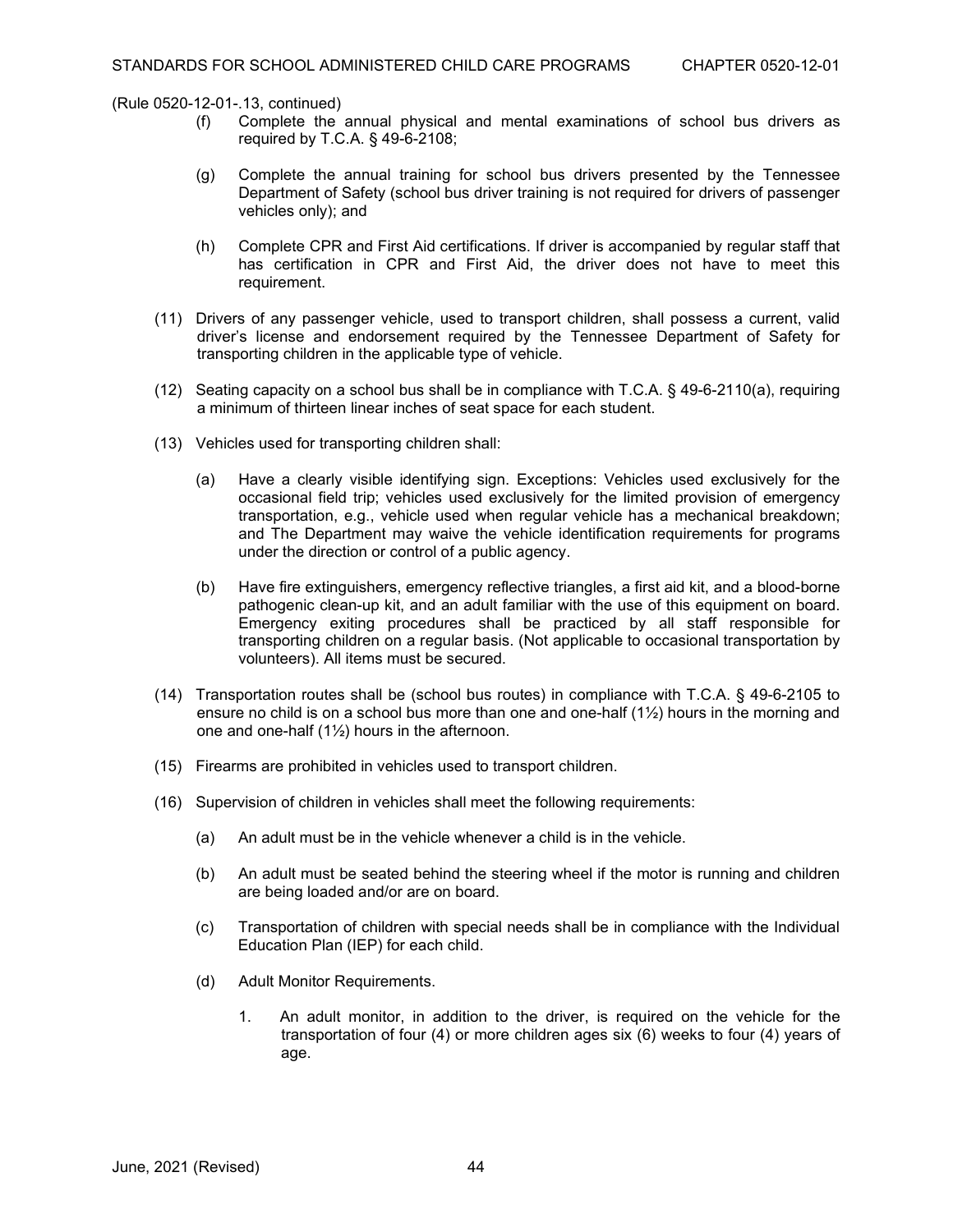- An adult monitor, in addition to the driver, is required on the vehicle for all routes exceeding thirty (30) minutes for children ages six (6) weeks to four (4) years of age, regardless of the total number of children being transported.
- 3. An adult monitor, in addition to the driver, is required on the vehicle for the transportation of four (4) or more non-ambulatory children (permanently or temporarily non-ambulatory) of any age.
- 4. An adult monitor, in addition to the driver, is required if more than ten (10) Voluntary Pre-Kindergarten students four (4) years of age are transported on the same bus.
- 5. An adult monitor shall not be seated in the front passenger seat, but shall be seated in the vehicle in a position which will allow:
	- (i) Each child to be seen with a quick glance;
	- (ii) Each child to be heard at all times;
	- (iii) Each child's activities to be observed; and
	- (iv) The monitor to respond immediately should there be an emergency.
- (17) A passenger log shall be used to track each child during transportation.
	- (a) The first and last name of each child received for transport shall be recorded on the passenger log. A sibling group shall not be listed as a single group entry, for example, "Smith children".
	- (b) The driver of the vehicle or the monitor shall be designated as the person responsible for completing the log.
	- (c) As each child is loaded onto the vehicle the time the child was placed on the vehicle shall be recorded on the passenger log.
	- (d) The passenger log shall be updated immediately upon the child being released from the vehicle. The time the child was released shall be recorded and initialed by the person responsible for completing the log.
- (18) All drivers shall comply with the following:
	- (a) Bus drivers who do not return to a central depot shall check at the end of every run to make sure that no person remains on the bus as defined in T.C.A. § 49-6-2114. Immediately upon unloading the last child the driver shall:
		- 1. Physically walk through the vehicle;
		- 2. Inspect all seat surfaces, under all seats and in all compartments or recesses in the vehicle's interior;
		- 3. Sign the log, with the driver's full name, indicating the children are all unloaded.
	- (b) If a child is expected for transport (based on the roster) but is not present at the location, the driver may not leave the location without checking with a designated member of staff and the center. If the designated member of staff is not present in the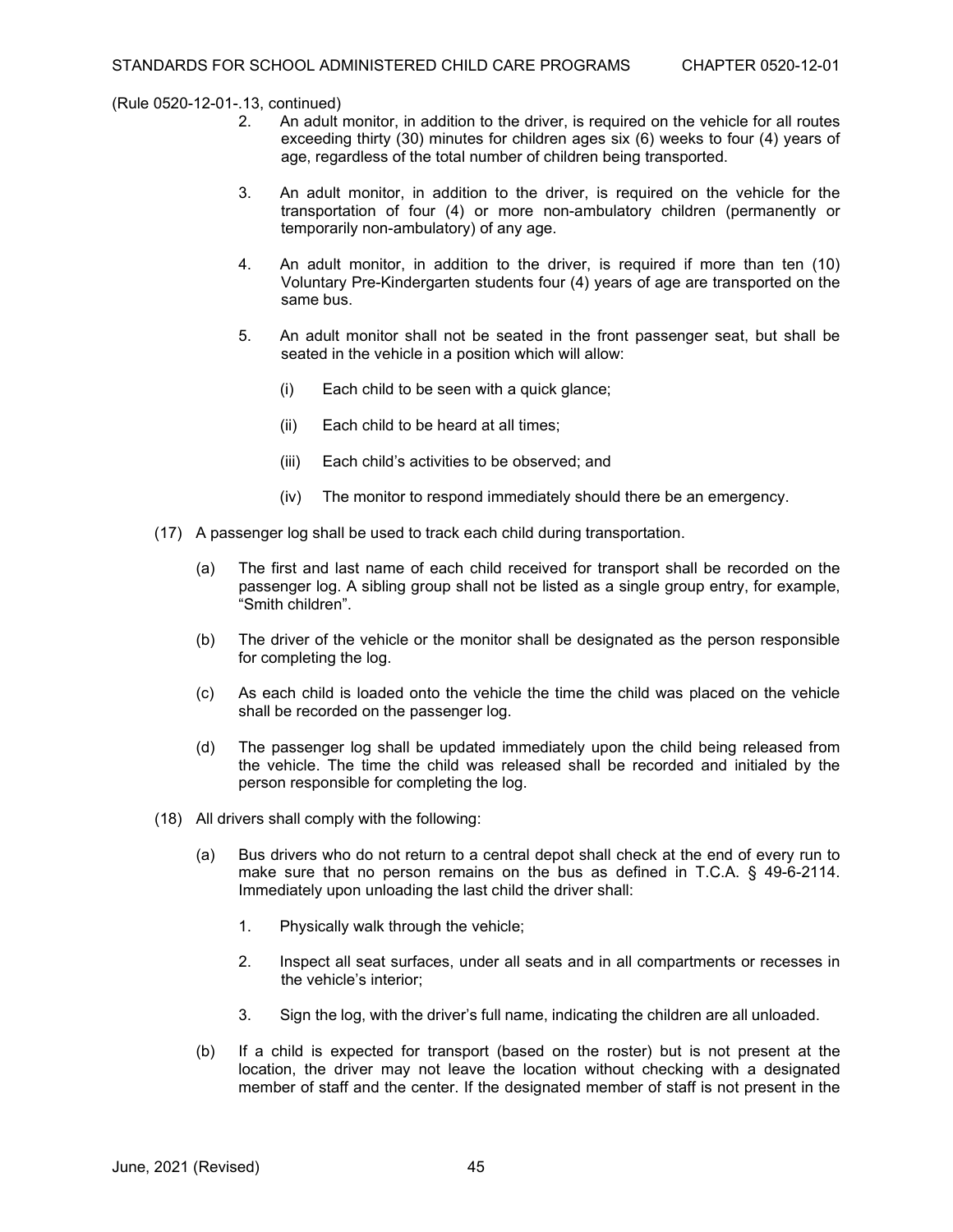- loading area and there is not an additional adult on the vehicle, all children will accompany the driver into the facility to verify the whereabouts of the child.
- (c) When Pre-Kindergarten children are transported on the return route, the school bus driver must not leave a Pre-K child at the child's home or bus stop unless the parent or other authorized person is present. If the parent or other authorized person is not present, the Pre-K student is not to exit the bus and the school bus driver is to follow the process/policy developed by the school system in collaboration with the Department of Children's Services and/or the police or sheriff's office.
- (19) All programs providing transportation for child care shall provide a written statement to the Department:
	- (a) Stating the type(s) of transportation offered, e.g. transportation to and/or from school, transportation to and/or from child care program, transportation to and/or from child's home, etc.;
	- (b) Listing and describing the vehicles that will be used for the transportation of children;
	- (c) Describing any contracts, agreements or arrangements with any third (3rd) parties for the provision of transportation services, with copies of such contracts or agreements or arrangements available upon the Department's request;
	- (d) Describing the agency's policy, procedures and staff training plans for maintaining compliance with responsibilities for loading and unloading and tracking each child;
	- (e) Describing the agency's management plan for ensuring all transportation staff properly perform their duties in accordance with the licensing rules and agency policies and procedures;
	- (f) Describing the agency's policy, procedures and staff transportation training plans for maintaining compliance with transportation rules and state law; and
	- (g) Describing the agency's policy, procedures and staff training plans for the emergency evacuation of the vehicle.
- (20) Non-school, community-based organization vehicles shall meet the following requirements:
	- (a) Annually, all non-school, community-based organization's vehicles that are designed by the vehicle manufacturer to carry ten (10) or more passengers shall be inspected in accordance with the schedule established by the Department of Safety. Any maintenance or repair to the vehicles disclosed by the inspections shall be the sole responsibility of the non-school, community-based organization.
	- (b) The non-school, community-based organization's vehicle may have a stop arm in accordance with T.C.A. § 55-8-151(d) if the bus driver has completed annual school bus driver training provided by the Department of Safety.
	- (c) The non-school, community-based organization's vehicle with a stop arm is required to be distinctly marked "Youth Bus" on the front and rear thereof in letters not less than six inches (6") in height and legibly written.
	- (d) No vehicle which does not pass the inspections required in part (a) shall be used by the non-school, community-based organization to provide transportation services until necessary repairs, as determined by Department of Safety, have been made.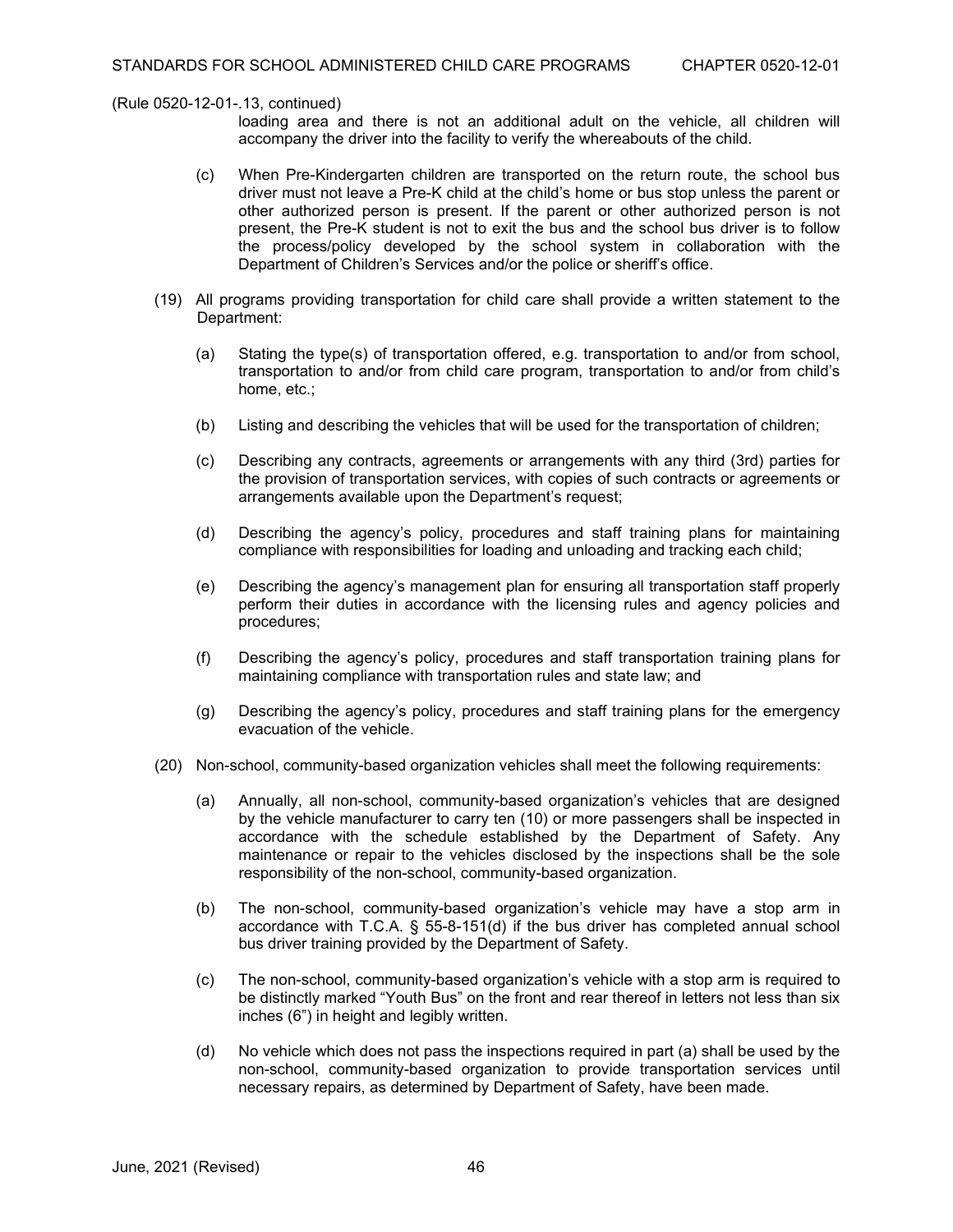- (e) Non-school, community-based organization vehicles shall receive regular inspections and maintenance by a certified mechanic in accordance with the maintenance schedule recommended by the vehicle manufacturer.
- (f) Vehicle equipment shall be certified as inspected at least every four thousand (4,000) miles, if not covered by and/or otherwise serviced in accordance with the manufacturer's maintenance schedule, including: brakes; steering; oil levels; coolant; brake, windshield- washer and transmission fluids; hoses and belts; and tires.
- (g) The following equipment shall be maintained in the vehicle and stored in a manner which is not readily accessible to children: fire extinguisher; emergency reflective triangles; first aid kit; blood-borne pathogenic clean-up kit; and seat-belt cutter or similar device designed to immediately release the vehicle's child restraint system(s) in an emergency.
- (h) The bus driver or transportation monitor assigned to the vehicle shall be familiar with the location and use of all equipment required under part (g).
- (i) The non-school, community-based organization shall maintain documentation that the following daily inspections have been performed and any necessary repairs completed or other appropriate action taken before transporting children.
	- 1. A visual inspection of the vehicle's tires for wear and adequate pressure;
	- 2. A visual inspection for working headlights and taillights (brake lights and back-up lights), signals, mirrors, wiper blades and dash gauges;
	- 3. An inspection of properly functioning child and driver safety restraints;
	- 4. An inspection for properly functioning doors and windows;
	- 5. An inspection for the presence of safety equipment required by these rules or any other provisions of law or regulations, and repair or replacement as necessary based upon visual evidence of the need to do so;
	- 6. A determination that the vehicle has adequate fuel; and
	- 7. An inspection for, and cleaning of, debris from the vehicle's interior.
- (j) Emergency exiting procedures shall be practiced on a regular basis by all staff responsible for transporting children.
- (k) Any vehicle, contracted by a non-school community-based organization for the purposes of transporting children in a program administered by a non-school, community-based organization, shall be a for hire commercial passenger vehicle properly registered with the Federal Motor Carrier Safety Administration.
- (l) The contracted vehicle shall have a commercial license plate (tag) and shall have minimum levels of liability insurance as defined by the Federal Motor Carrier Safety Administration rule § 387.33.
	- 1. Any vehicle with seating capacity of sixteen (16) passengers or more shall have five million dollars (\$5,000,000) liability coverage.
	- 2. Any vehicle with seating capacity of fifteen (15) passengers or less shall have one and one half million dollars (\$1,500,000) liability coverage.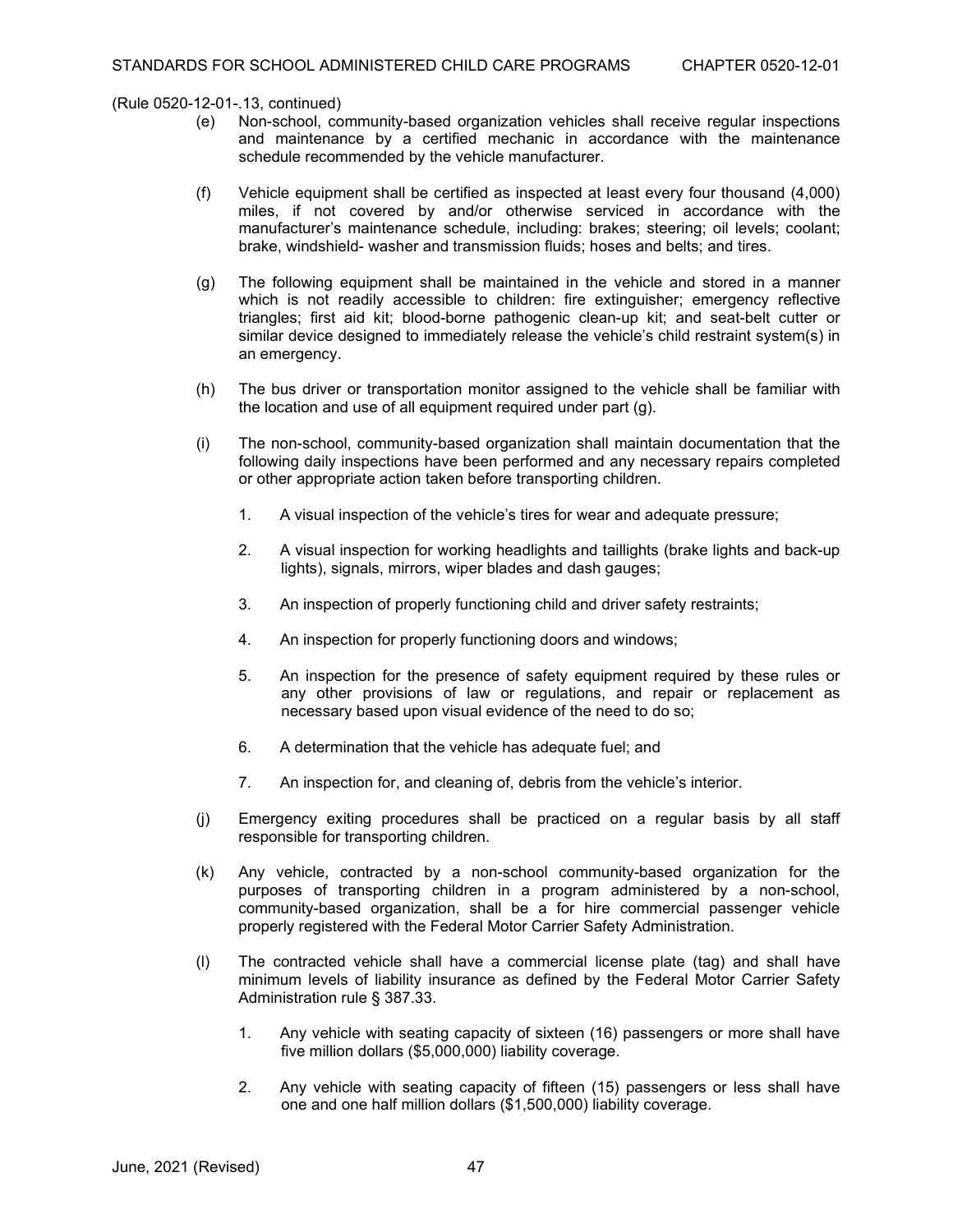*Authority: T.C.A. §§ 4-5-201, et seq.; 49-1-302(l); 49-6-2101 through 49-6-2117; 55-8-151; 55-9-602; 55- 10-401; and 55-50-101, et seq. Administrative History: Original rule filed April 30, 2002; effective July 14, 2002. Amendment repealing and replacing rule filed March 15, 2010; effective August 29, 2010. Emergency rule filed August 30, 2010; effective through February 26, 2011. Repeal and new rule filed December 21, 2010; effective through March 21, 2011. Emergency rule filed August 30, 2010 and to have been effective through February 26, 2011 expired; on February 27, 2011 the rule reverted to its previous status. Repeal and new rule filed December 21, 2010; effective through March 21, 2011. Amendment filed September 29, 2011; effective February 28, 2012. Amendments filed November 2, 2017; effective February 1, 2018. Amendments filed May 3, 2018; effective August 1, 2018. Amendments filed January 25, 2019; effective April 25, 2019.*

## **0520-12-01-.14 CARE OF CHILDREN WITH SPECIAL NEEDS.**

- (1) When children with special needs are enrolled in a child care program, all reasonable and appropriate efforts shall be made to provide those children equal opportunity to participate in the same program activities as their peers.
- (2) Parents or other appropriate individual identified by the parent shall provide information and, as appropriate, training to teachers regarding special needs/techniques/emergency measures, as utilized in the child's home to ensure the child's well-being.
- (3) Adaptations to the environment shall be directed toward normalizing the lifestyle of the child with a disability by helping him/her become independent and develop self-help skills.
- (4) Behavior management techniques or program activities which would tend to demean or isolate the child are prohibited.
- (5) The program shall inform parents of any specialized services available from the program, and if the program is aware of any specialized services available through third parties, shall additionally inform the parent of such services.
- (6) Efforts to provide specialized service (e.g., speech/hearing therapy, physical therapy, psychological evaluation, or services for intellectual disability) either directly or by referral, shall be conducted only with written permission by the parent in accordance with the Individual Family Service Plan (IFSP) or Individual Education Plan (IEP) and documented in the child's record. Any information exchange regarding these services that is shared with or received from third parties shall also be documented.
- (7) The program shall have written individualized emergency plans for each child with a disability who requires more assistance in emergencies than other children of the same age or in the same group. The program shall maintain documentation that the Emergency Plan is practiced monthly.
- (8) Each non-verbal child's daily activities, including, as applicable to the individual child, the time and amount of feeding, elimination, times of diaper changes, sleep patterns, and developmental progress, shall be recorded and shared with the parent(s) daily.
- (9) Diapering of school-age children with special needs shall be completed as follows:
	- (a) Children shall be changed in a location designated for that purpose and which provides privacy from other children and adults.
	- (b) School-age children may be diapered on the floor on a nonporous washable, surface that adequately protects the floor from contamination.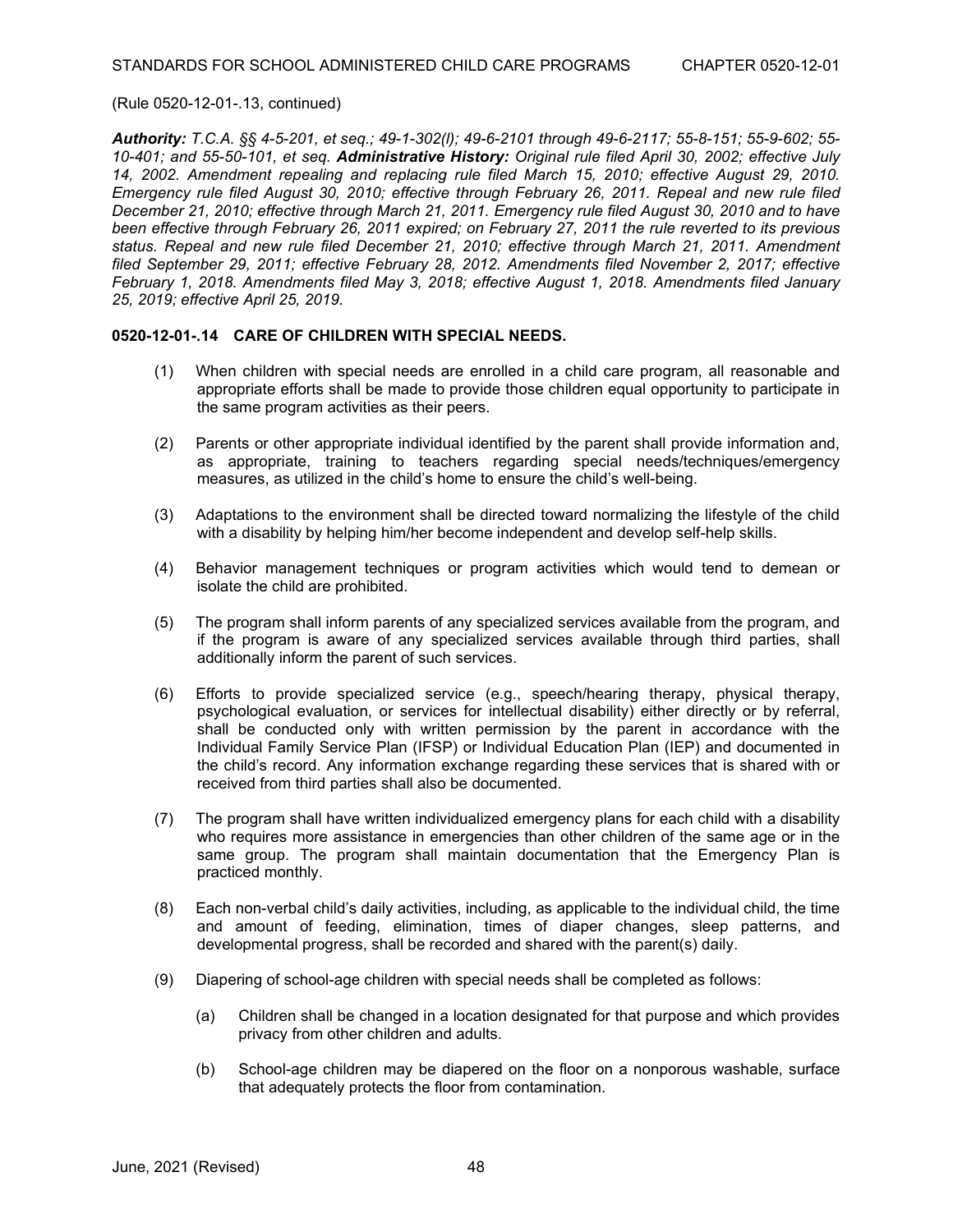- (c) The floor beneath the diapering surface shall be immediately cleaned after each diapering.
- (d) The diapering area shall be located near a hand washing lavatory. This area shall be in a separate location from food preparation/service area.
- (10) Isolation and physical restraint shall be in accordance with T.C.A. §§ 49-10-1301-1305:
	- (a) A student receiving special education services, as defined by T.C.A. § 49-10-102(4), may be isolated or restrained only in emergency situations and only if such isolation or restraint is provided in the student's IEP in emergency situations.
	- (b) If school personnel impose restraints or isolation in an emergency situation, the school shall immediately contact the appropriate school personnel designated to authorize isolation or restraint. The student's parent or guardian shall be notified, orally or by written communication, the same day the isolation or restraint was used.
	- (c) If the student's individualized education program does not provide for the use of isolation or restraint for the behavior precipitating such action or if school personnel are required to use isolation or restraint longer than five (5) minutes, then an individual education program meeting shall be convened within ten (10) days following the use of such isolation or restraint. If the behavior precipitating such action also warrants a change of placement, the child will have all rights provided under applicable state and federal law.
	- (d) School personnel who must isolate or restrain a student receiving special education services, as defined by T.C.A. § 49-10-102(4), whether or not such isolation or restraint was in an emergency situation or provided for in the student's individual education program, shall report the incident to the appropriate school personnel designated to authorize isolation or restraint who shall record the use of such isolation or restraint and the facts surrounding such use. A copy of such record shall be made available at individual education program meetings and upon the request of the student's parent or legal guardian.
	- (e) If the appropriate school personnel designated to authorize isolation or any person having knowledge of the isolation or restraint, have reason to believe that such isolation or restraint was unreasonable, unsafe, or unwarranted, and such isolation or restraint caused injury to the student, the incident shall be reported pursuant to T.C.A. § 37-1-403.
	- (f) School personnel shall remain in the physical presence of any restrained student and shall continuously observe a student who is in isolation or being restrained to monitor the health and well-being of such student.
	- (g) Administering a chemical restraint to a student receiving special education services, as defined by T.C.A. § 49-10-102(4), is prohibited, provided that nothing in this subsection shall prohibit the administration of a chemical restraint when administered for therapeutic purposes under the direction of a physician and with the child's parent or guardian's consent to administer such chemical restraint.
	- (h) Administering a noxious substance to a student receiving special education services, as defined by T.C.A. § 49-10-102(4), is prohibited.
	- (i) Use of any mechanical restraint on any student receiving special education services, as defined by T.C.A. § 49-10-102(4), is prohibited.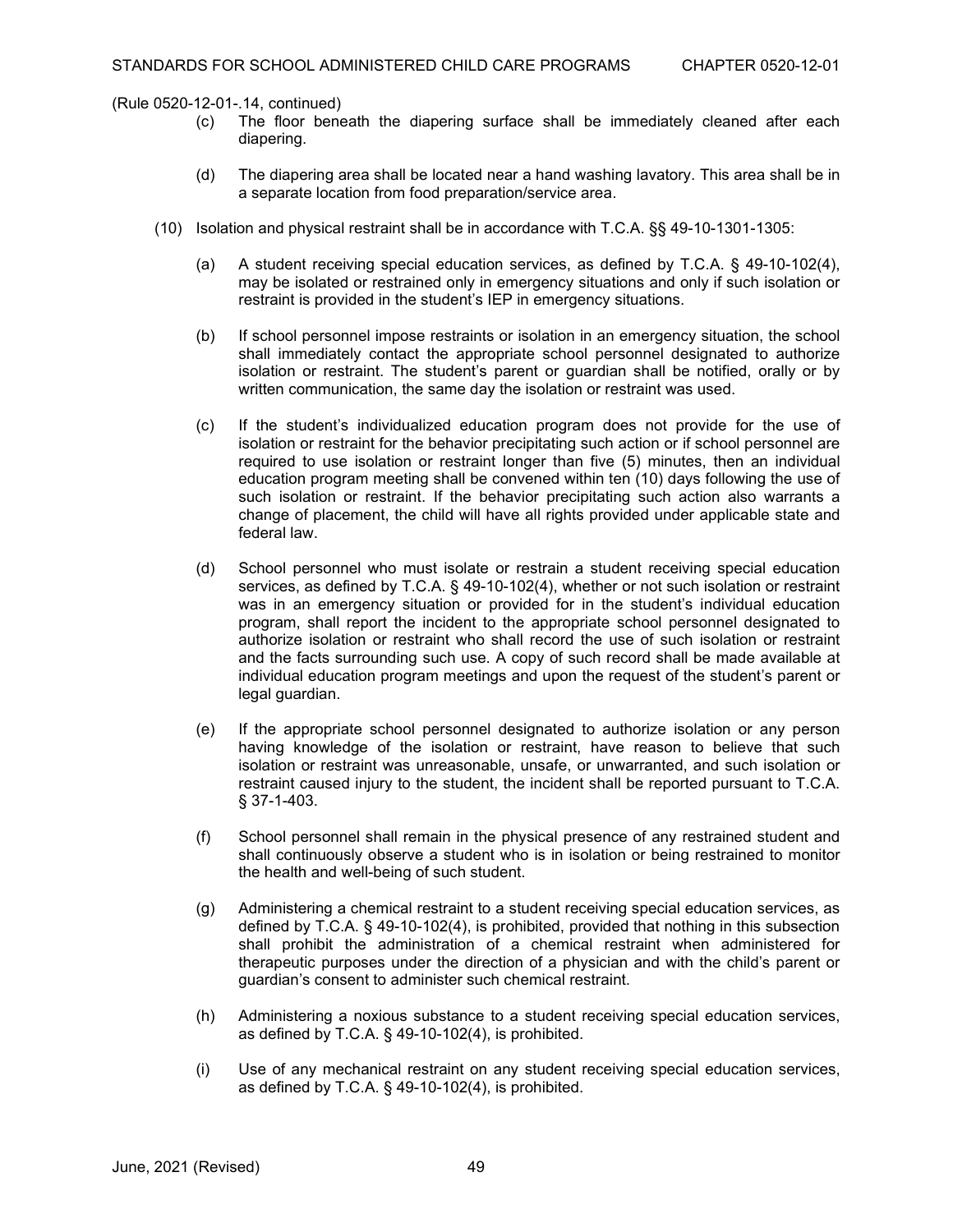- (j) Any form of life threatening restraint, including restraint that restricts the flow of air into a person's lungs, whether by chest compression or any other means, to a student receiving special education services, as defined by § 49-10-102(4), is prohibited.
- (k) The use of isolation or physical holding restraint as a means of coercion, punishment, convenience or retaliation on any student receiving special education services, as defined by T.C.A. § 49-10-102(4), is prohibited.
- (l) The use of physical holding restraint in the following circumstances is not prohibited:
	- 1. The brief holding by an adult in order to calm or comfort;
	- 2. The minimum contact necessary to physically escort a student from one area to another;
	- 3. Assisting a student in completing a task or response if the student does not resist, or resistance is minimal in intensity or duration; or
	- 4. Holding a student for a brief time in order to prevent any impulsive behavior that threatens the student's immediate safety.
	- 5. The program is not required to notify the student's parent or guardian pursuant to this Chapter in any of the circumstances listed in this subdivision (l).
- (m) The use of a locked door, or use of any physical structure that substantially accomplishes the intent of locking a student in a room or structure, to isolate or seclude a student, is prohibited.

*Authority: T.C.A. §§ 4-5-201, et seq.; 37-1-403; 49-1-302(l); 49-1-1101 through 49-1-1109; 49-10-102; and 49-10-1301 through 1306. Administrative History: Original rule filed March 1, 2005; effective July 29, 2005. Amendment repealing and replacing rule filed March 15, 2010; effective August 29, 2010. Amendments filed November 2, 2017; effective February 1, 2018. Amendments filed January 25, 2019; effective April 25, 2019.*

# **0520-12-01-.15 SCHOOL AGE BEFORE AND AFTER SCHOOL PROGRAMS.**

- (1) All before- and after-school programs shall have an adequate budget.
- (2) Records shall be kept on all school age students enrolled in each program.
- (3) Each program shall post their annual certificate of approval and provide parents with a copy of the policies and procedures.
- (4) Parents shall have access to all areas of the program when the student is present.
- (5) Immediate access to all areas of the school or program shall be granted to all Department representatives and other inspection authorities (i.e., fire safety, sanitation, health, etc.) during operating hours.
- (6) Any program found in operation without oversight from the Department of Education will be reported to local authorities as indicated by T.C.A. § 49-1-1105(a).
- (7) If the program provides transportation, the transportation shall be in accordance with the rules of this Chapter.
- (8) Staff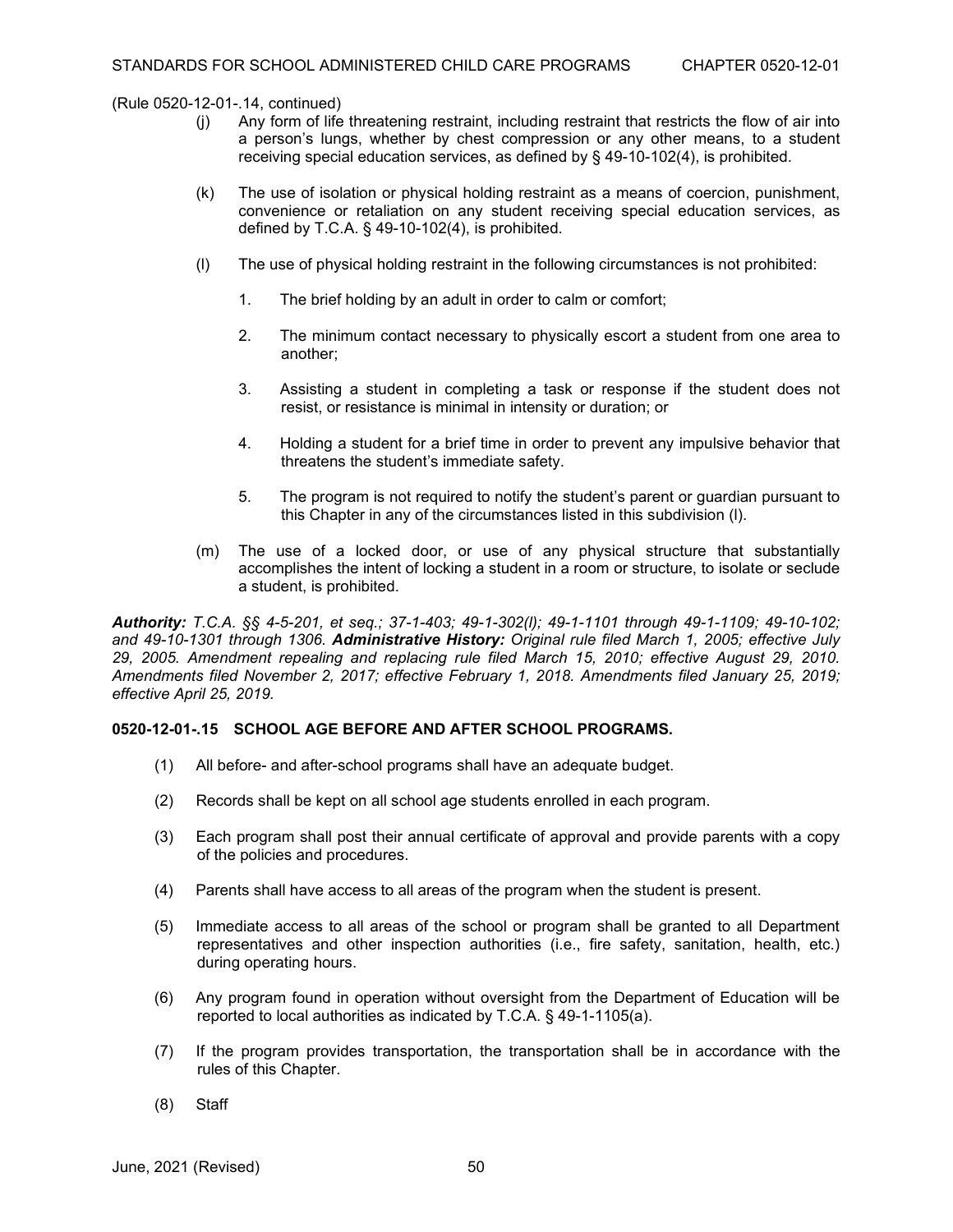- (a) Each program shall have a director responsible for the day to day operations, including staff and program.
	- 1. The director shall be at least twenty-one (21) years of age and shall have at least a high school diploma and four (4) years' experience working with school age students.
	- 2. Directors shall have eighteen (18) hours in-service training each year.
	- 3. A person shall be designated to serve as acting director when the director is absent.
- (b) All staff shall be a minimum of eighteen (18) years of age and one (1) staff member in each group shall have a high school diploma.
	- 1. High school students in grade twelve (12) may work in before or after school programs but shall not count in ratios and shall not be left alone with children.
	- 2. All staff shall have twelve (12) hours of in-service training each year.
- (c) All staff shall be physically, mentally, and emotionally stable and shall have knowledge of school age behavior and development.
- (d) All new employees shall have orientation and training on the following prior to assuming duties:
	- 1. Abusive head trauma;
	- 2. Emergency preparedness;
	- 3. Health and safety;
	- 4. Developmentally appropriate practice;
	- 5. Effective afterschool programming;
	- 6. Supervision;
	- 7. Parent communication; and
	- 8. Any additional training identified by the Department.
- (e) Staff shall be in compliance with all criminal history background checks required under 0520-12-01-.07.
- (f) Program volunteers shall complete criminal history background checks and appropriate in-service training.
- (g) Staff records shall be maintained for each employee with the following: educational background, reference checks, TBI check, in-service training, physical exams and reviews.
- (9) Each grouping of children shall have adult supervision and shall meet the following minimum staffing requirements: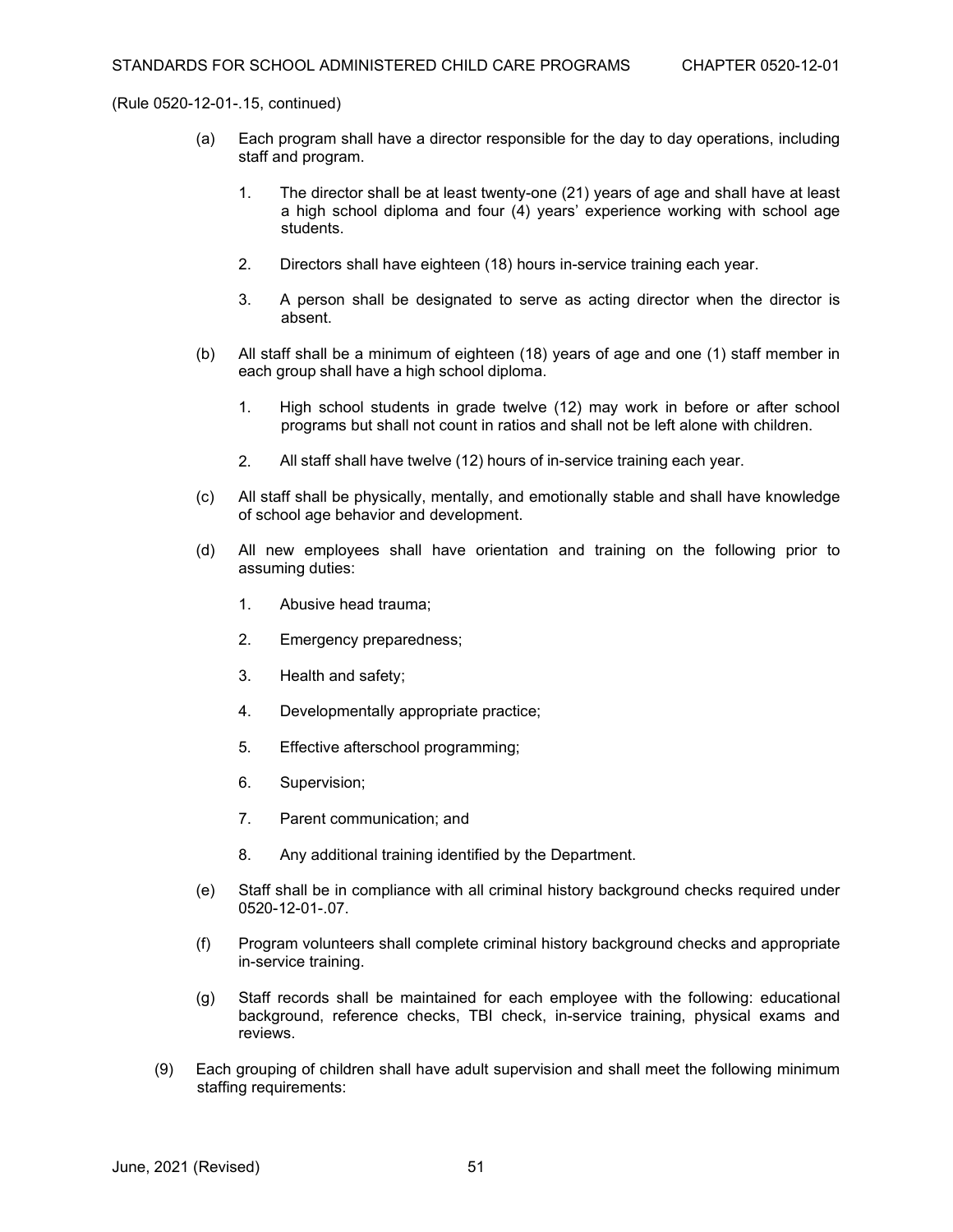(a) Minimum staffing requirements per group:

| Age                      | Max. Group Size | Adult: Child Ratio |
|--------------------------|-----------------|--------------------|
| <b>Elementary School</b> | No Max          | 1:20               |
| Middle School            | No Max          | 1:30               |
| <b>High School</b>       | No Max          | 1:30               |

- (b) Swimming and field trips require ratios be doubled.
- (10) All program equipment shall be in good condition and kept clean.
- (11) Students shall have time for self-directed activities, as well as, adult-directed activities.
	- (a) Students shall have choices regarding activities and an opportunity to help plan activities.
	- (b) Parents shall be informed of any TV or movies or computer games to be shown.
	- (c) Staff shall monitor computer use.
	- (d) Sports and physical activity shall be offered, weather permitting.
	- (e) Students shall have opportunities for learning, self-expression, and enrichment activities each day.
	- (f) Students shall receive child abuse awareness and personal safety information.
- (12) Teachers shall be knowledgeable of developmentally appropriate school-age behavior.
	- (a) Discipline shall be in accordance with rules and policy adopted by the program to define program objectives, student expectations, behavioral code, and discipline procedures. The rules and policy shall be made available to all participants in an accessible document such as a student handbook.
	- (b) No corporal punishment is allowed.
	- (c) Good behavior shall be praised and encouraged.
- (13) Programs shall comply with the following rules for health and safety:
	- (a) Students shall have immunizations in accordance with this Chapter.
	- (b) Instructions for any student's special health needs shall be documented.
	- (c) Parents shall be notified if their student is hurt or becomes ill.
	- (d) All parents shall be notified of any communicable diseases in accordance with this Chapter.
	- (e) Use of medications shall be in accordance with school system's policy for the administration of medications and health care procedures as defined by T.C.A. § 49-5- 415 and State Board of Education guidelines.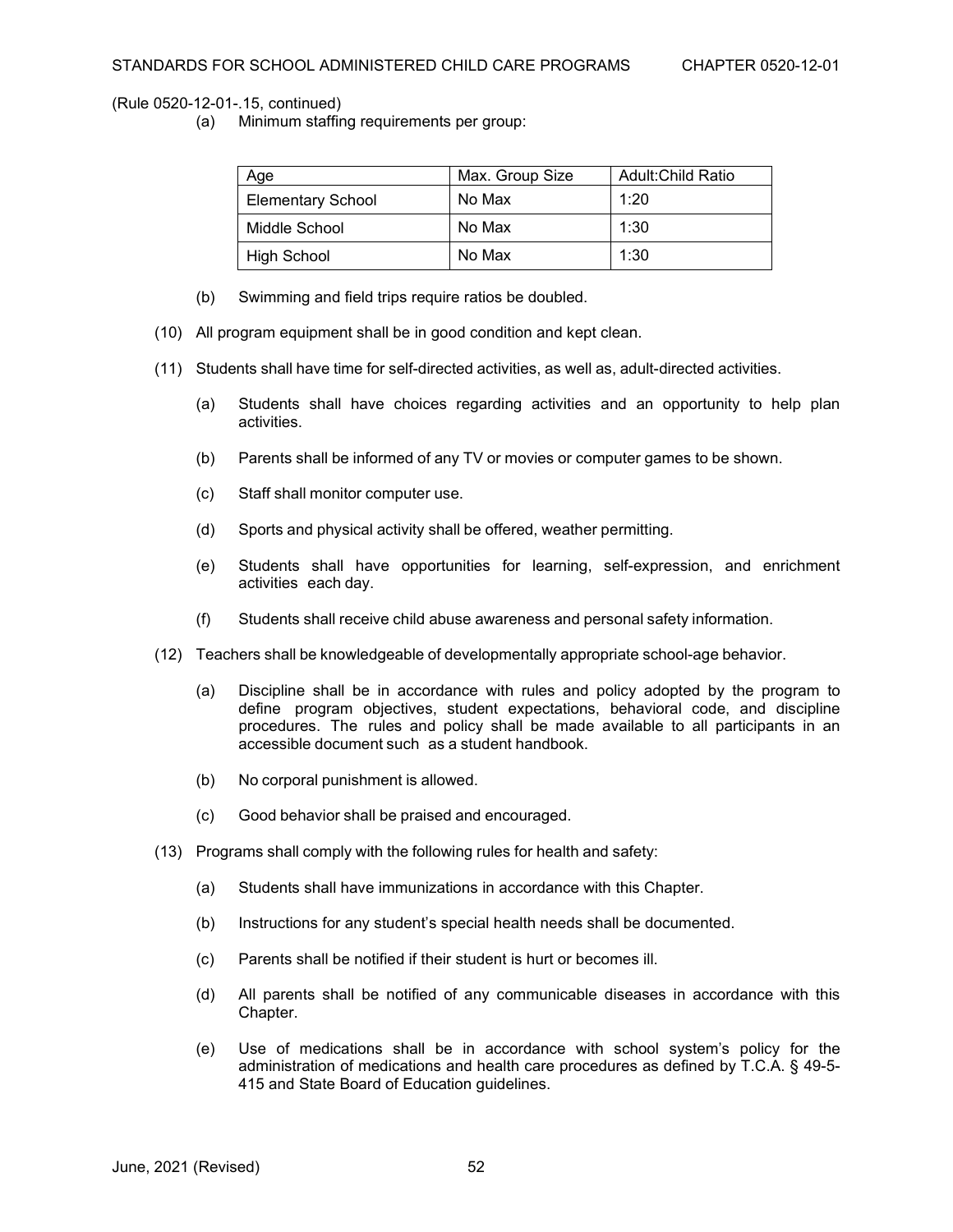- (f) Smoking and the possession or consumption of alcohol is prohibited.
- (g) There shall be a staff member present at all times who has current certification in CPR and first aid training.
- (h) A first aid kit must be on the premises as well as a first aid chart.
- (i) There shall be no firearms on the premises.
- (k) There shall be an Emergency Management Plan, a written plan to protect students in event of disaster, such as fire, tornado, earthquake, chemical spills, floods, etc.
- (14) Snacks and meals (if full day program) shall be scheduled regularly.
	- (a) Students will receive meals and snacks based on the amount of time spent in the program.
	- (b) Menus shall be posted.
	- (c) Special diets and instructions shall be provided in writing.
- (15) Programs shall be in buildings that are not hazardous or dangerous to children.
	- (a) All facilities shall have annual fire and health inspections.
	- (b) All programs shall have a working telephone.
	- (c) Programs shall have thirty (30) square feet of usable space per adolescent.
	- (d) Outdoor recreation/sports area shall have fifty (50) square feet per student.
- (16) Programs serving students with disabilities shall follow the rules defined in this Chapter.
	- (a) Adaptations shall be directed towards helping the student become independent and developing self-help skills.
	- (b) Specialized services provided shall be documented and information shared with appropriate parties.

*Authority: T.C.A. §§ 49-1-302(l); 49-1-1101 through 49-1-1109; and 49-6-707. Administrative History: Original rule filed March 15, 2010; effective August 29, 2010. Amendments filed November 2, 2017; effective February 1, 2018. Amendments filed January 25, 2019; effective April 25, 2019.*

### **0520-12-01-.16 CIVIL PENALTIES.**

- (1) Pursuant to T.C.A.  $\&$  49-1-1107(c)(2) the following are the minimum and maximum civil penalties that may be assessed against a child care program authorized pursuant to T.C.A. §§ 49-1-1101, et seq.
- (2) The department shall assess the civil penalty in an order which states the reasons for the assessment of the civil penalty, the factors used to determine its assessment and the amount of the penalty. The order may not be imposed solely upon the recommendation of an agent of the department. All orders shall be reviewed by the department's legal staff before being imposed.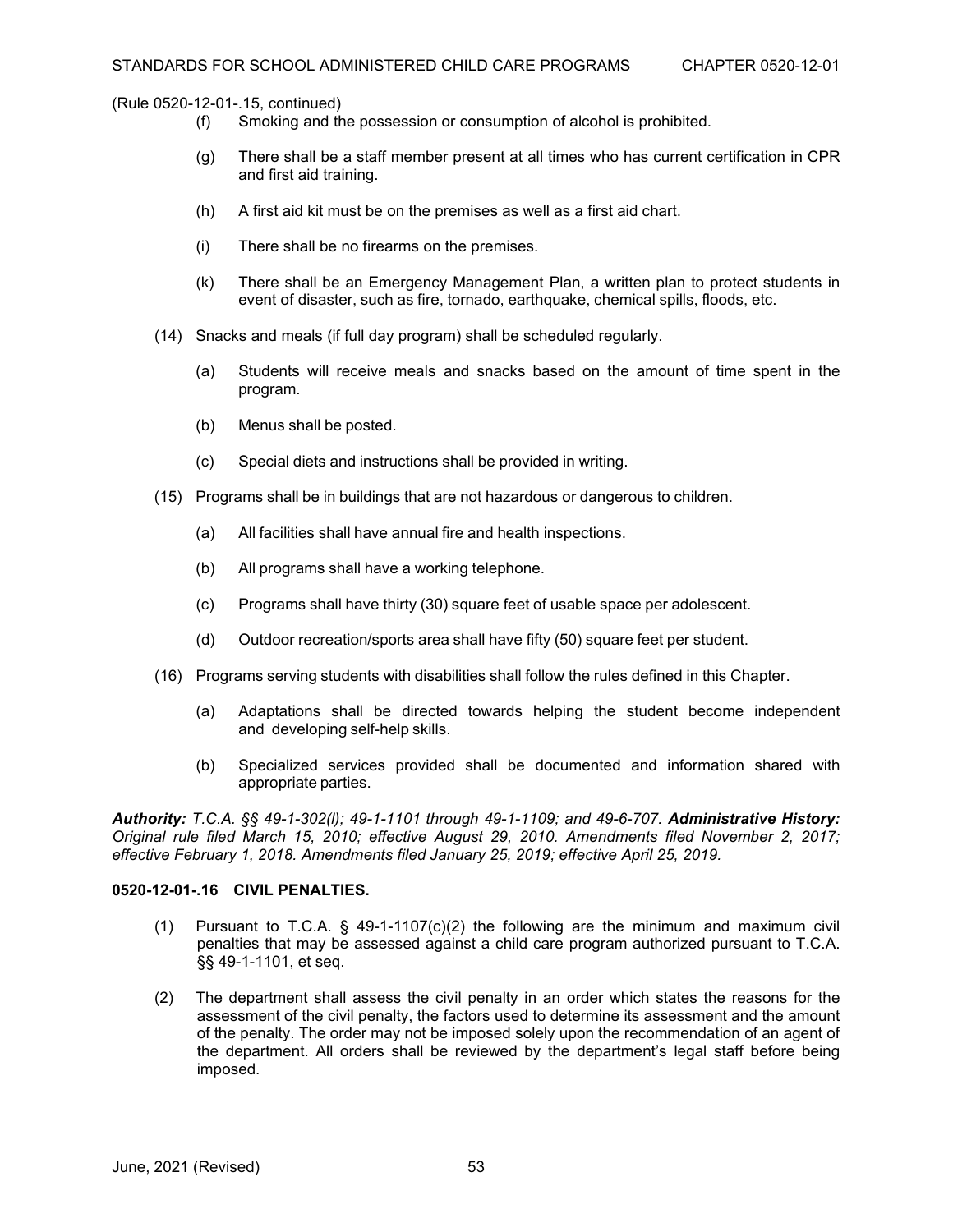- Prior to the department's assessment of a civil penalty, a program determined by an agent of the department to be in violation of these rules may be prescribed a plan of corrective action. Failure to follow a plan of corrective action as prescribed by the department may result in the assessment of a civil penalty.
- (4) Definitions.
	- (a) "Negligence" is the failure of a child care program, owner, staff, auxiliary staff, director or other employees to comply with the duties or standards imposed by these rules, federal, state and local laws, or the standards of care generally required of schooladministered child care programs.
	- (b) "Intentional disregard" is the knowing forbearance of a child care program, owner, staff, auxiliary staff, director or other employees to comply with the duties or standards imposed by these rules, federal, state and local laws, or the standards of care generally required of school-administered child care programs.
	- (c) "Plan of corrective action" is a plan which provides a schedule for the completion of work to bring a program into compliance with these rules, federal, state and local laws, or the standards of care required of school-administered child care programs. The plan must include specific strategies to be implemented in program design during the completion of the work. The plan must ensure that children will not be placed in danger due to the program area which is not in compliance and it must ensure that children will not be placed in danger by the work being done to bring the area into compliance.
- (5) Civil Penalties Schedule.
	- (a) Major Violations.
		- 1. For any violation of a law or regulation that, due to negligence or intentional disregard of a law or regulation, results in serious injury to, or death of, a child, the Department may assess a civil penalty in a range from seven hundred fifty dollars (\$750.00) up to one thousand dollars (\$1,000.00).The Department shall determine the amount of the penalty based upon the extent of the injury to the child and whether the injury or death of the child was the result of negligence or intentional disregard of the law or regulation. Consideration of the program's history of prior violations shall also be a factor in the determination of the amount of the civil penalty.
		- 2. For any violation of a law or regulation that, due to negligence or intentional disregard of a law or regulation, results in an injury to a child, the Department may assess a civil penalty in a range from three hundred dollars (\$300.00) up to five hundred dollars (\$500.00).The Department shall determine the amount of the penalty based upon the extent of the injury and whether the injury to the child was the result of negligence or intentional disregard of the regulation. Consideration of the program's history of prior violations shall also be a factor in the determination of the amount of the civil penalty.
		- 3. For violations of the following categories of regulations the Department may impose a civil penalty of two hundred dollars (\$200.00) for the first violation, three hundred dollars (\$300.00) for the second violation, and four hundred dollars (\$400.00) for the third and any subsequent such violation:
			- (i) Failure to follow any regulation related to organization, ownership and administration of a program pursuant to these rules;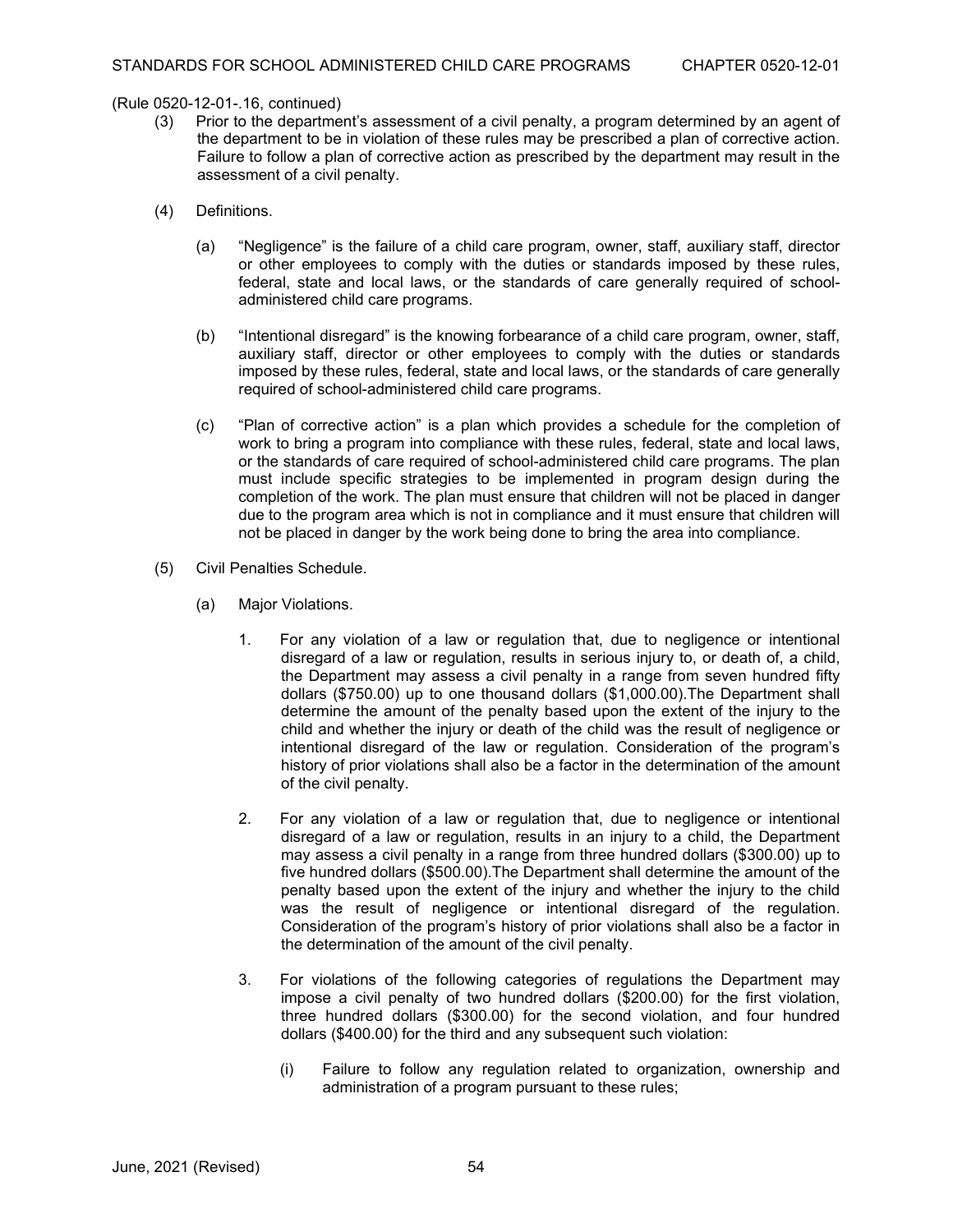- (ii) Failure to follow any regulation related to health and safety pursuant to these rules;
- (iii) Failure to follow any regulation related to food, nutritional needs and meal service pursuant to these rules;
- (iv) Failure to follow any regulation related to maintenance of equipment pursuant to these rules;
- (v) Failure to follow any regulation related to maintenance of physical facilities pursuant to these rules;
- (vi) Failure to follow any regulation related to adult:child ratios pursuant to these rules;
- (vii) Failure to follow any regulation related to supervision of children pursuant to these rules;
- (viii) Failure to follow any regulation related to dispensing or storing medications pursuant these rules;
- (ix) Failure to follow any regulation related to care of children with special needs pursuant to these rules;
- (x) Failure to follow any regulation related to program staff pursuant to these rules;
- (xi) Failure to properly store hazardous items such as, but not limited to, cleaning products, pesticides, hazardous chemicals, or other poisonous items pursuant to these rules;
- (xii) Failure to properly remove or secure firearms within the physical facility and under the ownership or control of the program, or its staff or other persons permitted access to the children, or failure to prevent exposure of children in the program's care to firearms which are under the control of the program, or its staff, or other persons who have been permitted by the program to have access to the children pursuant to these rules; or
- (xiii) Failure to follow or failure to complete a plan of corrective action.
- (b) Minor Violations.
	- 1. A minor violation shall be any violation of a law or regulation not described as a major violation in part (a).
	- 2. Each minor violation may require the program to complete a corrective action plan and may subject the program to a civil penalty of fifty dollars (\$50.00).
	- 3. The existence of six (6) or more minor violations of any type in any period of twelve (12) months shall constitute a major violation and may be subject to a civil penalty imposed by the Department of two hundred dollars (\$200.00) in addition to the penalty for each minor violation. Three (3) or more minor violations of the same regulation in any period of twelve (12) months shall constitute a major violation and may be subject to a civil penalty imposed by the Department of two hundred dollars (\$200.00) in addition to the penalty for each minor violation.